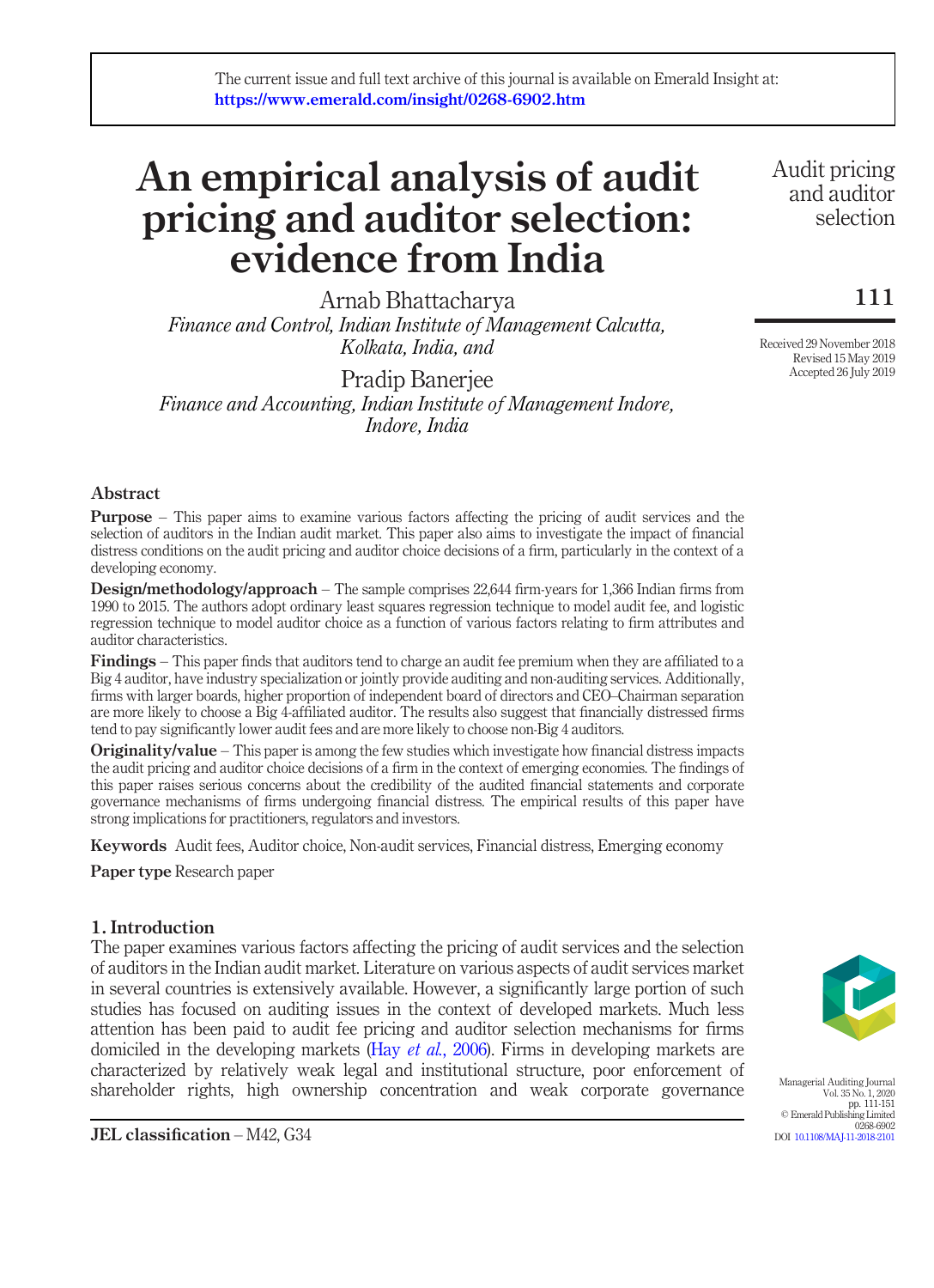standards (Khanna and Palepu, 2000; Khan *et al.*, 2015). This paper contributes to the audit services literature by studying the various factors influencing the audit fee pricing and auditor choices of Indian firms.

The Indian audit and assurance market is predominantly serviced by non-Big 4 auditors, particularly in the smaller auditee client segment (Ghosh, 2007). This is in sharp contrast to the global audit market, where the Big 4 accounting firms dominate the audit market across different geographical regions and industries (Francis, 1984; Basioudis and Francis, 2007). Moreover, the Indian auditing regulations do not allow multinational accounting firms (MAFs) to register themselves as audit firms in the country. Therefore, the Big 4 audit firms offer their auditing services to Indian companies only through their network of domestic affiliate firms[1]. The presence of Big 4 auditors through their affiliates makes our study all the more interesting. Another important feature is the domination of business groups in the Indian corporate sector. Khanna and Palepu (2000) analyze the performance of group affiliate firms in India and suggest that they tend to exacerbate the internal agency conflicts, particularly under weak corporate governance and monitoring environment. These characteristics of the Indian audit market make the context of our study particularly relevant for industry, academia and emerging market regulators.

Audit fee pricing mechanism and auditor selection process are among the most pertinent and extensively researched topics in the auditing literature. External auditors enhance the credibility of accounting information contained in the firm's financial statements that are presented to the outside investors, thereby improving the corporate governance standards (Fan and Wong, 2005; Knechel *et al.*, 2008). Moreover, Francis (1984) suggests that highquality audits have positive economic implications for a firm, besides helping in regulatory compliance. External audits also help in mitigating internal agency conflicts in a firm by reducing the information asymmetry between the inside managers and outside owners. Previous studies on audit pricing indicate that audit fees are related to the auditee size (Basioudis and Francis, 2007; Carson and Fargher, 2007; Eshleman and Guo, 2014), audit complexity (Hay *et al.*, 2006; Griffin *et al.*, 2010; Hay, 2013) and auditor–auditee risk sharing (Simunic, 1980; O'Sullivan and Diacon, 2002). On the other hand, auditor choice literature reports that a combination of attributes concerning the potential auditor and auditee firm, as well as the structure of the audit market, tends to influence the auditor selection process (Beattie and Fearnley, 1995; Srinidhi *et al.*, 2014; Scott and Gist, 2013; Khan *et al.*, 2015). In our paper, we add to these two vital streams of audit literature by augmenting the information on a wide range of factors influencing the audit fee and auditor choice of a firm in a developing economy.

In this article, using an extensive sample of 22,644 firm-years for 1,366 Indian firms from 1990 to 2015, we analyze how auditor characteristics and conditions of auditee financial distress affect the negotiated audit fee. Further, we investigate how board characteristics and financial distress conditions of a firm influence the probability of appointment of a Big 4 auditor by the firm. Our results reveal that auditors with Big 4 affiliation, industry specialization or joint provision of non-auditing services tend to impose higher auditing charges on their clients. However, we find that auditee firms undergoing financial distress during the audit years are likely to be charged lower audit fees by their auditors. Moreover, the sign and magnitude of audit fee differential for financially distressed firms also depend on the joint effects of auditor characteristics such as Big 4 status and industry specialization.

In the auditor choice analysis, we discern that firms with larger boards and those that comprise a higher proportion of independent board members are more likely to select a Big 4 auditor for their auditing services. In addition, we notice that when the CEO of a firm also happens to be the Chairman of the Board or the firm is undergoing financial distress, the

112

**MAI** 35,1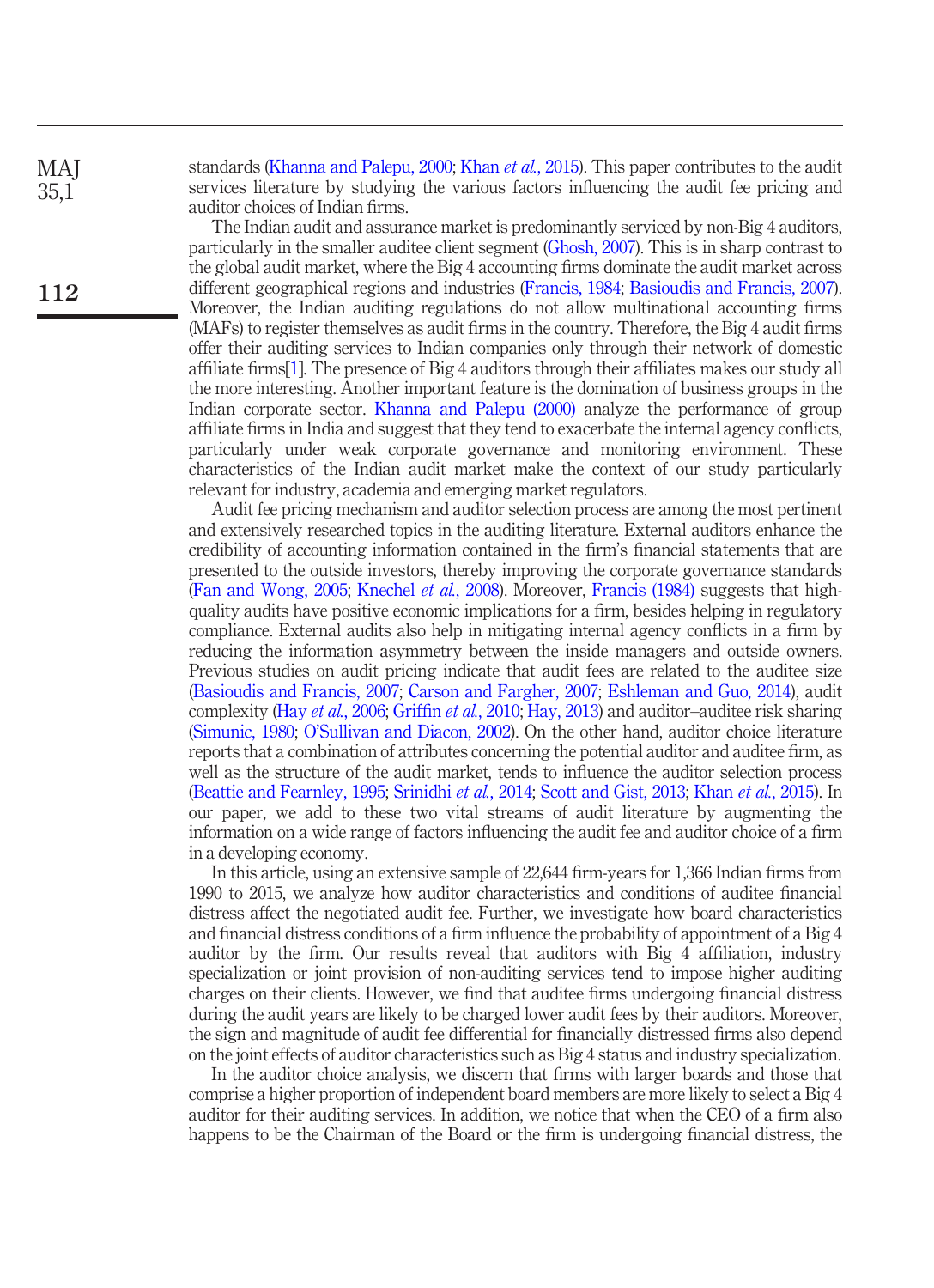auditee firm is less likely to hire the costlier auditing services of a Big 4 auditor. We also find that the presence of large boards and CEO–Chair separation significantly increases the likelihood of a Big 4 auditor selection in a financially distressed firm. Further, our analysis on audit fees borne by financially distressed clients suggests that there is a significant upward revision of audit fees in the financial year in which the firms recover from their financial distress.

Our findings on audit pricing and auditor choices of Indian firms add significant insights to the existing audit literature on emerging economies such as India (Simon *et al.*, 1986), Bangladesh (Habib and Islam, 2007; Karim *et al.*, 2013; Khan *et al.*, 2015), China (Lin and Liu, 2009), Malaysia (Simon *et al.*, 1992; Thahir Abdul Nasser *et al.*, 2006), Indonesia (Darmadi, 2016), South Africa (Simon, 1995), Thailand (Pratoomsuwan, 2017) and Uganda (Kaawaase *et al.*, 2016). In particular, our observations about the tendency of financially distressed firms to choose non-Big 4 auditors and lower their audit fees raise serious concerns about the credibility of the audited financial statements and corporate governance mechanisms adopted by these distressed firms. Our results imply that regulators as well as outside investors should reinforce the monitoring role of the auditors to mitigate the exacerbated agency costs inherently present in such financially distressed firms by advocating for board characteristics, such as larger board sizes and CEO–Chair separation, and auditor characteristics such as industry specialization. We would like to highlight that our study is one of the first to investigate how financial distress impacts the audit pricing and auditor choice decisions of a firm in the context of emerging economies. Furthermore, our findings remain robust upon additional sensitivity analysis.

The organization of the remaining paper is as follows: The Indian audit market structure is discussed in Section 2. The literature on audit pricing and auditor selection is reviewed in Section 3, and the key hypotheses pertaining to our research are developed. The sample selection and descriptive statistics are provided in Section 4. The empirical research models are presented in Section 5. Empirical results of the paper are discussed in Section 6. The results of the robustness tests are furnished in Section 7. Section 8 provides conclusion.

# 2. Structure of the audit market in India

The audit and assurance services are regulated by the Institute of Chartered Accountants of India (ICAI), which was established by the Government of India in 1949 as a statutory body under the Chartered Accountants Act, 1949. The purpose of ICAI was to set the Indian Accounting Standards for the auditing of financial statements (Johl *et al.*, 2016), which is similar to the role played by the American Institute of Certified Public Accountants (AICPA) in the USA. The body provides guidelines to Indian companies for presenting their audited financial statements.

The Companies Act of 2013, which regulates the incorporation of an Indian company and its responsibilities, mandates the firms to prepare, present and disclose their audited financial statements as per the prescribed schedules. The Act mandates each registered company to appoint an individual or a firm to audit its financial book of account and also provides detailed guidelines for the appointment, removal and resignation of auditors. Auditors' remuneration, as well as their powers and duties, are also covered by the Act.

The Comptroller and Auditor General (CAG) of India is responsible for auditing the accounts of the Government of India at state and central levels. The CAG also acts as an external auditor for Government and state-owned enterprises. The board of directors proposes the audit fees in such government-owned companies based on the guidelines prescribed by ICAI and CAG, which subsequently get approved by their shareholders (Ghosh, 2007). The Ministry of Corporate Affairs is responsible for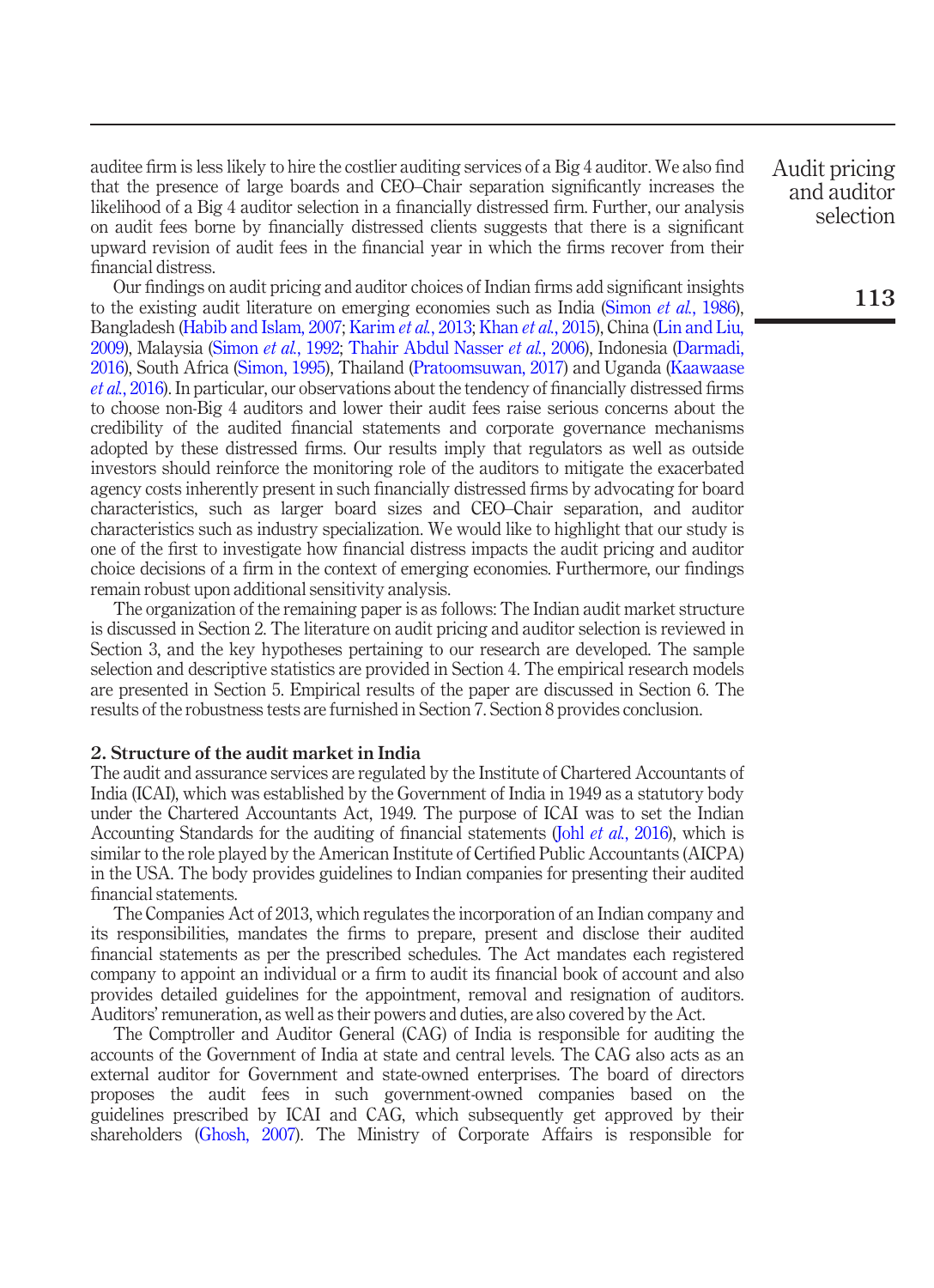administering the ICAI to ensure that the Indian companies comply with the prescribed auditing standards and takes necessary actions in case of non-compliance.

The Securities and Exchange Board of India (SEBI) is the regulator of the Indian capital market and provides guidelines for the disclosure requirements and obligations of any publicly listed company. As per the stipulated guidelines, at least 50 per cent of the members on the board should be non-executive directors, with at least one woman director on the board. Further, the audit committee set up by the board should include at least three nonexecutive directors, a majority of whom are independent directors, and at least one director having expertise in accounting and financial domains. The audit committee oversees the process of financial reporting and the disclosure of accounting information. The role of the committee also includes recommending the statutory auditor and the audit fees to the board.

It is mandatory for all publicly listed companies to furnish the audited financial results for the full financial year, within 60 days from the end of the financial year, as a part of the listing agreement with the stock exchanges. The organizations are also required to submit limited review reports on a quarterly basis and audited reports on an annual basis to the respective stock exchanges. However, even though the general framework of corporate governance is reasonably put in place in India, various levers of such mechanisms such as representation of independent members on the board of directors and audit committees, protection of minority interests and mandatory rotation of auditors have been found to work relatively less effectively in the Indian audit environment, as compared to other developed capital markets.

Currently, the Chartered Accountants Act of 1949 that regulates the domestic accounting profession does not allow MAFs to register themselves as audit firms in the country or acquire any other Indian audit firm. Therefore, the MAFs, including the Big 4 audit firms (Deloitte, Ernst and Young or EY, KPMG and Price Waterhouse Coopers or PwC), offer their auditing services to Indian companies through their network of domestic affiliate firms. In this regard, the Indian audit market environment is similar in characteristics to few other emerging economies such as Bangladesh (Khan *et al.*, 2015) and Thailand (Pratoomsuwan, 2017), where international Big 4 audit firms are not allowed to have a direct presence and operate only through partnership with local affiliate firms.

Globally, the Big 4 accounting firms dominate the audit market and provide audit and assurance services to a majority of clienteles across different geographical regions and industries. Basioudis and Francis (2007) state that the Big 4 accounting firms audited 70 per cent of the companies in their sample of UK firms and received 86 per cent of the audit fees. On the contrary, the non-Big 4 audit firms captured a considerably larger combined market share in the domestic audit services, particularly in the smaller auditee client segment (Ghosh, 2007). In our analysis, we find that Big 4 audit firms together held a market share of merely around 25 per cent during the study period. However, the presence of Big 4 auditors is relatively higher among the larger (around 50 per cent among the top 100 firms) and foreign-owned (around 60 per cent) clients in India.

#### 3. Background literature and hypotheses

#### *3.1 Determinants of audit fee*

Previous studies have examined the audit pricing mechanism of firms, predominantly based on empirical evidence obtained from the developed markets, and broadly divided the sources of demand for audit services into three separate but interlinked groups (Francis, 1984; Firth, 1985; Francis and Stokes, 1986; Beattie and Fearnley, 1995; Craswell *et al.*, 1995). The first one is based on the agency theory which asserts that auditors can reduce the agency costs through a credible monitoring or bonding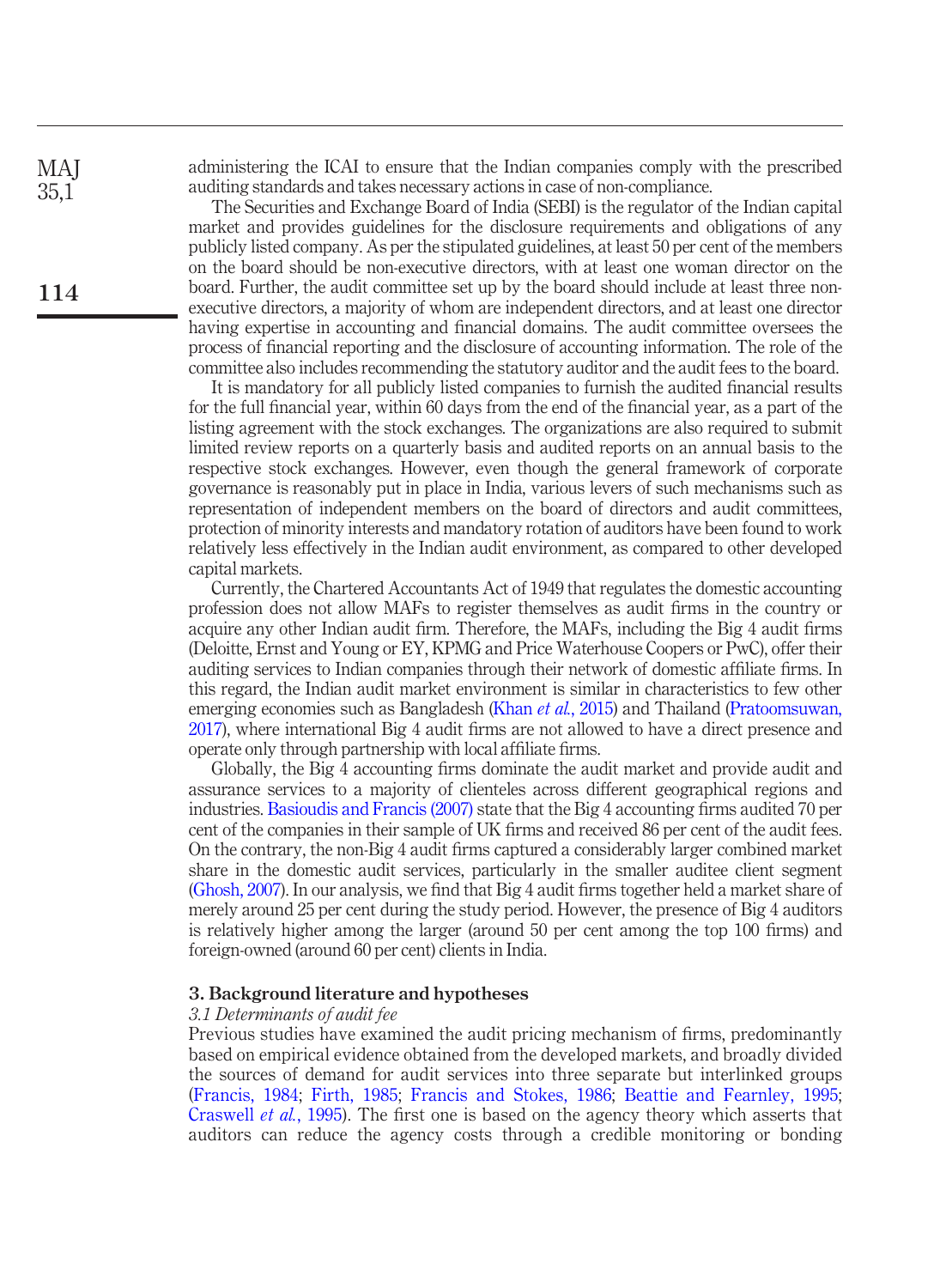mechanism (Jensen and Meckling, 1976; Shleifer and Vishny, 1986). In such circumstances, auditors can play an effective governance role by credibly certifying the financial statements, thereby mitigating the agency costs by reducing the scope and extent of divergence of interests between the managers and the owners (Bushman and Smith, 2001).

The second source is the information-based demand for audits arising from information asymmetry issues and is closely related to the signaling theory. As per this proposition, investors face adverse selection risks in choosing their investment portfolios because of information asymmetries existing between the managers and the outside owners (Connelly *et al.*, 2011). In such cases, the reputation and characteristics of the auditor as well as the board and the top management can act as a signaling mechanism to overcome such adverse selection problems by enhancing the credibility of the financial statements of the firm for the outside capital market investors (Fan and Wong, 2005; Zhang and Wiersema, 2009; Al-Qadasi *et al.*, 2019).

The third source is the insurance demand for audit services which argues that auditors indemnify other monitoring agencies, such as the board of directors, against potential legal, financial and reputational risks. This insurance-based demand for auditors becomes particularly more important for firms undergoing financial distress or facing significant bankruptcy risks, as the auditors can act as co-insurers and provide additional insurance, if the firm had to face legal litigations and financial claims from its different stakeholders under such circumstances (Wallace, 1980). However, it may be worthy to emphasize that these different sources of demand for audit services are not mutually exclusive. The purpose of our paper is to identify some of the important determinants of audit pricing and auditor choice decisions and not to reject any of the audit service demand drivers in favor of another.

Literature points that audit fees are related to client size, operational and organizational complexities and auditor–client risk sharing (Craswell *et al.*, 1995). Several papers explore the association of audit fees with the reputation and industry specialization of auditors and explain the demand for differentiated auditing services using the frameworks of the agency theory, signaling theory and contracting environment (Craswell *et al.*, 1995). We attempt to extend this literature by investigating the effects of various auditee firms and auditor characteristics in the context of an important emerging economy.

*3.1.1 Big 4 auditor.* Numerous studies have investigated the Big N audit fee premium, but the evidence largely remains mixed (Hay, 2013). Beginning with the study by DeAngelo (1981), several papers have examined whether the market for audit services is characterized by quality-differentiated products. Palmrose (1986) documents the presence of Big 8 audit fee premium and attributes it to either higher-quality audit services or monopoly pricing power. The Big 4 audit firms are larger in size, more reputable in terms of brand name and have greater number of clients than non-Big 4 auditors. Therefore, these Big 4 auditors face greater potential legal liabilities than their non-Big 4 peers and have more to lose in case of any audit failure (Choi *et al.*, 2008). Consequently, the Big 4 auditors have higher incentives to put extra audit efforts in order to ensure higher audit quality relative to the non-Big 4 accounting firms.

Carcello *et al.* (2002) suggest that the Big 4 audit fee premium may be explained as an additional compensation for the increased audit efforts undertaken by the Big 4 auditors that lead to higher audit quality, as indicated by lower accounting errors in the audited financial results or higher earnings response coefficients of Big 4 clients (Teoh and Wong, 1993). As a result, audit fees have often been used as a proxy for audit quality in the audit literature. Further, Dye (1993) suggests that the Big 4 audit fee premium reflects the value of the option held by the shareholders to claim for monetary compensation against the auditors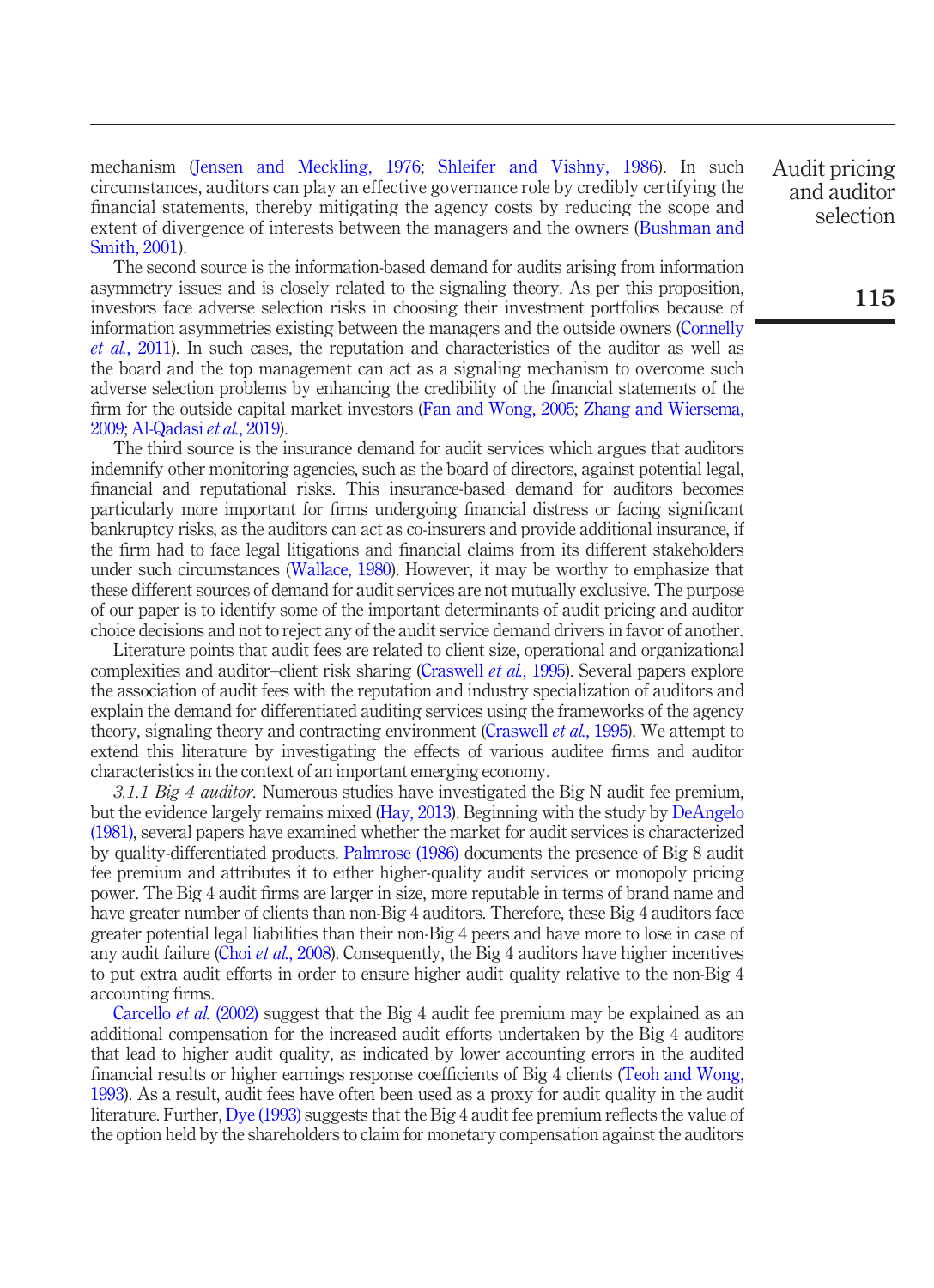in the event of any financial loss because of audit failure by the Big 4 auditors. However, the Big 4 audit fee premium has also been suggested to exist for non-competitive, market concentration-related factors resulting from the oligopolistic nature of the audit market rather than being based on superior audit quality alone (Campa, 2013; Al-Harshani, 2008).

On the contrary, Simunic (1980) asserts that the audit fees of Big 8 audit firms are significantly lower than those of the other auditors and suggests that such fee discounts possibly result from the economy of scale enjoyed by large auditors given their greater market share. Moreover, Kaawaase *et al.* (2016) examine the audit market in Uganda and fail to find any significant difference between the audit quality of Big 4 and non-Big 4 auditors.

Francis (2004) opines that the audit market is quality differentiated, primarily on the basis of the size of its auditors. Carson (2009) reports that larger audit firms are more likely to provide higher quality audit services, as they have more reputational capital at stake in the audit market. Furthermore, the concern of safeguarding the reputation and brand name leads the Big 4 auditors to exercise greater caution while certifying the financial statements (DeAngelo, 1981; Simunic and Stein, 1987) and adopt lower quantitative thresholds for materiality purpose while auditing their clients (Blokdijk *et al.*, 2003). For similar reasons, Eshleman and Guo (2014) convey that the auditees of Big 4 auditors are less frequently involved in financial frauds. Consistent with the arguments of a quality differentiated audit market, Pratoomsuwan (2017) find that a Big N audit fee premium exists in the audit market of Thailand for small as well as large auditee size clients.

However, the Big 4 auditors are also likely to demand higher audit fees for providing better quality audit services to their clients because of the additional expenses incurred. For example, the Big 4 audit firms have been found to invest more resources in training their employees (Eshleman and Guo, 2014). As a result, Big 4 auditors charge higher fees because of greater audit efforts or higher perceived quality and reputation of their auditing services (Francis, 2004; Beattie *et al.*, 2001; Firth, 1997). Accordingly, our first hypothesis is as follows:

*H1a*. There exists a Big 4 audit fee premium in the Indian audit services market.

*3.1.2 Industry specialization.* Industry knowledge and specialization are among the key attributes affecting audit quality (Carson, 2009). Auditors specializing in any particular industry are able to provide better auditing services as exhibited by the higher earnings quality of the auditee firms (Krishnan, 2003). For this reason, the specialist auditors tend to hire more employees with industry-specific expertise and provide additional training facilities relative to the non-specialist auditors (Francis *et al.*, 2005). Such industry specialization allows the auditors to strategically attract new clients by offering industry-specific auditing services. For example, audit firms with established reputation as industry specialists are better able to signal their superior knowledge about industry-specific business, accounting or taxation-related issues. Therefore, industry specialist auditors may charge higher fees to compensate for the greater audit efforts and higher investments in building such specialized capabilities and in exchange provide higher quality audit services to their industry-specific clients.

However, previous research uncovers mixed evidence on the relation between industry specialization of auditors and their audit fees. Many studies state that clients pay more for industry-specialized auditing services (DeFond *et al.*, 2000; Carson, 2009). On the contrary, a few studies discern no association (Palmrose, 1986) or inverse relationship (Ettredge and Greenberg, 1990) between the auditor specialization and audit fees. Causholli *et al.* (2010) allude that audit fee premium because of auditor specialization varies with the auditee firm characteristics, auditor bargaining power and range of auditing services provided to the client. Carson and Fargher (2007) testify that depending on the size of the auditee firm,

116

**MAI** 35,1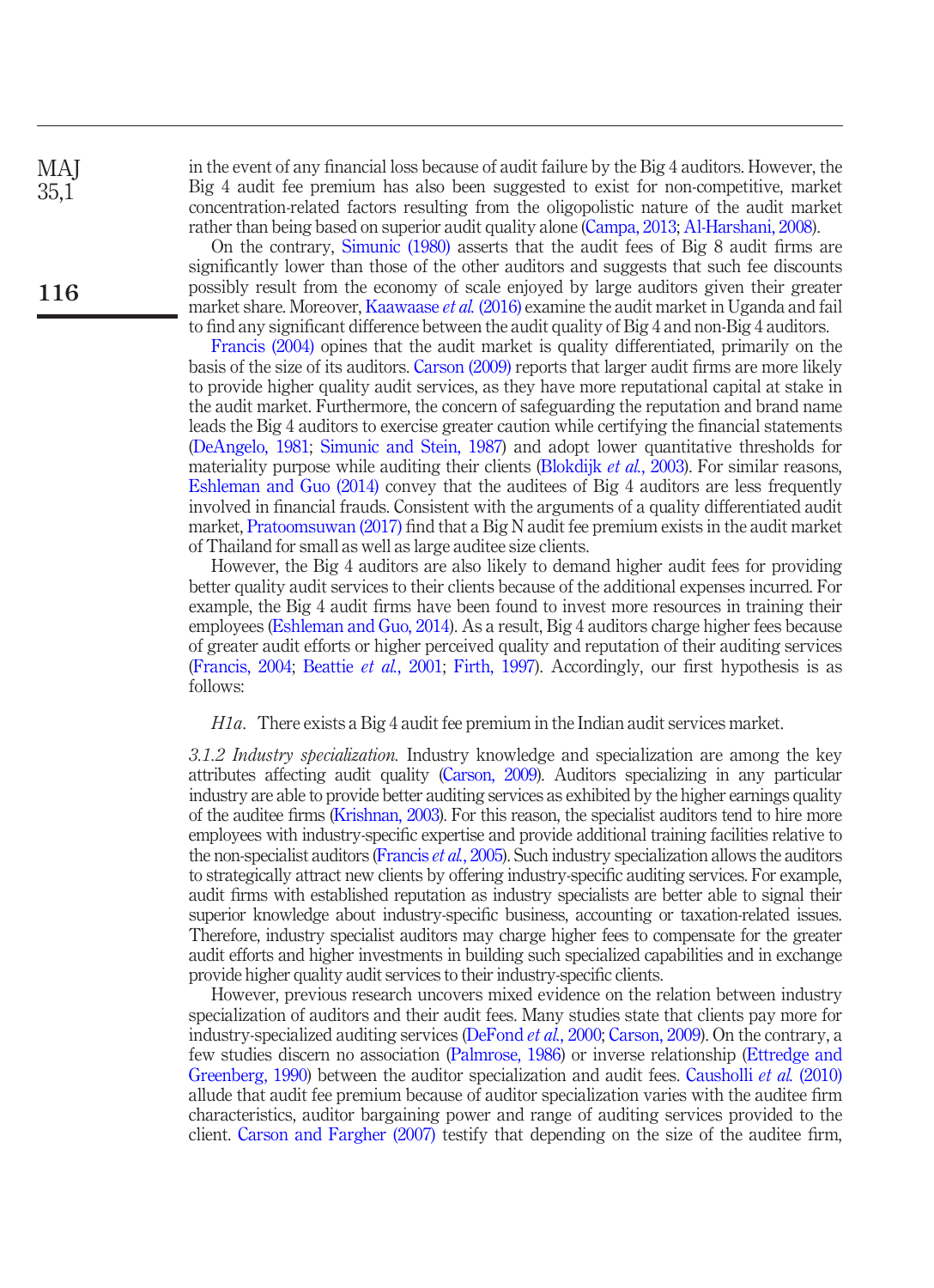specialist auditors charge an audit fee differential to their clients. Srinidhi *et al.* (2014) find that family firms with better corporate governance mechanisms tend to pay an audit fee premium for hiring industry specialist auditors. Therefore, the nature and magnitude of the impact of industry specialization on audit fees in the Indian audit market remain an open and interesting question for empirical investigation. This leads us to the next hypothesis:

*H1b*. There exists an audit fee differential for specialized auditors in the Indian audit services market.

*3.1.3 Joint provision of non-audit services.* The primary role of an auditor is to audit and assure the outside investors that the financial accounts of an organization are appropriate. However, the audit firms also advise their clients on various non-auditing issues, such as taxation, corporate law and other business matters. The Companies Act of 1956 requires Indian companies to disclose such payments made by a company to its auditors for the provision of any non-audit services (NAS).

The joint offering of auditing and non-auditing services is a contentious issue in the auditing industry as well as academic literature. The proponents of joint audit services tend to argue that economies of scope exist because of the information spillovers across the auditing and non-auditing services jointly provided by an auditor, which can cause a substantial improvement in the audit quality (Simunic, 1984). For example, auditors may enhance their understanding of the business and operational complexities of their auditee clients through their non-audit related consultancy activities. Such synergies between the dual services may result in reduced audit fees because of cross-subsidization.

However, an alternative viewpoint holds that jointly provided NAS may impair auditor independence, thereby adversely affecting the quality of the audited financial statements (Dobler, 2014). McMeeking *et al.* (2006) document the implications that joint offering of audit and NAS fees has on the auditor independence. Habib and Islam (2007) examine the determinants and consequences of joint provision of NAS on auditor independence in the audit market of Bangladesh. Legoria *et al.* (2017) examine the effects of joint provision of NAS on audit quality and find that auditors are more inclined to give favorable unqualified audit opinions to those clients who solicit both audit and NAS from them. Chu and Hsu (2018) find that the negative effect of joint provision of NAS on audit quality was partially mitigated after the introduction of Sarbanes–Oxley Act in 2002, which stipulated the mandatory disclosure of audit and non-audit fees and specified the scope of NAS that can be provided by the auditors to their clients.

Prior studies on the provision of joint audit and NAS also find that the audit fees are positively associated with the non-audit fees (Niemi, 2005). This relationship stems from the increased audit effort arising from concurrent organizational changes, monopoly power in the non-audit services market or the inherently more complex and risky nature of such consultancy services. However, according to Causholli *et al.* (2010), the association of audit fees with the non-audit charges may vary depending on the type of NAS offered by the auditor. Quick *et al.* (2013) also fail to find any influence of agency costs on the demand for NAS in the German audit market. Therefore, we suggest the following hypothesis to explore the association between audit fees and joint provision of NAS for Indian audit environment:

*H1c*. Auditors charge higher audit fees when they also provide joint non-audit services.

*3.1.4 Auditee* fi*rm* fi*nancial distress.* As per prior studies, audit fees are related to the size of the auditee, complexity of the audit and risk sharing between the auditor and auditee (Simunic, 1980; Craswell *et al.*, 1995). The risk sharing variables assess the risk to the auditor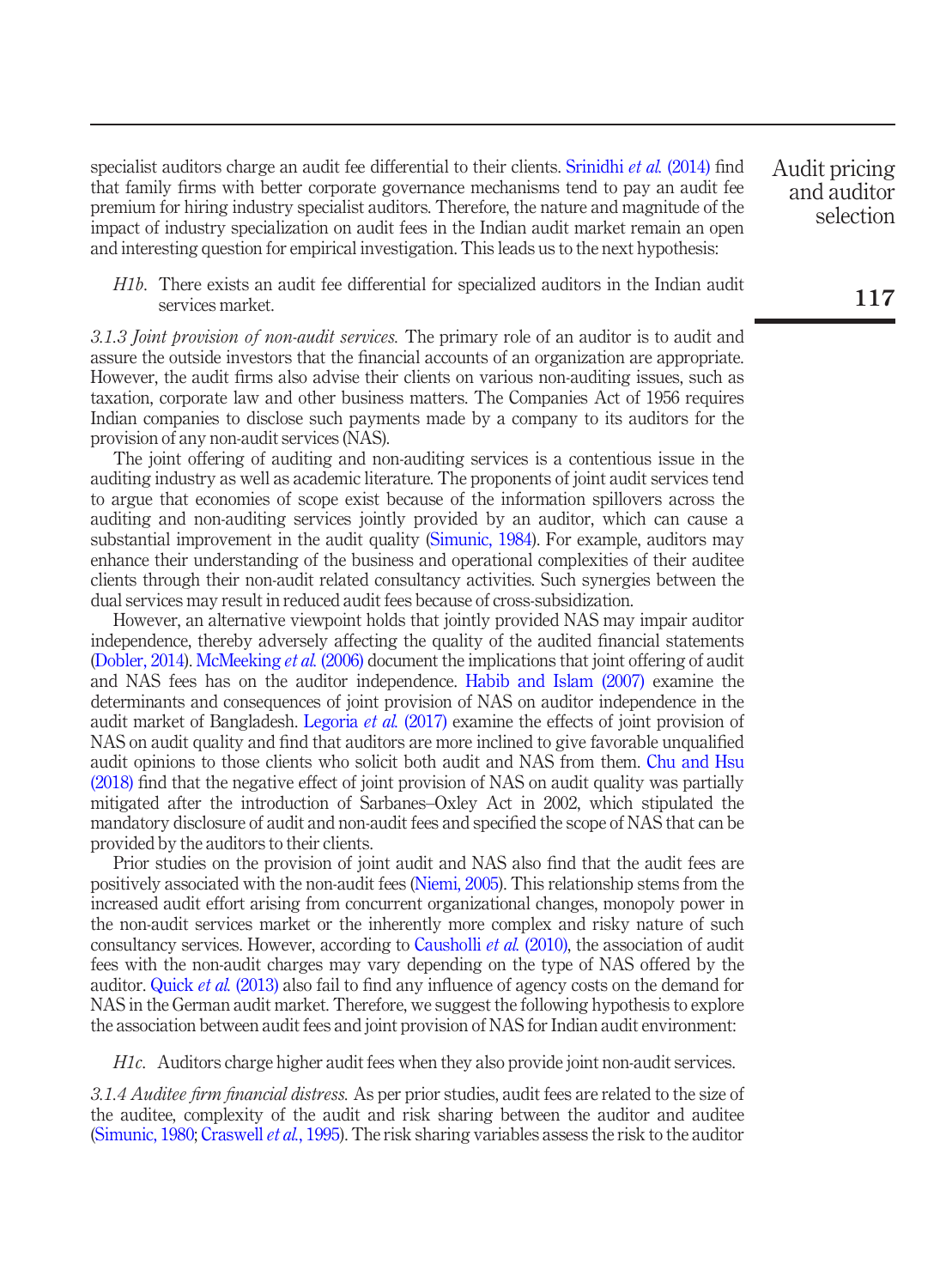that arises from auditing the client (Gul *et al.*, 2007). Auditors estimate the risk borne by them because of any audit engagement with a given client and incorporate it in their audit pricing decisions (Abernathy *et al.*, 2019). Therefore, auditors may try to negotiate for an audit fee premium if the auditee firm is undergoing accounting losses or financial distress (Griffin *et al.*, 2010; Cahan *et al.*, 2011) because of the heightened perceived risk of auditor– auditee engagement. Similarly, auditors may be more comfortable in offering larger fee discounts to their clients, when they are facing lower financial risks or have prior relationships with the client (Li and Luo, 2017). **MAI** 35,1 118

> However, as Craswell *et al.* (1995) point out, audit risk is conceptually different from financial risk even though they may be positively correlated. Hence, it is quite possible that if the audit market is highly competitive, then firms experiencing losses or financial distress may heavily bargain with their auditors for a temporary audit fee discount. Auditors may also strategically agree to receive a lower audit fee during the years of financial distress or accounting losses of the auditees to retain their existing clients. The threat of losing such financially distressed firms to the competition is particularly acute in the auditing market given the commonly observed "lowballing" practice of initial audit fee discount for the potentially new clients (DeAngelo, 1981; Simon and Francis, 1988).

> Auditor client negotiations may lead to either an audit fee increase or audit fee discounts depending on the strength and merit of the bargaining power of the client (Casterella *et al.*, 2004) and perceived audit quality of the auditor (Hay and Jeter, 2011). Beck and Mauldin (2014) suggest that top executives and influential managers can significantly reduce the audit fee burden by bargaining hard during periods of financial distress. Therefore, the financially distressed or loss-making firms may strongly demand for audit fee reductions even at the cost of bearing lower quality audits from existing or relatively less reputed auditors. Similarly, firms undergoing financial distress may also have higher incentives to switch their auditors to smaller and less reputed accounting firms and renegotiate the scope of audit services not only to reduce their audit fees but also to increase the opportunity and scope of undetected earnings management (Schwartz and Menon, 1985). Hence, we hypothesize that:

*H1d*. Auditors charge lower audit fees to firms that are undergoing financial distress.

#### *3.2 Determinants of auditor choice*

Auditor selection is an important decision for a firm and its stakeholders given the importance of safeguarding the external auditing in the interests of the firm's debtholders and shareholders by ensuring the credibility of accounting information. Numerous studies have explored the factors affecting auditor selection by a firm, primarily in the context of developed economies (Beasley and Petroni, 2001; Chaney *et al.*, 2004; Niskanen *et al.*, 2010). Nonetheless, relatively few studies have investigated auditor selection in the audit market setting of emerging economies such as Malaysia (Thahir Abdul Nasser *et al.*, 2006), China (Lin and Liu, 2009), Turkey (Aksu *et al.*, 2007) and Indonesia (Darmadi, 2016).

External audits can help a firm in mitigating its internal agency conflicts emerging from the separation of ownership from the management by reducing the information asymmetry between them. Knechel *et al.* (2008) observe that auditing can reduce internal agency conflicts by improving the credibility of the financial statements. As a result, it is evident from the auditor choice literature that firms with higher agency conflicts in their ownership structures tend to hire Big N auditors (Choi and Wong, 2007).

Signaling theories suggest that the choice of an auditor and its reputation for credible certification of financial statements may convey an informational signal to the capital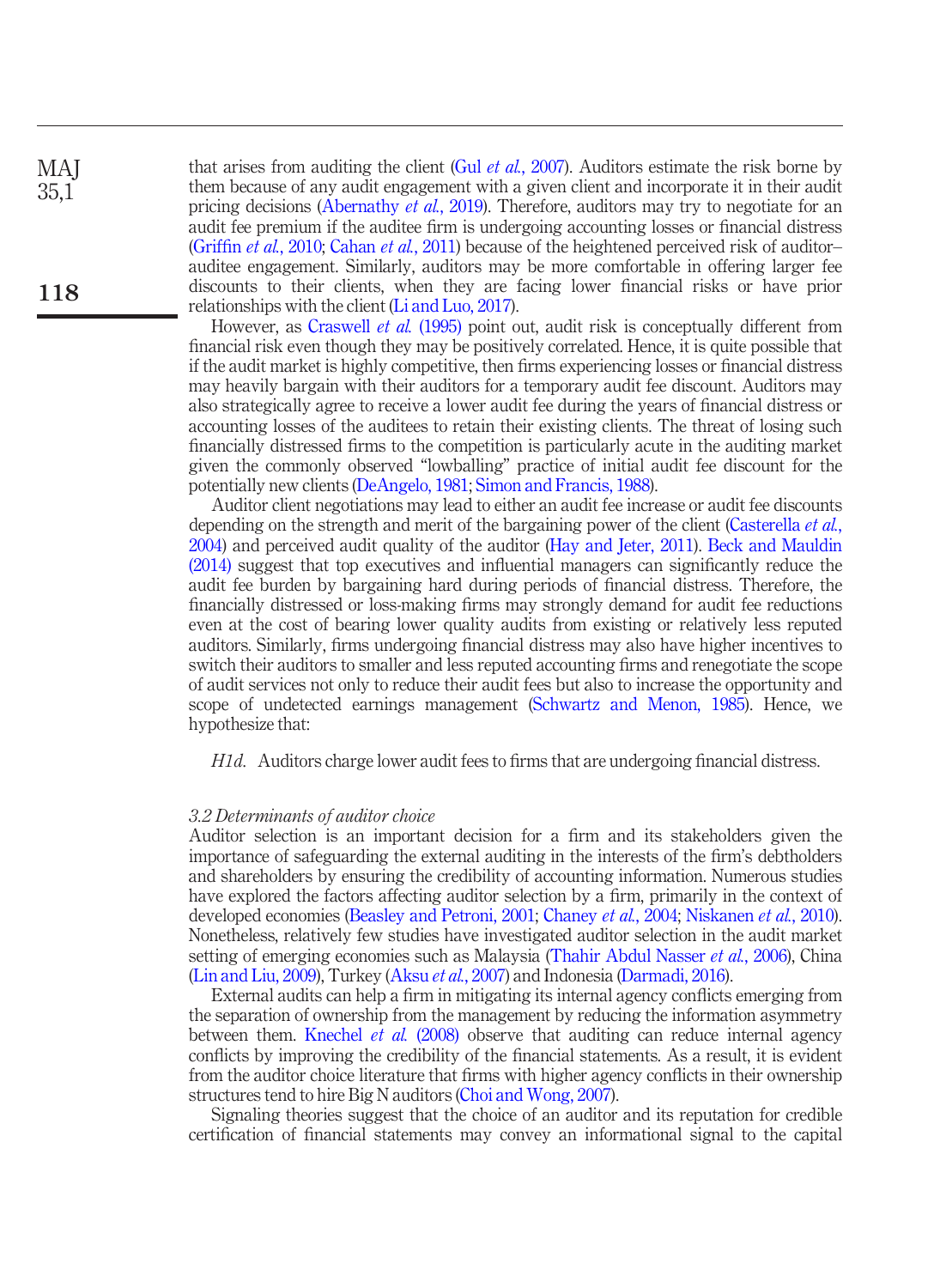market investors and help them in mitigating adverse selection risks in the presence of information asymmetry problems (Titman and Trueman, 1986). Consistent with the informational signaling role of auditors, Moizer (1997) finds that investors take into consideration information pertaining to the auditor choice of a firm issuing an IPO in its pricing decisions. Therefore, investment banks and audit committees tend to recommend hiring the Big N auditors during fund raising processes because of high quality signaling considerations in the capital market (Palmrose, 1986). Krishnan (2003) affirms that industry specialist auditors tend to provide more credible certification of the accounting numbers to the outside investors, thereby reducing the valuation uncertainty of the firm. Knechel *et al.* (2008) assert that auditor selection is a function of complexity, as measured by the firm's size and workforce diversity.

Besides the informational signaling role, the choice of auditors may also act as an insurance signaling role by providing investors with a contingent claim on the auditor in case of an audit failure event (Dye, 1993). Moreover, auditors may also indemnify other monitoring agencies, such as the board of directors, against potential legal, financial and reputational risks. This insurance role of auditors may become more relevant for firms undergoing financial distress or facing risk of corporate failure. Therefore, overall, the evidences clearly signify that the selection of an auditor may have significant economic implications for a firm, besides assisting in regulatory compliance (Francis, 1984).

*3.2.1 Board size.* Auditors play an important governance role by providing credible certification of accounting information generated by the firm for the outside investors (Fan and Wong, 2005). The services provided by reputable auditors tend to mitigate the internal agency conflicts because of the separation of management from capital providers. Hossain *et al.* (2010) express that the selection of an auditor by a firm is related to its level of corporate governance. Audits contribute to the overall corporate governance of a firm by providing a monitoring role to the external auditors (Ashbaugh and Warfield, 2003).

The board of directors of a firm plays an important role in setting the level of corporate governance (Fama and Jensen, 1983). However, corporate governance studies on board characteristics have found that decision-making and coordination work can be more challenging in larger boards because of greater communication problems and higher level of difficulty in consensus building (Yermack, 1996; Ahmed *et al.*, 2006). Such operational inefficiencies of larger boards may ultimately weaken the monitoring effectiveness of the board and lower their ability to supervise the management, thereby increasing the agency costs between the managers and the shareholders (Jensen, 1993).

In such circumstances, larger boards may be more inclined to appoint reputable Big 4 auditors to alleviate the agency conflicts by delegating the governance and monitoring of financial reporting process to the reputable external auditors. Kaawaase *et al.* (2016) find that Big 4 auditors ensure better compliance with legal, accounting and taxation-related regulations. Reputable auditors may also alleviate the risk of accounting frauds and lower the chances of lawsuits because of low quality financing reporting or audit failure events (Carcello *et al.*, 2002; Srinidhi *et al.*, 2014). Therefore, larger boards may also prefer to hire Big 4 auditors to mitigate these agency problems emerging from their internal coordinationrelated inefficiencies. Consistent with this, Fan and Wong (2005) and Zhou *et al.* (2018) observe that firms facing higher agency costs are typically more inclined to use the services of high-quality auditors to positively influence the perception of outside investors about the credibility of the corporate governance and financial reporting mechanism. Scott and Gist (2013) further document that after Arthur Anderson's demise in 2002, many firms with larger boards switched to Big 4 auditors. Therefore, in line with the extant auditor choice literature, we propose that: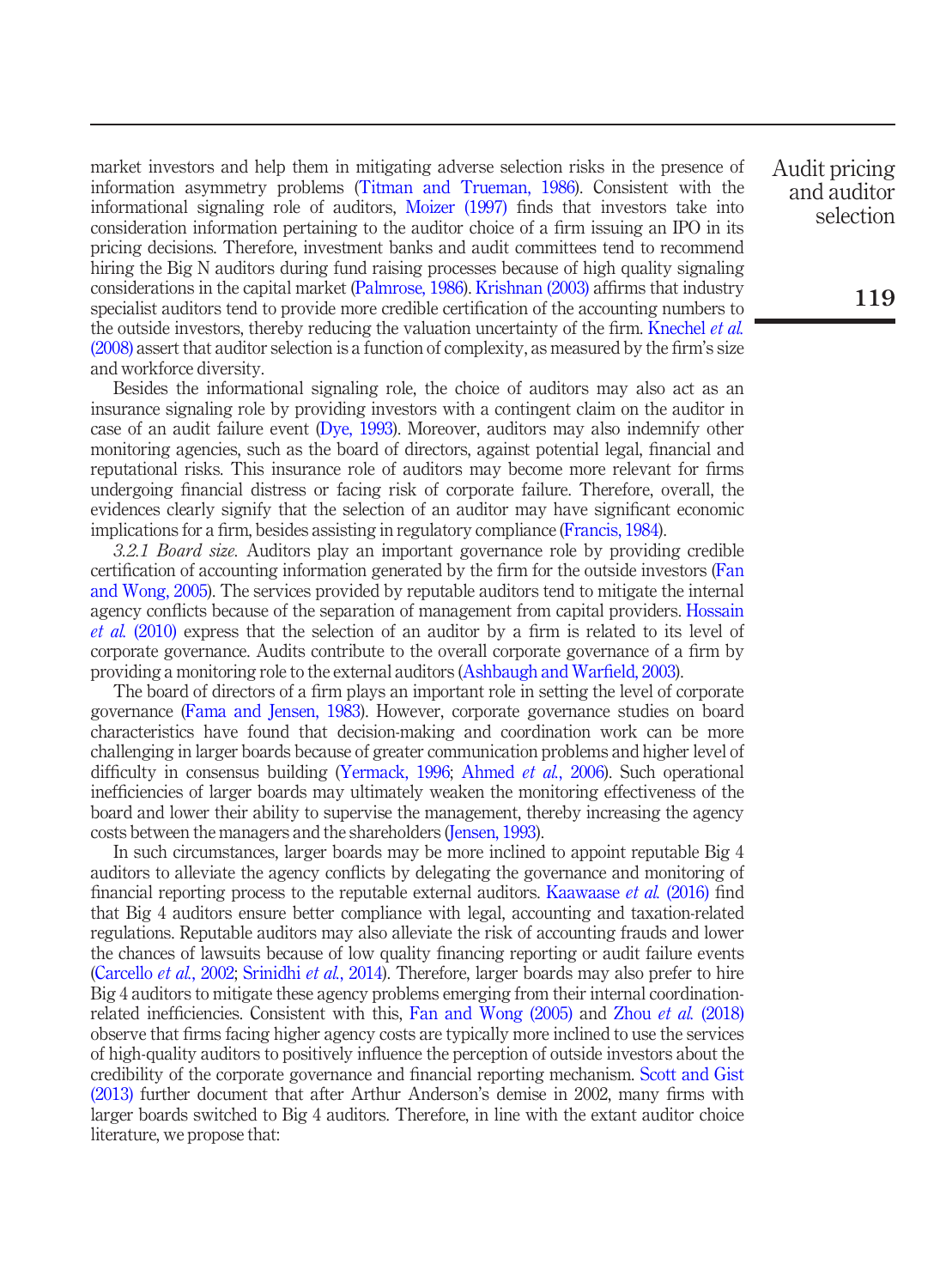*H2a*. Firms with larger boards tend to choose Big 4 auditors.

*3.2.2 Board independence.* The provision of audit services includes an insurance dimension whereby auditors indemnify other stakeholders from potential financial losses. Independent directors face substantial reputational and legal risks in ensuring the reliability of the accounting information disclosed by the firm. For example, independent boards have strong incentives to safeguard their reputation as credible monitors of corporate governance mechanisms in a firm (Fama and Jensen, 1983). The corporate governance literature has also documented the positive influence of independent directors and audit committees in the alleviation of agency conflicts through the selection of reputable high-quality auditors (Al-Rassas and Kamardin, 2016). DeFond and Zhang (2014) find that companies with better governance mechanisms tend to choose higher-quality auditors who can better safeguard the investor rights by detecting and preventing any insider expropriation of investor wealth (Newman *et al.*, 2005).

Big N auditors may significantly alleviate the risks borne by the independent directors by providing a credible certification of the financial results at the cost of the auditor's own professional and reputational liability. Bliss (2011) states that independent directors are more willing to choose reputable auditors to protect their own reputation capital and reduce the legal risk exposure. Many studies also suggest that board characteristics, such as size and independence, positively influence the demand for higher quality audit services (Dechow *et al.*, 1996; Xie *et al.*, 2003; Gul and Leung, 2004). Independent boards are more effective in monitoring the activities of managers, resulting in higher quality of financial reporting by the firms (Klein, 2002; Carcello *et al.*, 2006; Larcker *et al.*, 2007). This leads us to the next hypothesis:

*H2b*. Firms with more independent boards tend to choose Big 4 auditors.

*3.2.3 CEO duality.* Independence of the company's board of directors may be constrained by CEOs who also happen to be the Chairman of the Board (Finkelstein and D'Aveni, 1994; Bliss, 2011). Therefore, CEO duality is likely to result in poorer corporate governance practices and weaker boards. A CEO who is jointly holding chairmanship position tends to be more powerful, and may exert her influence more effectively on other board members, thereby impeding the governance role and monitoring mechanism of the board (Jensen, 1993). This occurrence may provide greater opportunities for agents to expropriate resources at the cost of the owners, particularly as the number of family-owned and business group-affiliated firms is very large in a developing country such as India. Family members and their associates occupying top management positions and board seats may also lead to managerial entrenchment (Wang, 2006). Therefore, CEO–Chair duality may exacerbate the agency problems within a firm by enhancing the power of the CEO and widening the divergence of interests between the managers and the owners.

Top executives and management play an important role in the selection and negotiation process of the auditors. Hence, firms with CEO–Chair dual structure may prefer hiring non-Big 4 auditors to weaken the monitoring mechanism and undermine the audit quality of the external auditors. Consistent with this, Lin and Liu (2009) find that Chinese firms with CEO– Chair dual roles tend to choose lower quality auditors. For similar reasons, Darmadi (2016) examines the Indonesian audit market and finds that family-controlled firms may be more inclined to hire non-Big 4 auditors for auditing their financial statements to sustain the opaqueness benefits.

MAJ 35,1

120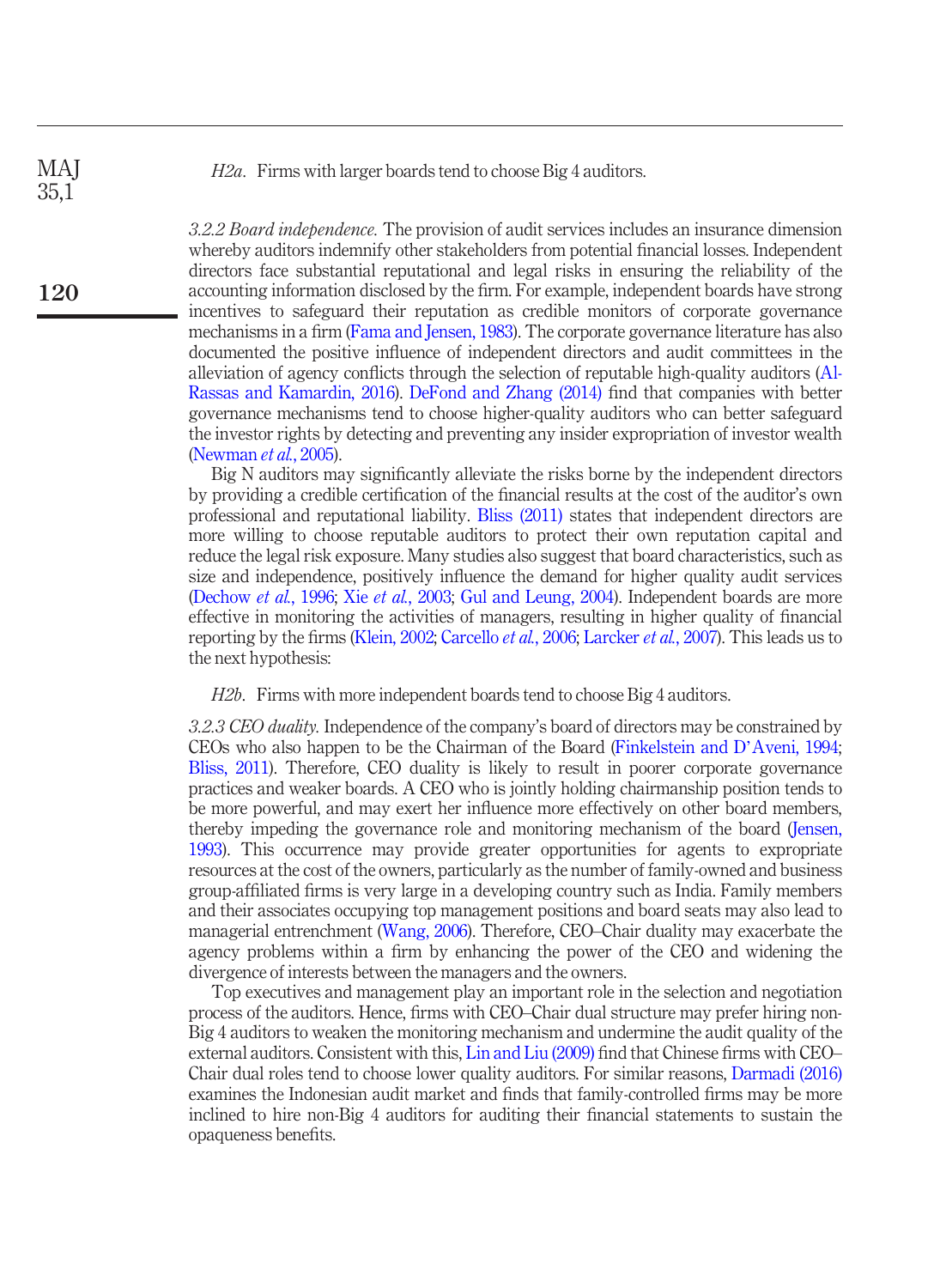On the other hand, Karim *et al.* (2013) study the audit environment in Bangladesh and note that the nature of agency problems within a firm has a significant influence on the association between CEO–Chair duality and auditor selection of the firm. Therefore, from a signaling theory perspective, firms with greater agency conflicts may benefit more by choosing Big 4 auditors to signal the credibility of their financial reports (Al-Qadasi *et al.*, 2019). Accordingly, both Fan and Wong (2005) and Zhou *et al.* (2018) suggest that firms with greater agency problems in their ownership structures are more likely to employ higher quality auditors as bonding mechanisms and monitoring agencies to alleviate the principal– agent agency conflicts. Hence, the choice of the auditor by firms managed by CEO–Chairs remain an interesting empirical query in the context of Indian audit market. This leads us to our next hypothesis:

# *H2c*. Firms with CEO duality tend to choose non-Big 4 auditors.

*3.2.4 Auditee* fi*rm* fi*nancial distress.* The auditor choice involves a complex combination of attributes pertaining to the potential auditors and auditee firms, as well as the structure of the audit market (Beattie and Fearnley, 1995). When the auditee firm is characterized by financially distressed conditions, at least three major reasons influence the firm to more often choose a non-Big 4 auditor for the auditing services.

First, Big 4 auditors usually charge a fee premium for providing higher-quality auditing services. Hence, under circumstances of financial distress, firms may try to reduce their audit fee by hiring lower-quality audit services. Second, firms would have greater incentives to manipulate their earnings when they are undergoing financial distress. Management may also try to hide or delay the release of negative earnings news or engage in creative accounting practices which may prevent the outside investors from being fully aware of the financially distressed condition of the firm. Schwartz (1982) finds empirical evidence suggesting that financially distressed firms tend to engage in earnings-increasing accounting changes more frequently than financially healthy firms.

Third, as Big 4 auditors have an established brand name and strong reputation in the audit market, they may avoid auditing financially distressed firms to safeguard their reputation and brand name in the audit market. As firms undergoing financial distress tend to exhibit deteriorating operating performance, it significantly increases the risk of litigation and lawsuits against the auditors, particularly in the event of accounting restatements and audit failures (Carcello and Palmrose, 1994; Li and Luo, 2017). Therefore, high-quality auditors who have more to lose in terms of reputational capital are likely to be more skeptical in taking up audit assignments of financially distressed companies.

Finally, even though firms have greater incentives for earnings management during periods of financial distress, the presence of Big 4 auditors may constrain their ability to manipulate the financial results because of higher audit standards adopted by them (Eshleman and Guo, 2014). Hence, financially distressed firms may not appoint Big 4 auditors who exhibit greater conservatism while issuing their audit reports. Schwartz and Menon (1985) observe similar tendencies in firms to switch their auditors when their financial condition is deteriorating.

On the contrary, from a signaling theory perspective, financially distressed firms may be able to address the concerns of the creditors and investors more effectively if they choose to hire better quality auditors for certifying their financial statements. Larger audit firms may also be able to provide additional insurance benefits against future claims in the event of financial losses from corporate failure or bankruptcy (Wallace, 1980). Larger audit firms may also be better equipped in terms of legal and technical expertise to offer their specialized advisory services to the financially distressed clients, thereby helping them to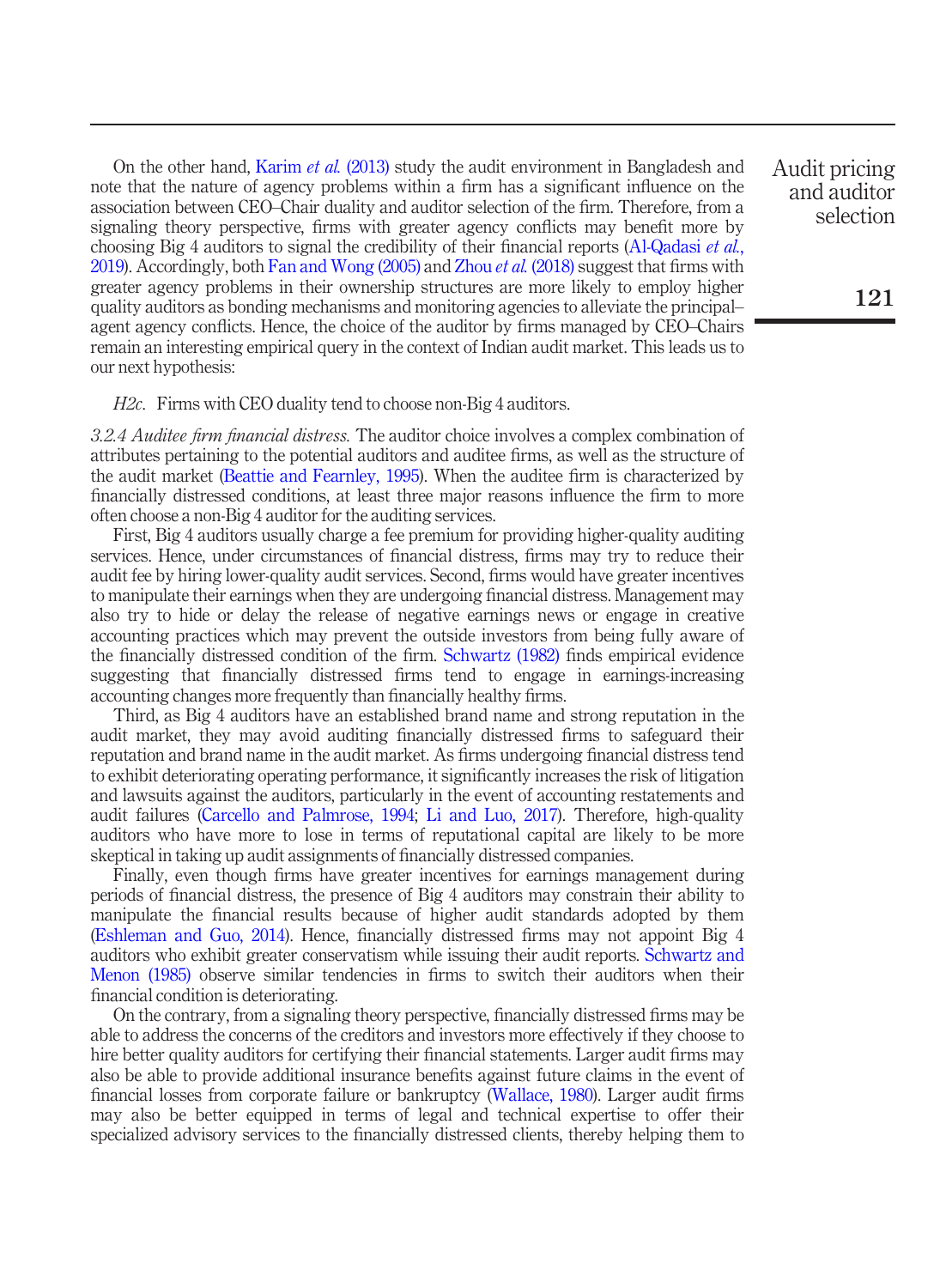mitigate the agency conflicts which aggravate further during financial distress conditions. Therefore, we attempt to investigate whether such financially distressed firms remain willing and capable of bearing the additional audit fee burden in hiring the higher-quality audit services of Big 4 auditors through our final hypothesis:

*H2d*. Firms undergoing financial distress tend to choose non-Big 4 auditors.

# 4. Research design

*4.1. Audit fee model*

We examine the factors affecting the audit fees of a firm by regressing the natural logarithm of audit fees (LOG\_AF) on a set of hypotheses variables and a host of control variables, as follows (regression model A):

Model specification form: Dependent variable  $=$  Intercept term  $+$  (*hypothesized control*  $variables$ ) + (additional control variables) + error term

LOG\_AF<sub>i,t</sub> = 
$$
\alpha_0 + (\beta_1 * BIG4_{i,t} + \beta_2 * SPECIAL_{i,t} + \beta_3 * NAF\_DUM_{i,t}
$$
  
+  $\beta_4 * FIN\_DIST_{i,t}) + (\beta_5 * LOG\_TA_{i,t} + \beta_6 * LOG\_AGE_{i,t}$   
+  $\beta_7 * LOG\_SEG_{i,t} + \beta_8 * CATA_{i,t} + \beta_9 * ROA_{i,t} + \beta_{10} * LOS_{i,t}$   
+  $\beta_{11} *LEV_{i,t} + \beta_{12} * NSALESGR_{i,t} + \beta_{13} * TOBING_{i,t}$   
+  $\beta_{14} * GFC_{i,t} + \beta_{15} * INTTIATE_{i,t} + \beta_{16} * LOG\_TENURE_{i,t}$   
+  $\beta_{17} * BG_{i,t} + \beta_{18} * PSU_{i,t} + \beta_{19} * FGN_{i,t} + \beta_{20} * INSIDER_{i,t}$   
+  $\beta_{21} * FII_{i,t} + \beta_{22} * LOG\_BSIZE_{i,t} + \beta_{23} * BIND_{i,t}$   
+  $\beta_{24} * CEOD_{i,t} + INDUSTRY\_FE_{i,t} + YEAR\_FE_{i,t}) + \varepsilon_{i,t}$  (1)

Appendix describes the above-mentioned variables. Following the mainstream literature on audit fee pricing models (Francis, 1984; Palmrose, 1986; Francis *et al.*, 2005; Carson and Fargher, 2007), we adopt the pooled regression technique including both industry and year fixed effects in our model specification. Our first hypothesis variable BIG4 takes the value of one if the auditor is affiliated to Price Waterhouse Coopers (PwC), KPMG, Ernst and Young (E&Y) or Deloitte and zero otherwise. For the second hypothesis variable, we follow the literature on auditor industry specialization (Carson, 2009) to create an industry specialist auditor dummy (SPECIAL) which takes the value of one if the auditor is ranked among the top two in any given industry-year. Industry classification is done on the basis of two-digit National Industry Classification (NIC) code, and ranks are calculated according to the audit fee-based market shares of the auditors. The market share-based measure of specialization assumes that specialist auditors provide superior audit services because of their specialized industry knowledge and auditing skills related to a particular industry (Neal and Riley, 2004). Our third hypothesis variable NAF\_DUM takes the value of one if the auditor jointly provides auditing and non-auditing services to the auditee client and zero otherwise. For our financial distress-related hypothesis, we exploit the Altman Z-score model (Altman, 1968; Altman, 2000) to create a dummy (FIN\_DIST) that takes the value of one when the Z-score is less than 1.81 in the corresponding audit year and zero otherwise. The Z-score of a firm is computed as per the Altman (1968, 2000) Z-Score (ZS) model as follows[2]: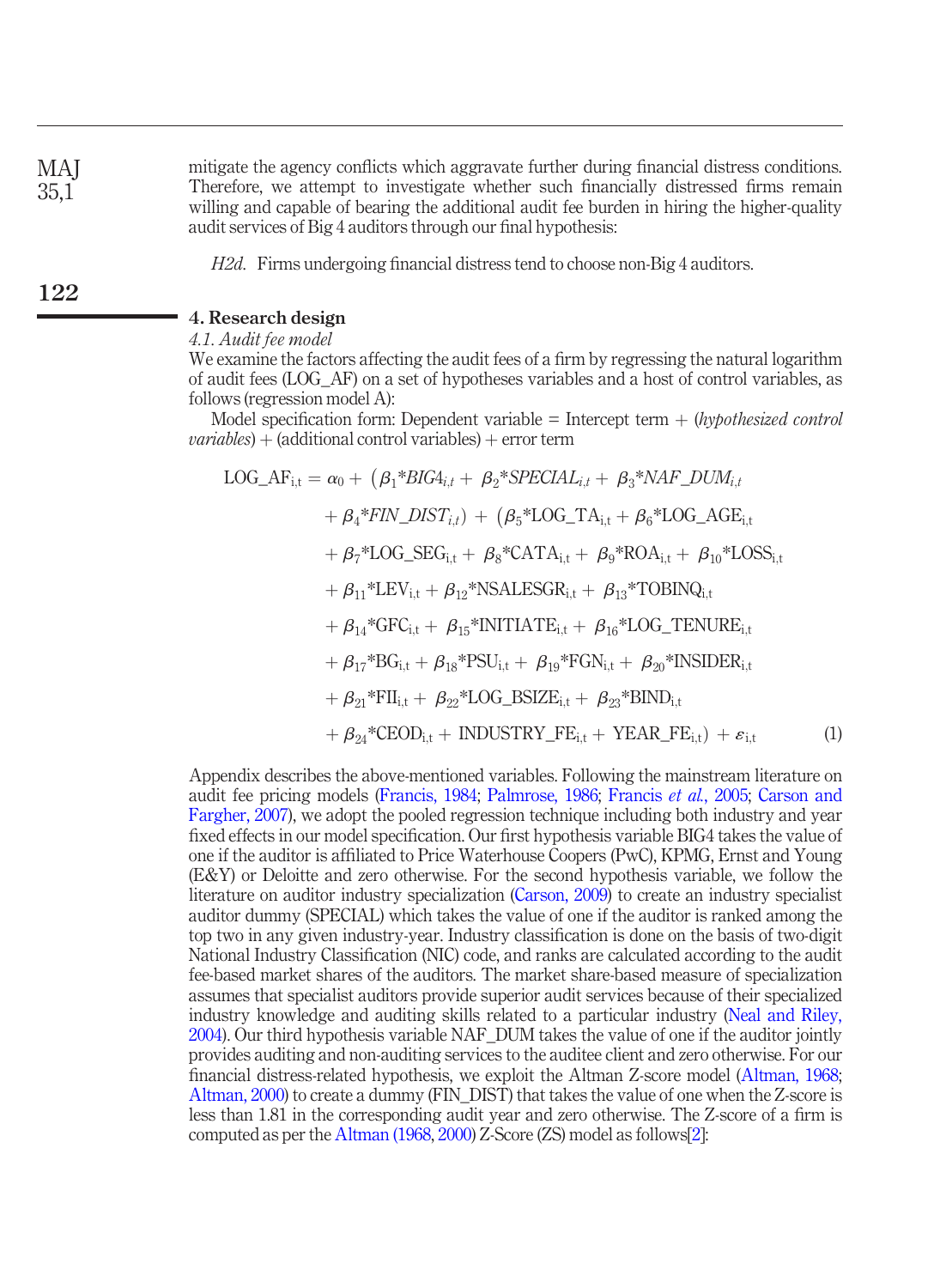$$
ZS_{i,t} = 0.012*(WC_{i,t}/TA_{i,t}) + 0.014*(RE_{i,t}/TA_{i,t}) + 0.033*(EBIT_{i,t}/TA_{i,t})
$$
   
 
$$
+ 0.006*(MVE_{i,t}/BVTL_{i,t}) + 0.999*(NS_{i,t}/TA_{i,t})
$$
   
 
$$
= 0.012*(WC_{i,t}/BVTL_{i,t}) + 0.999*(NS_{i,t}/TA_{i,t})
$$
   
 
$$
= 0.012*(MC_{i,t}/TA_{i,t}) + 0.014*(RE_{i,t}/TA_{i,t})
$$

As per our proposed hypotheses on audit fee determinants, we expect the coefficient estimates of BIG4, SPECIAL and NAF\_DUM to be significantly positive. Moreover, the coefficient of the variable FIN\_DIST should be significantly negative if firms experiencing financial distress appoint non-Big auditors to reduce their audit fee expenses.

We control for a host of firm-specific variables, such as firm size (LOG TA), age (LOG\_AGE), number of business segments (LOG\_SEG), current assets to total assets ratio (CATA), sales growth (NSALESGR), total debt to total assets ratio (LEV), return on assets (ROA) and Tobin's Q (TOBINQ). Auditor characteristics, such as the initial year of engagement (INITIATE) and tenure of client relationship (LOG\_TENURE), which have been found to affect the audit fee of a firm in prior studies are also controlled. We also control for several ownership characteristics (Ghosh, 2011), such as business group affiliation (BG), government affiliation (PSU), foreign ownership (FGN), promoter shareholding (INSIDER) and shareholding by foreign institutional shareholders (FII). Board characteristics (Bliss, 2011), such as board independence (BIND), board size (LOG\_BSIZE) and CEO duality (CEOD), in the audit fee regression model are also controlled. Finally, we include a global financial crisis dummy (GFC) that takes the value of one if the audit year overlaps with the global macroeconomic crisis during 2007 to 2010 and zero otherwise.

#### *4.2 Auditor choice model*

To investigate the factors that influence the decision of a firm to hire a Big 4 auditor, we propose the following model specification (regression model B):

Model specification form: Dependent variable = Intercept term + (*hypothesized control*)  $variables$ ) + (additional control variables) + error term

$$
BIG4_{i,t} = \alpha_0 + (\beta_1 * LOG\_BSIZE_{i,t} + \beta_2 * BIND_{i,t} + \beta_3 * CEOD_{i,t} + \beta_4 * FIN\_DIST_{i,t})
$$
  
+ (\beta\_5 \* LOG\\_TA\_{i,t} + \beta\_6 \* LOG\\_AGE\_{i,t} + \beta\_7 \* LOG\\_SEG\_{i,t} + \beta\_8 \* CATA\_{i,t}   
+ \beta\_9 \* LISTING\_{i,t} + \beta\_{10} \* ROA\_{i,t} + \beta\_{11} \* LOSS\_{i,t} + \beta\_{12} \* LEV\_{i,t}   
+ \beta\_{13} \* NSALESGR\_{i,t} + \beta\_{14} \* TOBING\_{i,t} + \beta\_{15} \* NAF\\_DUM\_{i,t} + \beta\_{16} \* BG\_{i,t}   
+ \beta\_{17} \* PSU\_{i,t} + \beta\_{18} \* FGN\_{i,t} + \beta\_{19} \* INSIDER\_{i,t} + \beta\_{20} \* FII\_{i,t}   
+ INDUSTRY\\_FE\_{i,t} + YEAR\\_FE\_{i,t}) + \varepsilon\_{i,t} (3)

For our analysis, we follow the literature on auditor choice determinants (Fan and Wong, 2005; Choi and Wong, 2007; Khan *et al.*, 2015; Fang *et al.*, 2017) and adopt a pooled logistic regression model including industry and year fixed effects to estimate the chances of hiring a Big 4 auditor by the auditee firm. Our first hypothesis variable is board size, which is measured by the logarithm of the number of board of directors in a firm (LOG\_BSIZE). The second hypothesis variable captures the degree of board independence, which is measured by the percentage of independent directors in the board of a firm (BIND). The third hypothesis variable is a dummy for CEO duality (CEOD), which takes the value of one if the CEO and the Chairman of the Board are the same and zero otherwise. The fourth hypothesis 123

(2)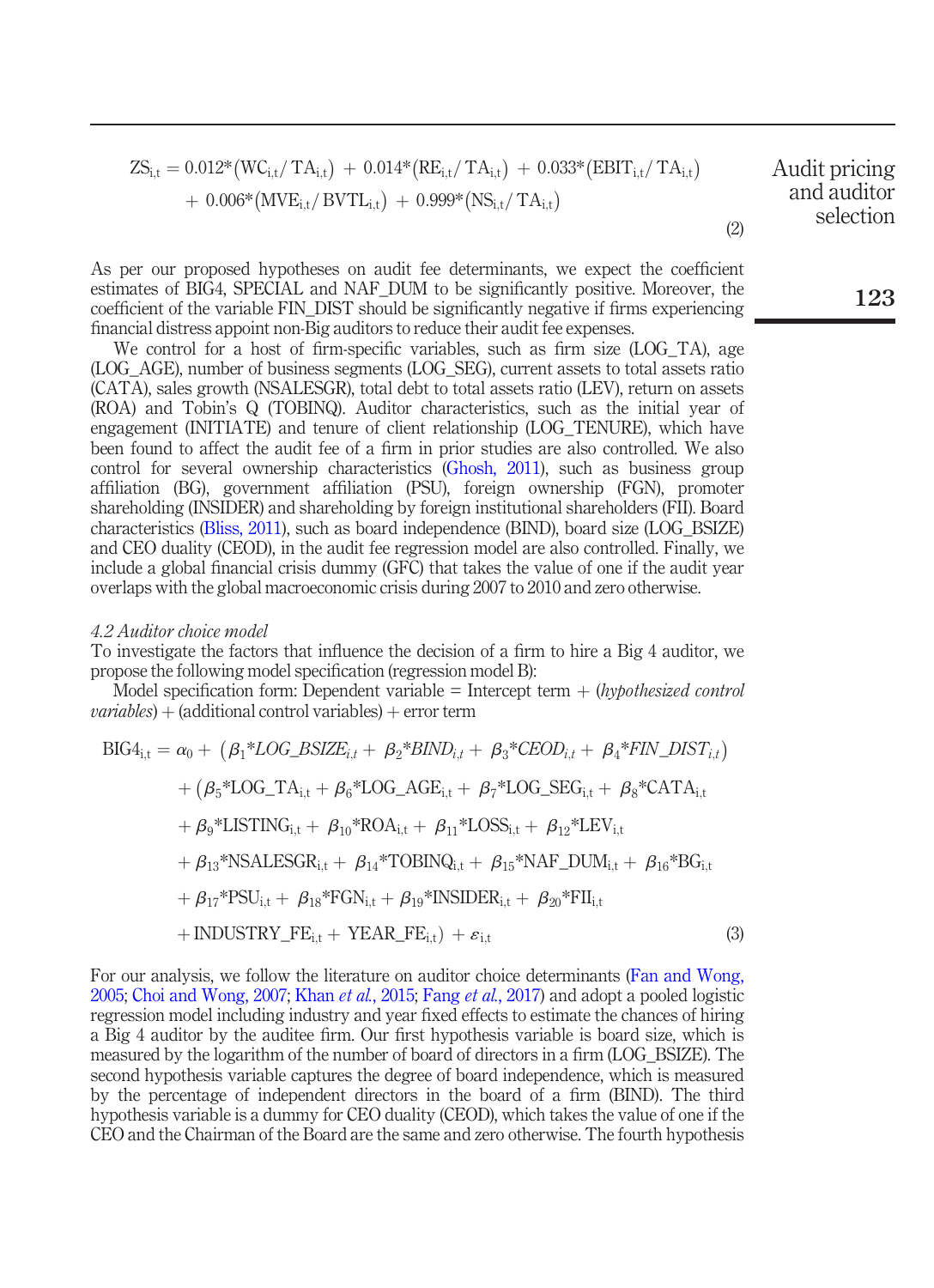MAJ 35,1

124

variable is the financial distress dummy (FIN\_DIST) estimated using the Altman Z-score model, as discussed earlier in the audit fee regression model above.

As per our proposed hypotheses on auditor choice determinants, we expect the coefficients of LOG\_BSIZE and BIND to be significantly positive if firms having larger boards or higher proportion of independent directors are more likely to appoint reputable Big 4 auditors. On the other hand, we expect the coefficient estimates of CEOD and FIN\_DIST to be significantly negative, provided that the firms characterized by CEO duality or financial distress are less likely to appoint a Big 4 auditor.

Going by the previous studies on auditor choice models, we control for a host of firmspecific variables, such as firm size (LOG\_TA), age (LOG\_AGE), number of business segments (LOG\_SEG), return on assets (ROA), loss dummy (LOSS), total debt to total assets ratio (LEV), current assets to total assets ratio (CATA), sales growth (NSALESGR) and Tobin's Q (TOBINQ). The same applies to auditor characteristics, such as joint provision of NAS (NAF\_DUM), which are used as control variables in our auditor choice model specification. We also follow previous literature (Choi and Wong, 2007; Darmadi, 2016) to control for several ownership characteristics, such as business group affiliation (BG), government affiliation (PSU), foreign ownership (FGN), promoter shareholding (INSIDER) and shareholding by foreign institutional shareholders (FII) in the auditor choice model. Firms that are going public have stronger incentives to hire more reputable auditors to certify them in a credible manner for the outside investors (Beatty, 1989). Therefore, we include a listing dummy (LISTING) which takes the value of one if the firm went public in the immediately preceding, current or immediately following audit year and zero otherwise.

In both the regression models (A and B) mentioned above, we include dummy variables for each industry (classified on the basis of two-digit NIC codes) and firm-year to control for industry and year fixed effects. All the regression results presented in this paper report the *t*-statistics computed using robust standard errors.

# 5. Sample data

# *5.1 Data sources and summary*

Our sample consists of all the listed firms as on March 31, 2015, which are classified under groups A and B on the Bombay Stock Exchange (BSE)[3]. We collect information relating to the accounting and financial statements of our sample firms with financial years ending between March 1990 and March 2015 from the Centre for Monitoring Indian Economy (CMIE) Prowess database.[4] Our preliminary sample comprises 31,252 firm-years for 1,600 firms.

Table I provides the criteria for sample selection. We remove the observations of those firms with financial years not equal to 12 months. We also eliminate firm-year observations with missing or negative values of total assets or net sales. We classify industries as per the two-digit NIC codes and require each firm to have at least five observations in the correspondingly classified industry. Finally, following the literature, we exclude the observations of firms belonging to the financial sector. This process results in a final sample of 22,644 firm-years for 1,366 firms. We also winsorize all the continuous variables at the 1st and 99th percentile by the fiscal-year to mitigate the influence of outliers.

Table II presents the summary of sample data distribution across the industries (Panel A) and financial years (Panel B). Almost one-thirds of our sample firm-year observations belong to the consumer discretionary sector, followed by the industrials, healthcare and materials sector. We observe that the Big 4 auditors are most dominant in terms of their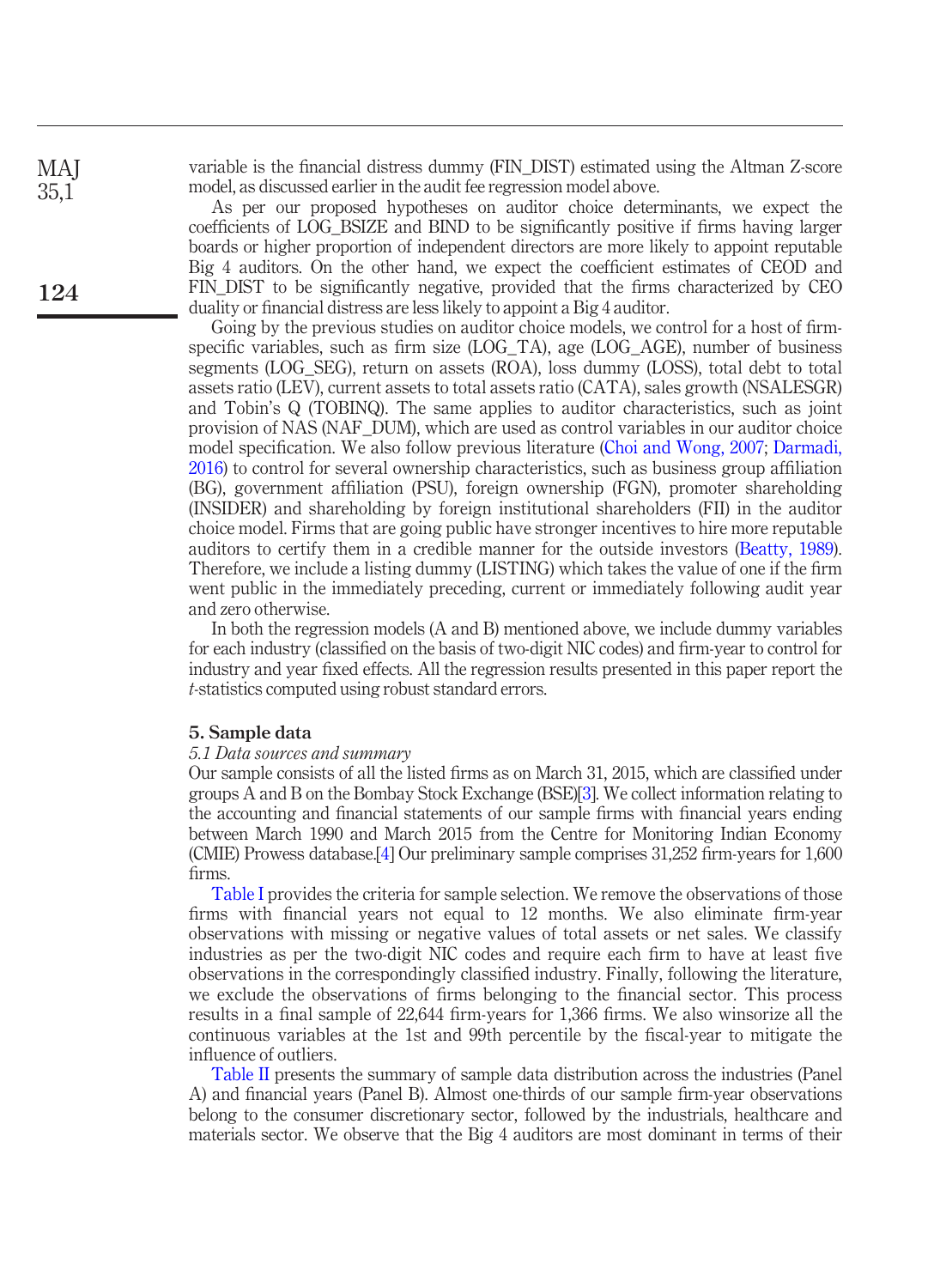| Criterion                                                                                 | No. of<br>firms | No. of<br>firm-years | Audit pricing<br>and auditor<br>selection |
|-------------------------------------------------------------------------------------------|-----------------|----------------------|-------------------------------------------|
| Initial sample from CMIE Prowess (March 1990-March 2015)                                  | 1,600           | 31,252               |                                           |
| Less: Firm-years of firms which have changed their financial years                        | 5               | 1.499                |                                           |
|                                                                                           | 1.595           | 29.753               |                                           |
| Less: Firm-years of firms with missing or negative total assets or net sales              | 63              | 2,946                |                                           |
|                                                                                           | 1,532           | 26,807               | 125                                       |
| Less: Firm-years of firms with missing values of firm and auditor characteristics         | 4               | 2.018                |                                           |
|                                                                                           | 1,528           | 24,789               |                                           |
| Less: Firm-years with less than five observations in the corresponding industry-years     |                 |                      |                                           |
| (where industry classification is as per two-digit NIC code)                              | 37              | 1.007                |                                           |
|                                                                                           | 1,491           | 23.782               |                                           |
| Less: Firm-years of firms belonging to financial sector (including banks, real estate and |                 |                      | Table I.                                  |
| diversified financials)                                                                   | 125             | 1,138                |                                           |
| Final sample (March 1990-March 2015)                                                      | 1,366           | 22,644               | Sample selection                          |

|                                                                                                    | Big4 auditor              |                  | Non-Big4 auditor          |                  | Full sample               |                  |
|----------------------------------------------------------------------------------------------------|---------------------------|------------------|---------------------------|------------------|---------------------------|------------------|
| GIC sector                                                                                         | Firm-year<br>observations | $%$ of<br>sample | Firm-year<br>observations | $%$ of<br>sample | Firm-year<br>observations | $%$ of<br>sample |
| (based on two-digit)<br>GIC code)                                                                  | (# )                      | $(\% )$          | (# )                      | $(\%)$           | $(\#)$                    | $(\%)$           |
| Panel A: Sample distribution across GIC sectors<br>Consumer                                        |                           |                  |                           |                  |                           |                  |
| discretionary                                                                                      | 1,694                     | 21.5             | 6,183                     | 78.5             | 7,877                     | 100.0            |
| Consumer staples                                                                                   | 397                       | 25.3             | 1,172                     | 74.7             | 1,569                     | 100.0            |
| Energy                                                                                             | 90                        | 27.2             | 241                       | 72.8             | 331                       | 100.0            |
| Health care                                                                                        | 1,211                     | 31.8             | 2,592                     | 68.2             | 3,803                     | 100.0            |
| Industrials                                                                                        | 1,020                     | 24.9             | 3,073                     | 75.1             | 4,093                     | 100.0            |
| Information                                                                                        |                           |                  |                           |                  |                           |                  |
| technology                                                                                         | 515                       | 37.4             | 862                       | 62.6             | 1,377                     | 100.0            |
| Materials                                                                                          | 604                       | 19.4             | 2,511                     | 80.6             | 3,115                     | 100.0            |
| Telecommunication                                                                                  | 76                        | 40.2             | 113                       | 59.8             | 189                       | 100.0            |
| Utilities                                                                                          | 103                       | 35.5             | 187                       | 64.5             | 290                       | 100.0            |
| Full sample                                                                                        | 5,710                     | 25.2             | 16,934                    | 74.8             | 22,644                    | 100.0            |
| Panel B: Sample distribution across financial years<br>Time period<br>(based on financial<br>year) |                           |                  |                           |                  |                           |                  |
| 1990-1995                                                                                          | 722                       | 28.4             | 1,819                     | 71.6             | 2,541                     | 100.0            |
| 1996-2000                                                                                          | 804                       | 21.8             | 2,884                     | 78.2             | 3,688                     | 100.0            |
| 2001-2005                                                                                          | 1,052                     | 22.7             | 3,573                     | 77.3             | 4,625                     | 100.0            |
| 2006-2010                                                                                          | 1,536                     | 26.8             | 4,186                     | 73.2             | 5,722                     | 100.0            |
| 2011-2015                                                                                          | 1,596                     | 26.3             | 4,472                     | 73.7             | 6,068                     | 100.0            |
| Full sample                                                                                        | 5,710                     | 25.2             | 16,934                    | 74.8             | 22,644                    | 100.0            |

market share (measured as percentage of audited firm-years) in the telecom (40.2 per cent), information technology (37.4 per cent) and utilities (35.5 per cent) sectors. This trend appears to be consistent with the practice of companies belonging to heavily regulated industry or requiring specialized audit services preferring to appoint one of the Big 4 auditors for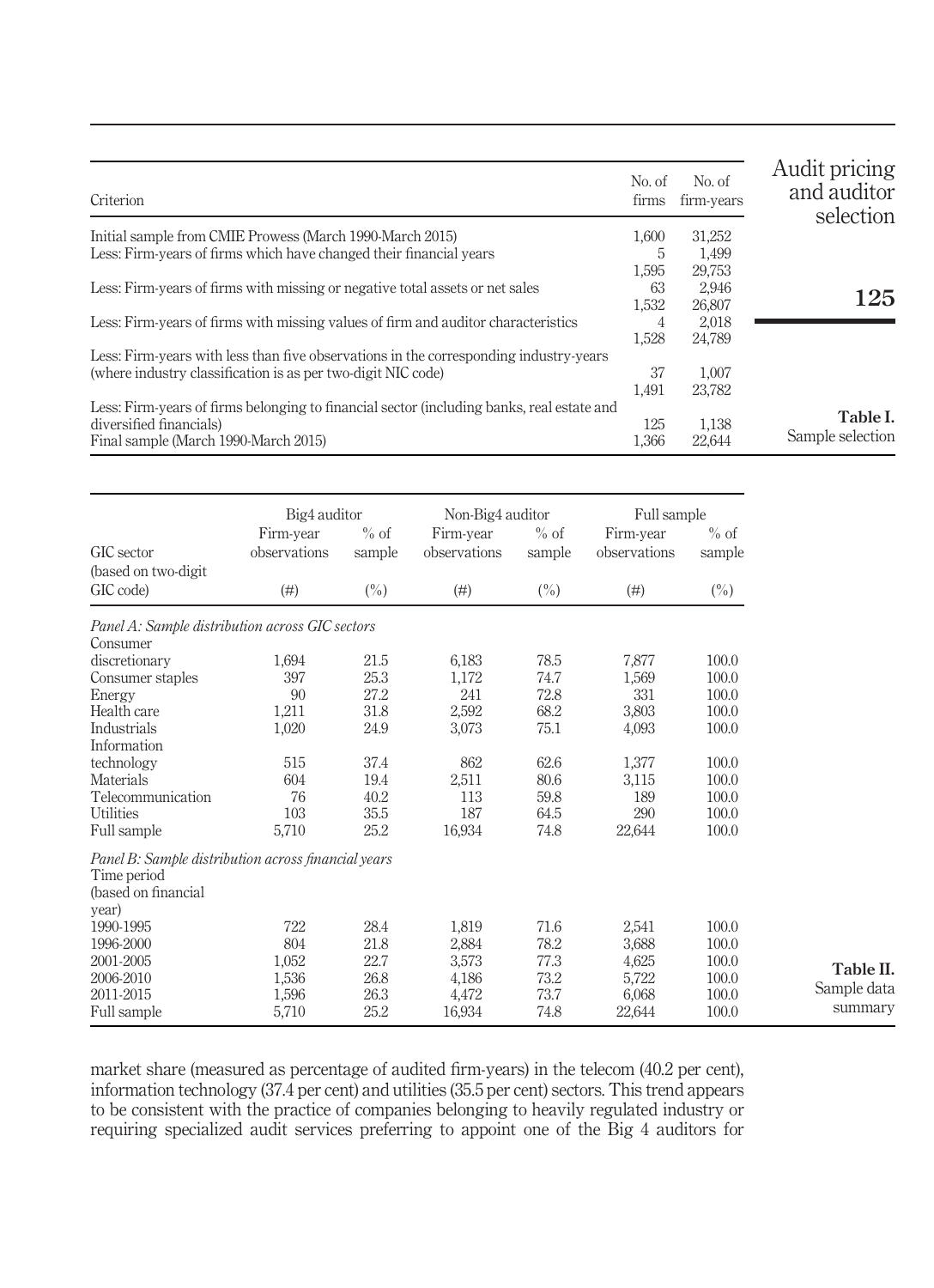obtaining better and more specialized audit services. The Big 4 auditors together audited around one-fourth of the firm-year observations during our sample period, with a gradual increasing trend in their market share during the recent years.

#### *5.2 Descriptive statistics*

The distribution of the market share among the Big 4 auditors (based on the number of audited firm-years) during our sample period is furnished in Figure 1. Figure 1(a) depicts the break-up for the different groups of auditee firms, classified on the basis of auditee firm size, while Panel B shows the break-up for different types of ownership structure in the auditee firms. We discern that the Big 4 auditors covered around 34 per cent of the top 500 firms and 44 per cent of the top 100 firms in our sample. The higher propensity of larger audit clients to choose Big 4 auditors is in line with the previous findings in the literature (Palmrose, 1988; Craswell *et al.*, 1995). We also observe that around 63 per cent of the foreign-owned audit clients and about 31 per cent of the business group-affiliated firms hire one of the Big 4 auditors in India. On the other hand, government-owned companies and private, nonbusiness group-affiliated firms prefer to appoint a non-Big 4 auditor, possibly because of lower audit fees (Ghosh, 2007).

Table III displays the descriptive statistics of the auditee firms and the auditor characteristics in our sample. The median age (AGE) of the firms is 34 years, and the median size, as measured by the total assets (TA), is INR2,658m. In comparison, the average size of an American firm in the study of Francis *et al.* (2005) is US\$1,912m and of an Australian firm in the study of Carson and Fargher (2007) is AU\$658m. The median promoter ownership (INSIDER) in our sample is 54 per cent, while the median ownership held by the foreign institutional investors (FII) is only 5 per cent, which is in line with the documented fact that the Indian market is largely promoter driven. Finally, we note that the mean (median) audit fees (AF) and non-audit fees (NAF) for our sample are INR1.83m and INR0.72m (INR0.70m and INR0.20m), respectively[5].

Tables IV and V present the descriptive statistics of the sub-samples created on the basis of size (Table IV) and financial health (Table V) of firms. The size-based partitioning is done on the basis of the median values of total assets held by firms belonging to each industry year, while the financial health-based partitioning is implemented using the financial distress (FIN\_DIST) dummy variable. Panel A suggests that larger firms are more inclined to hire auditors with Big 4 status, industry specialization or those who jointly provide nonauditing services. Consequently, we find that the average audit and non-audit fees are significantly higher for larger group of firms. On the contrary, smaller firms tend to exhibit higher incidence of financial losses and greater average promoter ownership relative to the larger firms. In terms of board characteristics, we find that larger firms tend to have larger board size with higher likelihood of CEO–Chairman duality, even though the proportion of independent directors in the board is at a similar level across these two sub-groups.

A comparison of sub-samples created on the basis of financial health of firms (Panel B) suggests that healthier firms tend to exhibit higher sales growth as well as greater profitability. They are also more inclined to choose auditors with Big 4 status, industry specialization or those jointly providing non-auditing services. Accordingly, we observe that the audit and non-audit fees are on an average higher for the financially healthier group of firms relative to the distressed ones. On the other hand, financially distressed firms tend to exhibit higher incidences of financial losses and lower average ownership by promoters and foreign institutional investors relative to their healthier counterparts.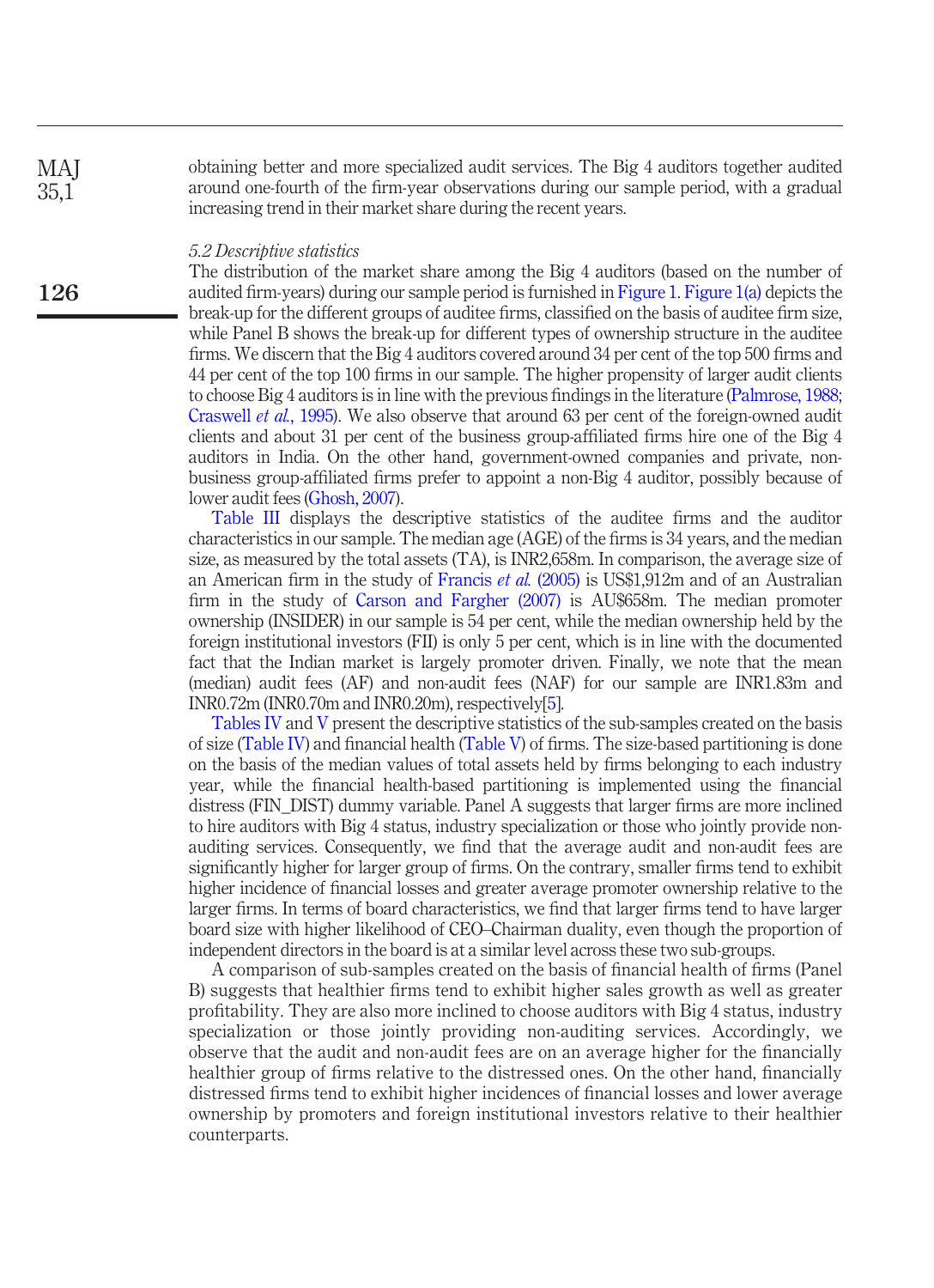

**Notes:** (a) Big 4 auditors' market share from 1990 to 2015 for a sample of top100 and 500 auditee firms, ranked on the basis of total assets; (b) Big 4 auditors' market share from 1990 to 2015 for different sub-samples, categorized on the basis of type of ownership. This presents the distribution of Big 4 auditors' market share for different sub-samples, categorized on the basis of auditee firm size (full sample, top 100 firms and top 500 firms, on the basis of total assets) and type of ownership (private ownership, government ownership, foreign ownership and business group affiliated)

Figure 1. Auditor market share distribution

127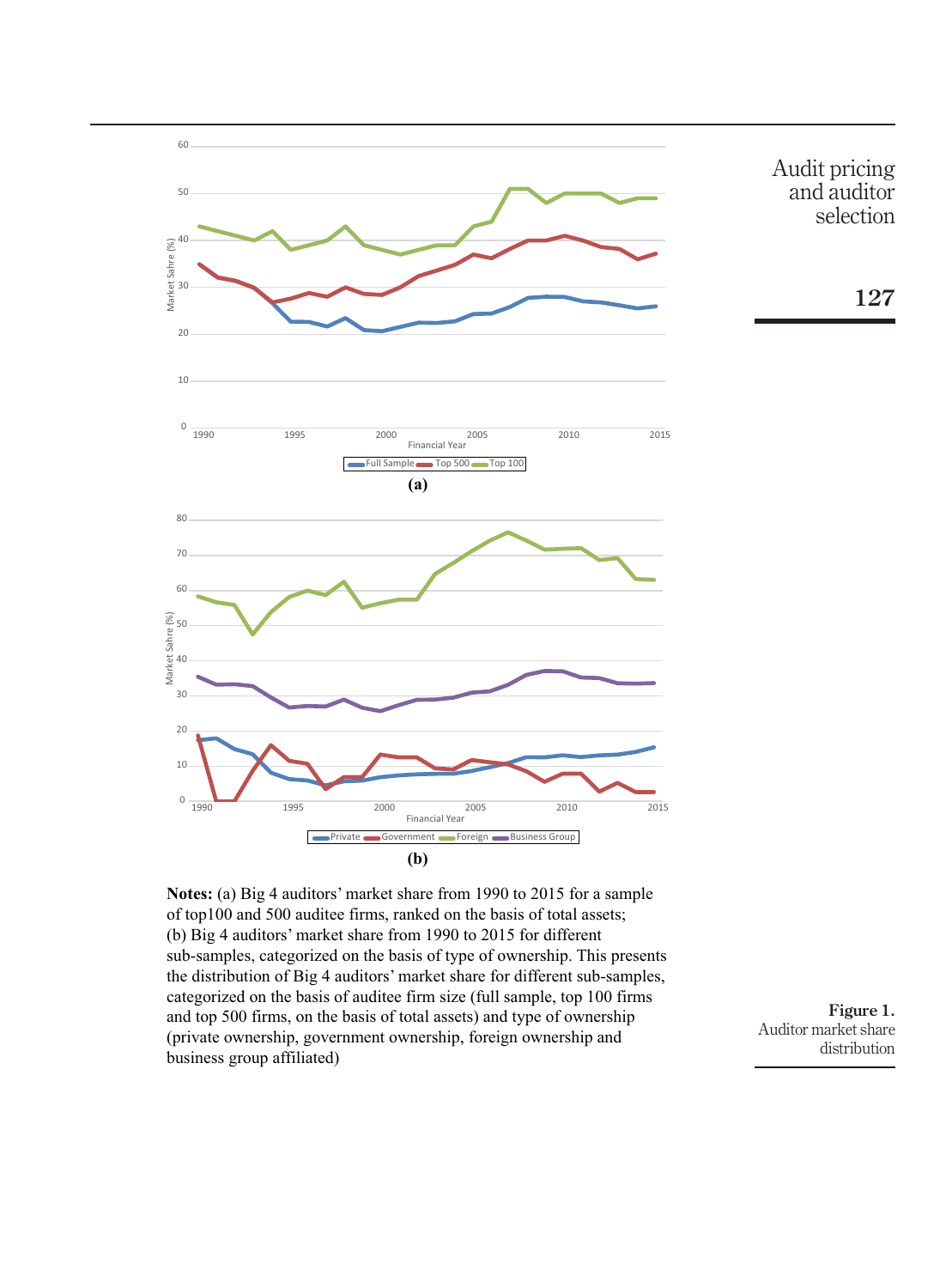| MAJ<br>35,1            | Variable name                    | Units         | $\mathcal N$ | Mean      | Median   | <b>SD</b> |
|------------------------|----------------------------------|---------------|--------------|-----------|----------|-----------|
|                        | Panel A: Firm characteristics    |               |              |           |          |           |
|                        | af                               | INR mm        | 16,618       | 1.83      | 0.70     | 3.30      |
|                        | age                              | Years         | 22,644       | 41.48     | 34.00    | 20.86     |
|                        | bg                               | Dummy         | 22,644       | 0.54      | 1.00     | 0.50      |
|                        | bind                             | $\#$          | 9,605        | 0.58      | 0.56     | 0.16      |
| 128                    | bsize                            | $\#$          | 9,605        | 10.06     | 10.00    | 2.96      |
|                        | cata                             | #             | 22,167       | 0.15      | 0.02     | 0.23      |
|                        | ceod                             | Dummy         | 9,605        | 0.41      | 0.00     | 0.49      |
|                        | fgn                              | Dummy         | 22,644       | 0.06      | 0.00     | 0.24      |
|                        | fii                              | #             | 14,563       | 0.05      | 0.00     | 0.08      |
|                        | fin dist                         | Dummy         | 16,698       | 0.51      | 1.00     | 0.50      |
|                        | insider                          | $\#$          | 14,563       | 0.53      | 0.54     | 0.17      |
|                        | lev                              | #             | 22,644       | 0.08      | 0.00     | 0.18      |
|                        | listing                          | Dummy         | 22,644       | 0.04      | 0.00     | 0.19      |
|                        | loss                             | Dummy         | 22,644       | 0.15      | 0.00     | 0.35      |
|                        | naf                              | <b>INR</b> mm | 16,642       | 0.72      | 0.20     | 1.62      |
|                        | naf dum                          | Dummy         | 16,642       | 0.67      | 1.00     | 0.47      |
|                        | nsales                           | INR mm        | 22,644       | 11,480.54 | 2,229.45 | 39,318.16 |
|                        | nsalesgr                         | $\#$          | 22,151       | 0.15      | 0.14     | 0.38      |
|                        | psu                              | Dummy         | 22,644       | 0.04      | 0.00     | 0.18      |
|                        | roa                              | $\#$          | 22,644       | 0.05      | 0.04     | 0.08      |
|                        | seg                              | $\#$          | 22,644       | 2.38      | 1.00     | 3.12      |
|                        | ta                               | INR mm        | 22,644       | 15,866.97 | 2,658.45 | 56,807.46 |
|                        | tobing                           | #             | 20,009       | 2.07      | 1.09     | 2.96      |
|                        | Panel B: Auditor characteristics |               |              |           |          |           |
|                        | big4                             | Dummy         | 22,644       | 0.25      | 0.00     | 0.43      |
|                        | initiate                         | Dummy         | 22,644       | 0.10      | 0.00     | 0.30      |
| Table III.             | special                          | Dummy         | 22,644       | 0.15      | 0.00     | 0.36      |
| Descriptive statistics | tenure                           | Years         | 22,644       | 7.96      | 6.00     | 5.98      |

Interestingly, we do not observe any significant difference between the board characteristics of financially distressed and non-distressed group of firms in terms of board size, board independence or frequency of CEO–Chairman duality. This possibly suggests that the choice of external auditors tends to play a more important role for a financially distressed firm either in terms of corporate governance mechanism to mitigate the agency costs or in terms of signaling mechanism to enhance the confidence of outside investors regarding the credibility of audited financial statements or in terms of an insurance role in indemnifying the managers and the board members from litigation risks and potential financial losses in the event of bankruptcy or an audit failure. However, the fact that the financially distressed firms are found to incur lower audit fees and employ lower-quality non-Big 4 auditors more frequently relative to the healthier firms raises important questions regarding the motivations and drivers of auditor–auditee relationship in the presence of financial distress in the firm, which we examine and analyze in a multivariate framework in the subsequent section.

# 6. Results and analysis

Table VI provides the correlation coefficients between firm-level variables and auditor characteristics. The correlation matrix suggests that the audit fees are positively associated with firm size (0.77), number of business segments (0.50) and appointment of Big 4 auditors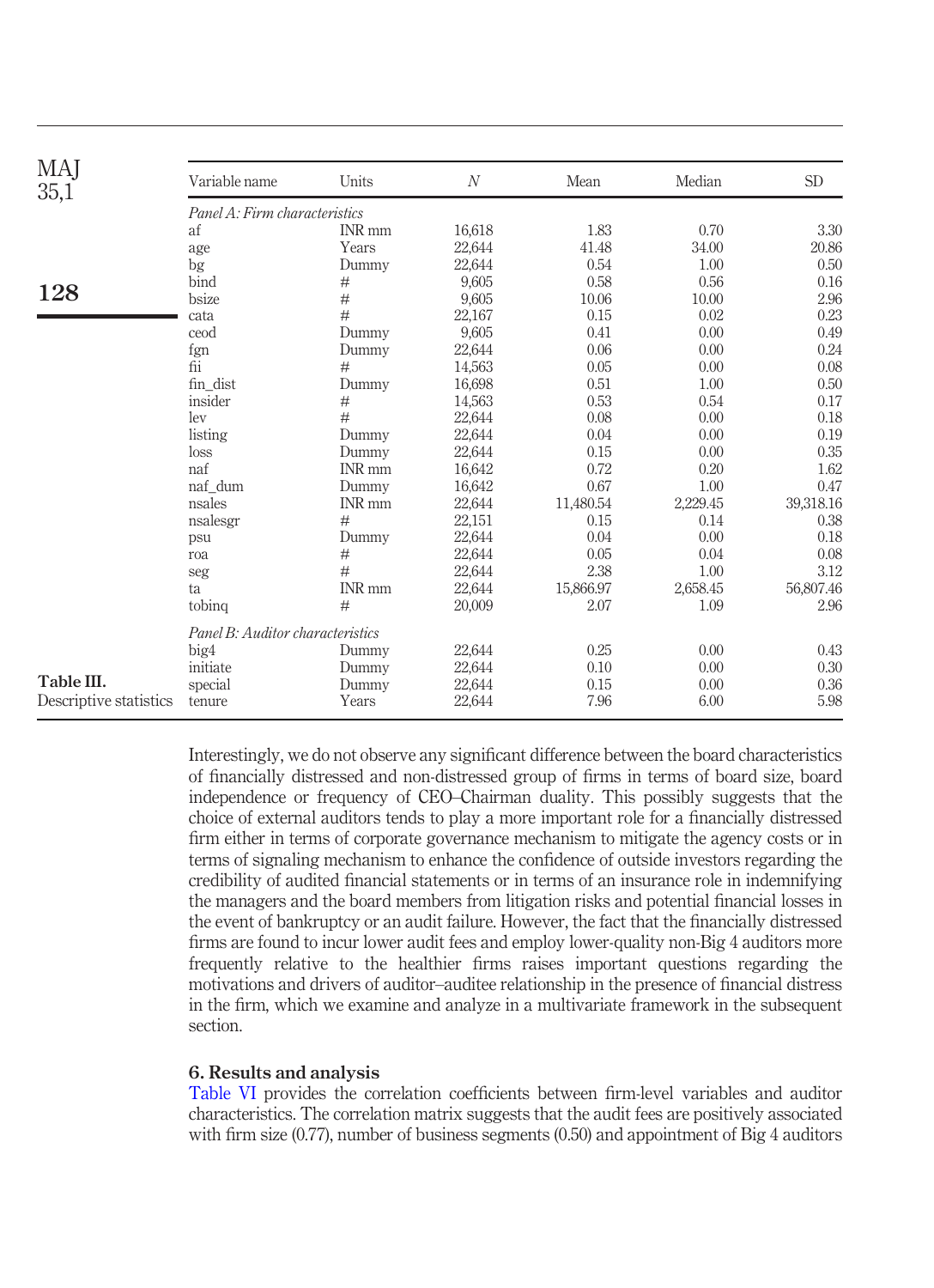| Variable             | Unit                           | Large firms<br>Mean | Median       | Small firms<br>Mean | Median       | Difference of mean<br>t-statistics                                                             | Difference of median<br>z-statistics | Audit pricing<br>and auditor<br>selection |
|----------------------|--------------------------------|---------------------|--------------|---------------------|--------------|------------------------------------------------------------------------------------------------|--------------------------------------|-------------------------------------------|
| Firm characteristics |                                |                     |              |                     |              |                                                                                                |                                      |                                           |
| af                   | INR mm                         | 2.91                | 1.50         | 0.69                | 0.30         | 45.99***                                                                                       | 64.24***                             |                                           |
| age                  | Years                          | 46.90               | 40.00        | 36.29               | 32.00        | 39.54***                                                                                       | 39.48***                             |                                           |
| bg                   | Dummy                          | 0.68                | 1.00         | 0.41                | 0.00         | 43.07***                                                                                       | 41.4***                              |                                           |
| bind                 | #                              | 0.59                | 0.56         | 0.58                | 0.56         | $2.55***$                                                                                      | 2.37**                               | 129                                       |
| bsize                | #                              | 11.15               | 11.00        | 8.89                | 9.00         | 40.24***                                                                                       | 37.83***                             |                                           |
| cata                 | #                              | 0.15                | 0.02         | 0.15                | 0.02         | $1.70*$                                                                                        | 0.12                                 |                                           |
| ceod                 | Dummy                          | 0.43                | 0.00         | 0.39                | 0.00         | 4.08***                                                                                        | 4.08***                              |                                           |
| fgn                  | Dummy                          | 0.06                | 0.00         | 0.06                | 0.00         | 2.87***                                                                                        | 2.87***                              |                                           |
| fii                  | #                              | 7.20                | 3.43         | 2.03                | 0.00         | 43.05***                                                                                       | 51.39***                             |                                           |
| fin_dist             | Dummy                          | 0.53                | 1.00         | 0.48                | 0.00         | 6.54***                                                                                        | 6.53***                              |                                           |
| insider              | $\#$                           | 52.90               | 52.65        | 53.74               | 54.99        | $-2.98***$                                                                                     | $-5.05***$                           |                                           |
| lev                  | #                              | 0.08                | 0.00         | 0.08                | 0.00         | 2.37**                                                                                         | 2.37**                               |                                           |
| listing              | Dummy                          | 0.03                | 0.00         | 0.05                | 0.00         | $-7.95***$                                                                                     | $-7.94***$                           |                                           |
| loss                 | Dummy                          | 0.12                | 0.00         | 0.17                | 0.00         | $-9.46***$                                                                                     | $-9.44***$                           |                                           |
| naf                  | INR mm                         | 0.92                | 0.20         | 0.16                | 0.00         | 41.53***                                                                                       | 49.42***                             |                                           |
| naf_dum              | Dummy                          | 0.80                | 1.00         | 0.52                | 1.00         | 38.95***                                                                                       | 37.29***                             |                                           |
| nsales               | INR mm                         | 21,211.64           | 6,250.90     | 2,148.48            | 878.8        | 37.59***                                                                                       | 89.97***                             |                                           |
| nsalesgr             | #                              | 0.14                | 0.13         | 0.16                | 0.14         | $-4.44***$                                                                                     | $-4.78***$                           |                                           |
| psu                  | Dummy                          | 0.06                | 0.00         | 0.01                | 0.00         | 23.47***                                                                                       | 23.19***                             |                                           |
| roa                  | #                              | 0.05                | 0.04         | 0.04                | 0.04         | 6.75***                                                                                        | 4.45***                              |                                           |
| seg                  | #                              | 3.31                | 1.00         | 1.49                | 1.00         | 45.89***                                                                                       | 53.13***                             |                                           |
| ta                   | INR mm                         | 29,691.91           | 7,797.70     | 2,608.95            | 958.90       | 36.93***                                                                                       | 99.94***                             |                                           |
| tobing               | #                              | 2.35                | 1.26         | 1.77                | 0.96         | 13.93***                                                                                       | 20.49***                             |                                           |
|                      | <b>Auditor Characteristics</b> |                     |              |                     |              |                                                                                                |                                      | Table IV.                                 |
|                      | Dummy                          | 0.35                | 0.00         | 0.15                | 0.00         | 35.87***                                                                                       | 34.89***                             | Comparison of                             |
| big4<br>initiate     |                                | 0.08                | 0.00         | 0.12                | 0.00         | $-10.21***$                                                                                    | $-10.18***$                          | descriptive statistics                    |
|                      | Dummy                          | 0.22                |              |                     |              | 28.52***                                                                                       | 28.03***                             | across sub-samples:                       |
| special              | Dummy<br>Years                 | 8.63                | 0.00<br>7.00 | 0.09<br>7.32        | 0.00<br>6.00 | $16.60***$                                                                                     | 17.48***                             | sub-samples created                       |
| tenure               |                                |                     |              |                     |              |                                                                                                |                                      | on the basis of size                      |
|                      |                                |                     |              |                     |              | <b>Note:</b> *, ** and *** denote statistical significance at 10, 5 and 1% level, respectively |                                      | of firms                                  |

(0.49), as also observed in earlier studies (Craswell *et al.*, 1995). Further, the audit fees are positively correlated with auditor specialization (0.37), joint provision of NAS (0.50) and board size of the auditee firms (0.39). The table indicates that the Big 4 auditors often tend to provide specialized auditing services (0.50). We also observe that firms which are relatively less profitable are more likely to be financially distressed (–0.15). Finally, consistent with our univariate results, we note that financially distressed firms are less likely to hire Big 4 (–0.15) or specialist (–0.08) auditors or auditors jointly providing NAS (–0.08) and more likely to pay lower audit fees (–0.12) to their auditors.

# *6.1 Determinants of audit fee*

On the examination of the audit fee determinants for our sample of Indian firms (Table VII), we discern that the appointment of a Big 4 auditor is positively associated with the magnitude of the audit fees. The regression coefficient of the Big 4 auditor dummy variable ranges between 0.55 and 0.87 across different audit fee models, revealing that engaging a Big 4 auditor increases the audit fee of an average firm by an amount ranging between INR 1.7 million (93 per cent increase) and INR 2.4 million (131 per cent increase). The results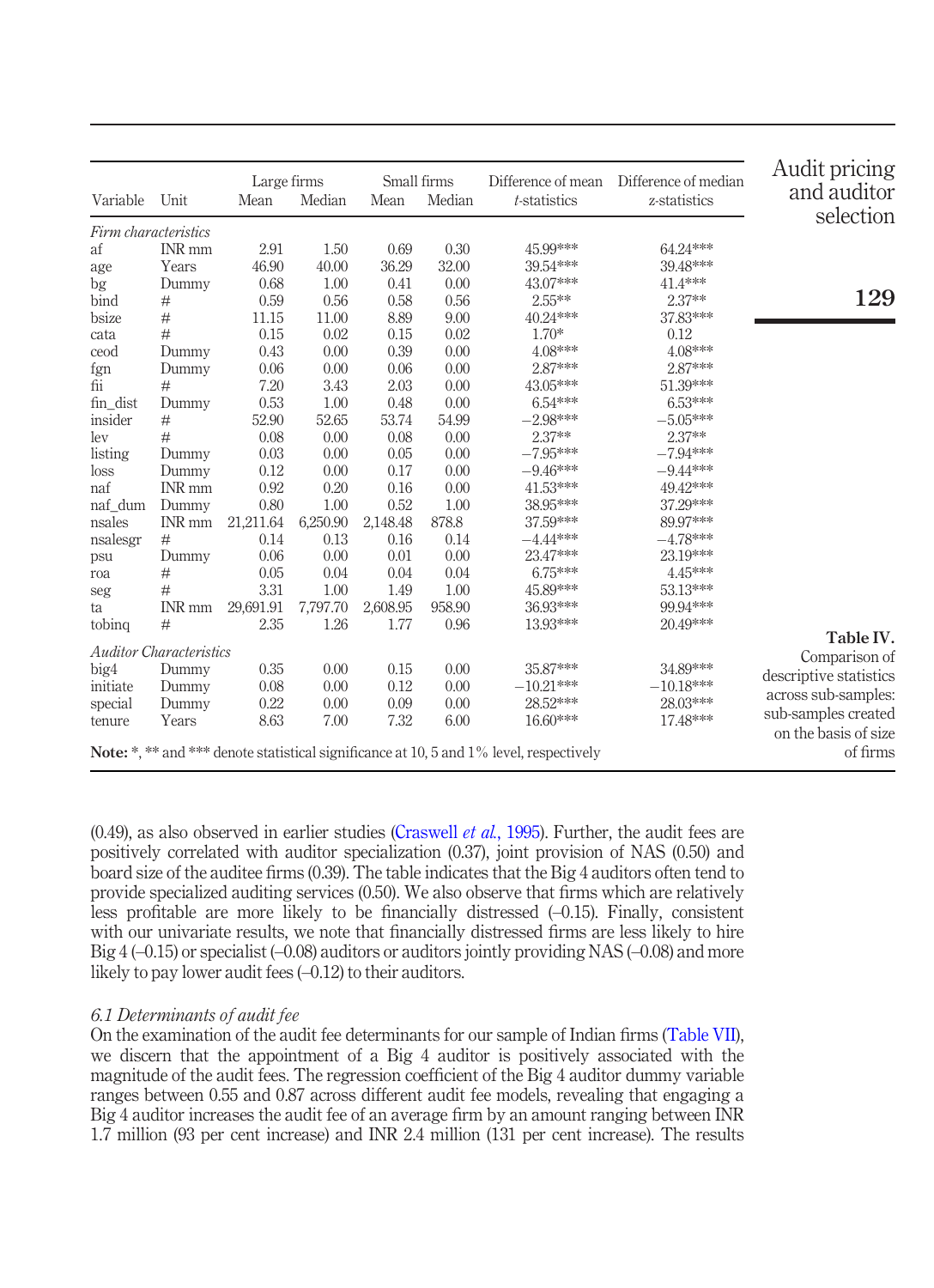| MAJ<br>35,1                                                                                              | Variable Unit                                                                                                                                                                                                    |                                                                                                                                                                                                                                                               | Distressed firms<br>Mean                                                                                                                                                                                                        | Median                                                                                                                                                                                                                  | Non-distressed firms<br>Mean                                                                                                                                                                                              |                                                                                                                                                                                                                                   | t-statistics                                                                                                                                                                                                                                                                                                                      | Difference of mean Difference of median<br>z-statistics                                                                                                                                                                                                                                                                              |
|----------------------------------------------------------------------------------------------------------|------------------------------------------------------------------------------------------------------------------------------------------------------------------------------------------------------------------|---------------------------------------------------------------------------------------------------------------------------------------------------------------------------------------------------------------------------------------------------------------|---------------------------------------------------------------------------------------------------------------------------------------------------------------------------------------------------------------------------------|-------------------------------------------------------------------------------------------------------------------------------------------------------------------------------------------------------------------------|---------------------------------------------------------------------------------------------------------------------------------------------------------------------------------------------------------------------------|-----------------------------------------------------------------------------------------------------------------------------------------------------------------------------------------------------------------------------------|-----------------------------------------------------------------------------------------------------------------------------------------------------------------------------------------------------------------------------------------------------------------------------------------------------------------------------------|--------------------------------------------------------------------------------------------------------------------------------------------------------------------------------------------------------------------------------------------------------------------------------------------------------------------------------------|
| 130<br>Table V.<br>Comparison of<br>descriptive statistics<br>across sub-samples:<br>sub-samples created | af<br>age<br>bg<br>bind<br>bsize<br>cata<br>ceod<br>fgn<br>fii<br>fin dist<br>insider<br>lev<br>listing<br>loss<br>naf<br>nsales<br>nsalesgr<br>psu<br>roa<br>seg<br>ta<br>tobing<br>big4<br>initiate<br>special | Firm characteristics<br>INR mm<br>Years<br>Dummy<br>#<br>$\#$<br>#<br>Dummy<br>Dummy<br>#<br>Dummy<br>#<br>#<br>Dummy<br>Dummy<br><b>INR</b> mm<br>naf_dum Dummy<br>INR mm<br>#<br>Dummy<br>#<br>#<br>#<br>Auditor characteristics<br>Dummy<br>Dummy<br>Dummy | 1.90<br>42.10<br>0.61<br>0.59<br>10.17<br>0.14<br>0.43<br>0.03<br>4.32<br>1.00<br>51.00<br>0.12<br>0.03<br>0.25<br>0.59<br>0.70<br>9,826.55<br>0.08<br>0.03<br>0.01<br>2.89<br>INR mm 20,292.36<br>1.15<br>0.21<br>0.07<br>0.14 | 0.80<br>35.00<br>1.00<br>0.56<br>10.00<br>0.02<br>0.00<br>0.00<br>0.25<br>1.00<br>51.50<br>0.00<br>0.00<br>0.00<br>0.10<br>1.00<br>2,362.30<br>0.09<br>0.00<br>0.02<br>1.00<br>4,076.00<br>0.80<br>0.00<br>0.00<br>0.00 | 2.34<br>42.41<br>0.54<br>0.58<br>10.28<br>0.21<br>0.41<br>0.10<br>5.86<br>0.00<br>56.12<br>0.07<br>0.05<br>0.02<br>0.75<br>0.76<br>17,692.08<br>0.19<br>0.03<br>0.09<br>2.47<br>17,543.24<br>3.09<br>0.35<br>0.08<br>0.20 | Median<br>1.10<br>34.00<br>1.00<br>0.55<br>10.00<br>0.04<br>0.00<br>0.00<br>1.61<br>0.00<br>56.40<br>0.00<br>0.00<br>0.00<br>0.20<br>1.00<br>4,132.50<br>0.16<br>0.00<br>0.08<br>1.00<br>3,471.10<br>1.99<br>0.00<br>0.00<br>0.00 | $-7.15***$<br>$-0.94$<br>8.76***<br>1.83*<br>$-1.63$<br>$-17.7***$<br>1.18<br>$-18.83***$<br>$-11.04***$<br>$-17.54***$<br>18.42***<br>$-6.23***$<br>45.44***<br>$-6.69***$<br>$-8.87***$<br>$-11.77***$<br>$-19.72***$<br>$-0.49$<br>$-76.29***$<br>7.69***<br>$-2.84***$<br>$-45.01***$<br>$-19.69***$<br>$-1.50$<br>$-9.89***$ | $-13.42***$<br>$-2.15**$<br>8.74***<br>2.77***<br>$-1.22$<br>$-13.78***$<br>1.18<br>$-18.63***$<br>$-12.99***$<br>$-17.70***$<br>6.69***<br>$-6.23***$<br>42.86***<br>$-11.11***$<br>$-8.85***$<br>$-21.88***$<br>$-25.73***$<br>$-0.49$<br>$-77.00***$<br>7.69***<br>6.92***<br>$-63.98***$<br>$-19.47***$<br>$-1.50$<br>$-9.87***$ |
| on the basis of<br>financial health<br>of firms                                                          | tenure                                                                                                                                                                                                           | Years                                                                                                                                                                                                                                                         | 8.90                                                                                                                                                                                                                            | 8.00                                                                                                                                                                                                                    | 8.81                                                                                                                                                                                                                      | 7.00                                                                                                                                                                                                                              | 0.94<br><b>Note:</b> *, ** and *** denote statistical significance at 10, 5 and 1% level, respectively                                                                                                                                                                                                                            | 3.03***                                                                                                                                                                                                                                                                                                                              |

strongly support the existence of a Big 4 audit fee premium in the Indian audit services market (*H1a*), in agreement with the previous findings on audit markets of developed (Palmrose, 1986; Craswell *et al.*, 1995) as well as emerging (Pratoomsuwan, 2017) economies.

We also observe that the coefficients of dummy variables denoting the industry specialization of auditors and joint provision of NAS in the audit fee regression models are positive and highly significant. The estimates affirm that on an average, an auditor tends to increase the audit fees by INR 1.3 million (71 per cent higher) if the auditor is also an industry specialist and by INR 1.4 million (77 per cent higher) for the joint provision of NAS. The empirical findings strongly support our hypotheses on the existence of an audit fee premium for auditor industry specialization (*H1b*) and joint provision of NAS (*H1c*) in the Indian audit services market. Both the results are in line with the conclusions of previous studies on audit fee pricing in developed (DeFond *et al.*, 2000; Carson, 2009; Niemi, 2005) and emerging (Lin and Liu, 2009; Khan *et al.*, 2015; Pratoomsuwan, 2017) markets.

Further, we observe that the coefficient of financial distress dummy variable is negative and highly significant in all the regression models, supporting our proposition that auditors charge reduced audit fees if the firms are undergoing financial distress (*H1d*). The results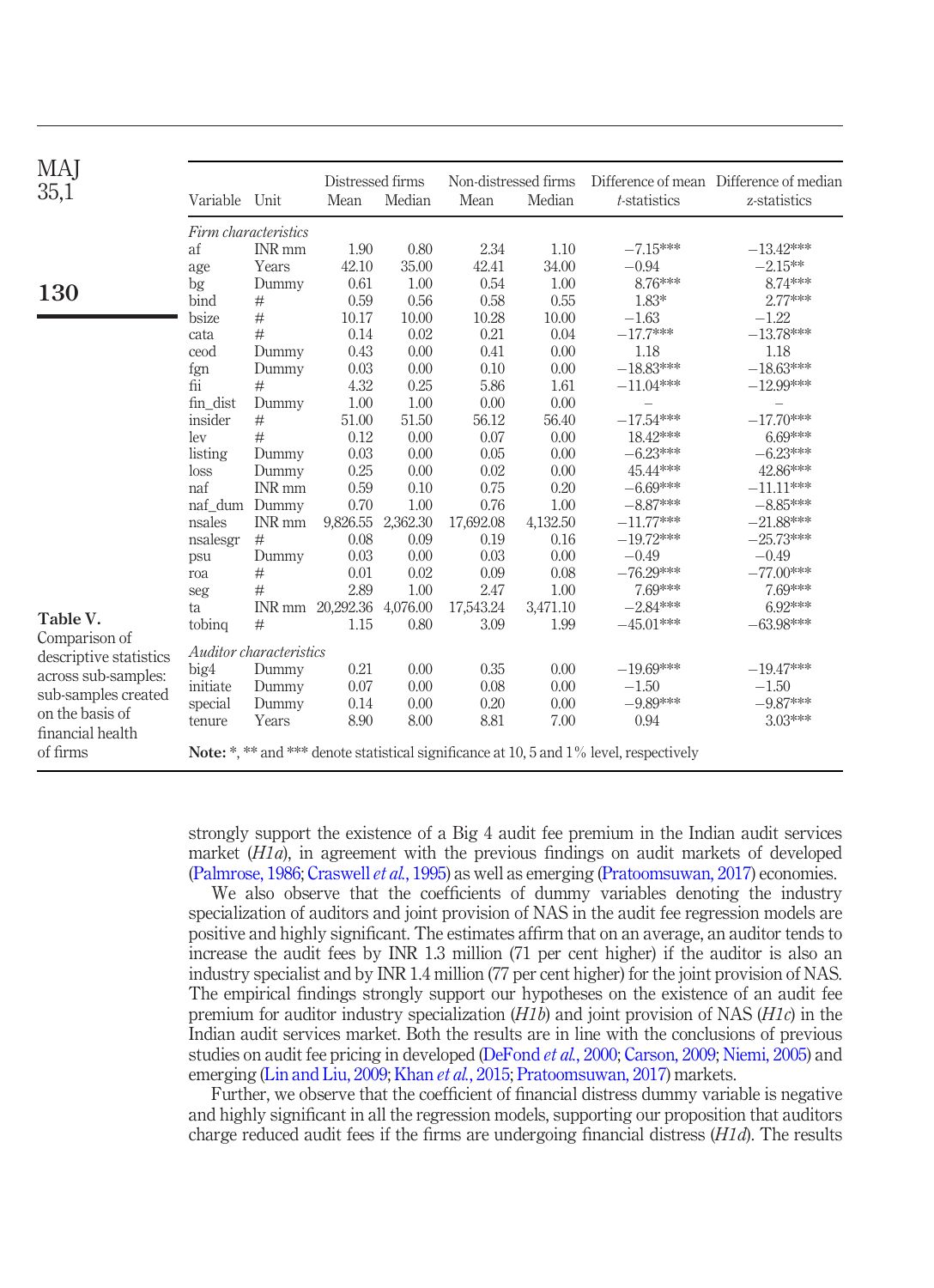| ariables |                                            | $\ominus$ | $\widehat{\infty}$ | $\widehat{\odot}$                    | $\oplus$                                                                                                | $\widehat{\mathbb{G}}$                                                                                                                                                                                                                                                                                                                                                                                                                      |  | $\circledcirc$                                                                                                                                                                                                                                                                                                                                                                                                                                                                                           | ම                                                                                                                                                                                                                                                                                                                                                                                                                                      | $\widehat{c}$ | $\left( \begin{matrix} 11 \ 1 \end{matrix} \right)$ | $\left(\frac{1}{2}\right)$ |
|----------|--------------------------------------------|-----------|--------------------|--------------------------------------|---------------------------------------------------------------------------------------------------------|---------------------------------------------------------------------------------------------------------------------------------------------------------------------------------------------------------------------------------------------------------------------------------------------------------------------------------------------------------------------------------------------------------------------------------------------|--|----------------------------------------------------------------------------------------------------------------------------------------------------------------------------------------------------------------------------------------------------------------------------------------------------------------------------------------------------------------------------------------------------------------------------------------------------------------------------------------------------------|----------------------------------------------------------------------------------------------------------------------------------------------------------------------------------------------------------------------------------------------------------------------------------------------------------------------------------------------------------------------------------------------------------------------------------------|---------------|-----------------------------------------------------|----------------------------|
|          |                                            |           |                    |                                      |                                                                                                         |                                                                                                                                                                                                                                                                                                                                                                                                                                             |  |                                                                                                                                                                                                                                                                                                                                                                                                                                                                                                          |                                                                                                                                                                                                                                                                                                                                                                                                                                        |               |                                                     |                            |
|          |                                            |           |                    |                                      |                                                                                                         |                                                                                                                                                                                                                                                                                                                                                                                                                                             |  |                                                                                                                                                                                                                                                                                                                                                                                                                                                                                                          |                                                                                                                                                                                                                                                                                                                                                                                                                                        |               |                                                     |                            |
|          |                                            |           |                    |                                      |                                                                                                         |                                                                                                                                                                                                                                                                                                                                                                                                                                             |  |                                                                                                                                                                                                                                                                                                                                                                                                                                                                                                          |                                                                                                                                                                                                                                                                                                                                                                                                                                        |               |                                                     |                            |
|          |                                            |           |                    |                                      | ),50***<br>),49***<br>),04****<br>1                                                                     | $\begin{array}{l} 0.11\overset{***}{\leadsto} \\ 0.04\overset{***}{\leadsto} \\ 0.05\overset{***}{\leadsto} \\ 0.05\overset{***}{\leadsto} \\ -1.04\overset{***}{\leadsto} \\ 0.05\overset{***}{\leadsto} \\ 0.05\overset{***}{\leadsto} \\ 0.05\overset{***}{\leadsto} \\ 0.006\overset{***}{\leadsto} \\ 0.000\overset{***}{\leadsto} \\ 0.000\overset{***}{\leadsto} \\ 0.000\overset{***}{\leadsto} \\ 0.000\overset{***}{\leadsto} \\$ |  | $\begin{array}{l} \begin{array}{cccccccccccccc} \text{***} & \text{***} & \text{***} & \text{***} & \text{***} & \text{***} & \text{***} & \text{***} & \text{***} & \text{***} & \text{***} & \text{***} & \text{***} & \text{***} & \text{***} & \text{***} & \text{***} & \text{***} & \text{***} & \text{***} & \text{***} & \text{***} & \text{***} & \text{***} & \text{***} & \text{***} & \text{***} & \text{***} & \text{***} & \text{***} & \text{***} & \text{***} & \text{***} & \text{***}$ | $\begin{array}{cccc}\n & \text{if } 1 & \text{if } 1 & \text{if } 1 & \text{if } 1 & \text{if } 1 & \text{if } 1 & \text{if } 1 & \text{if } 1 & \text{if } 1 & \text{if } 1 & \text{if } 1 & \text{if } 1 & \text{if } 1 & \text{if } 1 & \text{if } 1 & \text{if } 1 & \text{if } 1 & \text{if } 1 & \text{if } 1 & \text{if } 1 & \text{if } 1 & \text{if } 1 & \text{if } 1 & \text{if } 1 & \text{if } 1 & \text{if } 1 & \text{$ |               |                                                     |                            |
|          |                                            |           |                    |                                      |                                                                                                         |                                                                                                                                                                                                                                                                                                                                                                                                                                             |  |                                                                                                                                                                                                                                                                                                                                                                                                                                                                                                          |                                                                                                                                                                                                                                                                                                                                                                                                                                        |               |                                                     |                            |
|          |                                            |           |                    |                                      |                                                                                                         |                                                                                                                                                                                                                                                                                                                                                                                                                                             |  |                                                                                                                                                                                                                                                                                                                                                                                                                                                                                                          |                                                                                                                                                                                                                                                                                                                                                                                                                                        |               |                                                     |                            |
|          |                                            |           |                    |                                      |                                                                                                         |                                                                                                                                                                                                                                                                                                                                                                                                                                             |  |                                                                                                                                                                                                                                                                                                                                                                                                                                                                                                          |                                                                                                                                                                                                                                                                                                                                                                                                                                        |               |                                                     |                            |
|          |                                            |           |                    |                                      |                                                                                                         |                                                                                                                                                                                                                                                                                                                                                                                                                                             |  |                                                                                                                                                                                                                                                                                                                                                                                                                                                                                                          |                                                                                                                                                                                                                                                                                                                                                                                                                                        |               |                                                     |                            |
| පෙවෙන    |                                            |           |                    |                                      | $\begin{array}{c} 0 \\ 0.21***\\ 0.01***\\ 0.06***\\ 0.18***\\ 0.18***\\ 0.24***\\ 0.22*** \end{array}$ |                                                                                                                                                                                                                                                                                                                                                                                                                                             |  |                                                                                                                                                                                                                                                                                                                                                                                                                                                                                                          |                                                                                                                                                                                                                                                                                                                                                                                                                                        |               |                                                     |                            |
|          | $\frac{m\_dist}{\log_2 t_{\text{enure}}}.$ |           |                    |                                      |                                                                                                         |                                                                                                                                                                                                                                                                                                                                                                                                                                             |  |                                                                                                                                                                                                                                                                                                                                                                                                                                                                                                          |                                                                                                                                                                                                                                                                                                                                                                                                                                        |               |                                                     |                            |
|          |                                            |           |                    |                                      |                                                                                                         |                                                                                                                                                                                                                                                                                                                                                                                                                                             |  |                                                                                                                                                                                                                                                                                                                                                                                                                                                                                                          |                                                                                                                                                                                                                                                                                                                                                                                                                                        |               |                                                     |                            |
|          |                                            |           |                    |                                      |                                                                                                         |                                                                                                                                                                                                                                                                                                                                                                                                                                             |  |                                                                                                                                                                                                                                                                                                                                                                                                                                                                                                          |                                                                                                                                                                                                                                                                                                                                                                                                                                        |               |                                                     |                            |
|          | Special<br>naf_dum<br>og_bsize             |           |                    |                                      |                                                                                                         |                                                                                                                                                                                                                                                                                                                                                                                                                                             |  |                                                                                                                                                                                                                                                                                                                                                                                                                                                                                                          |                                                                                                                                                                                                                                                                                                                                                                                                                                        |               |                                                     |                            |
|          | Vote: *** *.*                              |           |                    | lenote statistical significance at 1 | $0,5$ and $1\%$                                                                                         | level, respectively                                                                                                                                                                                                                                                                                                                                                                                                                         |  |                                                                                                                                                                                                                                                                                                                                                                                                                                                                                                          |                                                                                                                                                                                                                                                                                                                                                                                                                                        |               |                                                     |                            |
|          |                                            |           |                    |                                      |                                                                                                         |                                                                                                                                                                                                                                                                                                                                                                                                                                             |  |                                                                                                                                                                                                                                                                                                                                                                                                                                                                                                          |                                                                                                                                                                                                                                                                                                                                                                                                                                        |               |                                                     |                            |
|          |                                            |           |                    |                                      |                                                                                                         |                                                                                                                                                                                                                                                                                                                                                                                                                                             |  |                                                                                                                                                                                                                                                                                                                                                                                                                                                                                                          |                                                                                                                                                                                                                                                                                                                                                                                                                                        |               |                                                     |                            |

Audit pricing and auditor selection

131

Table VI. Correlation matrix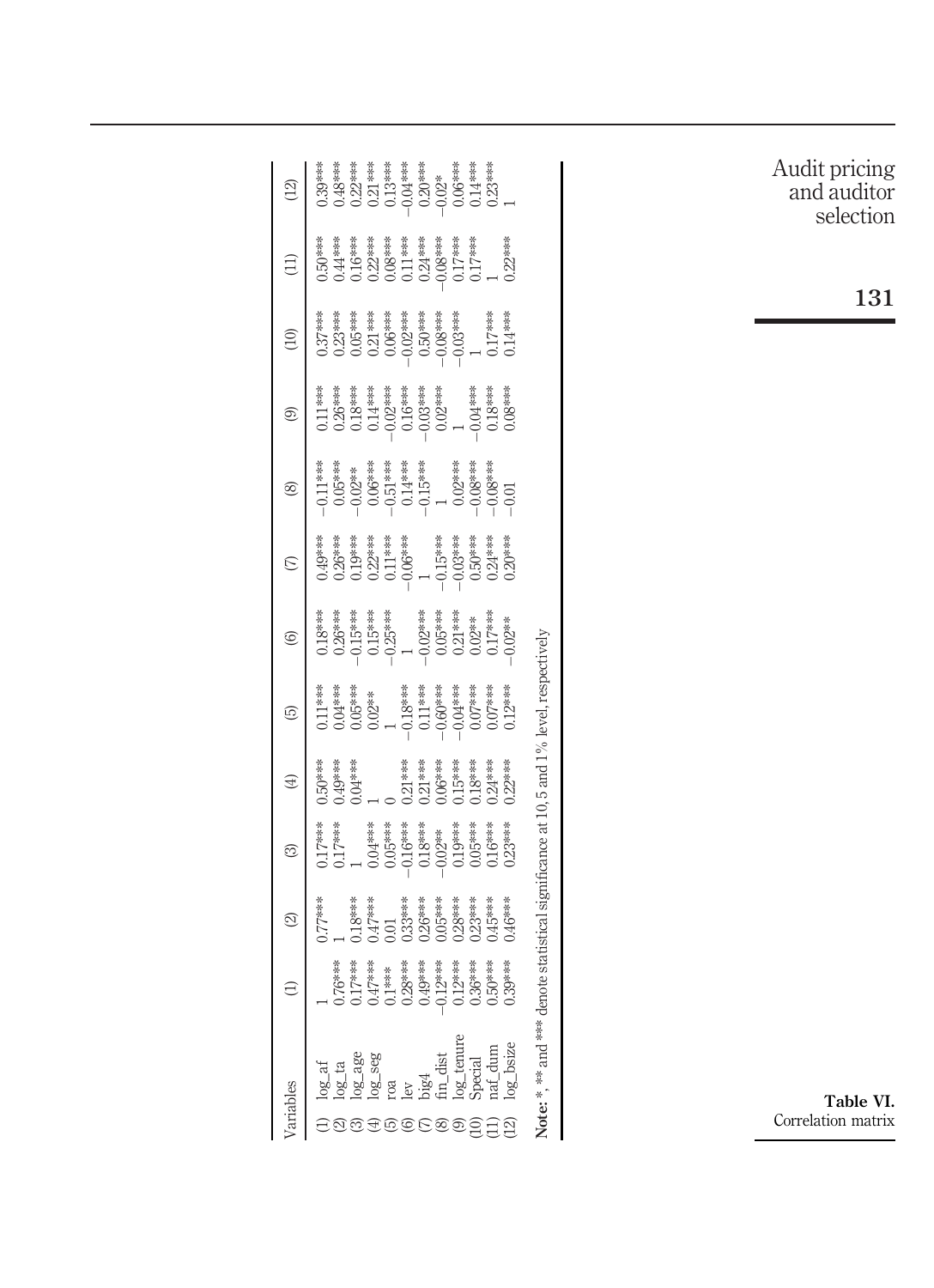| Table VII.<br>Determinants of<br>audit fee for full<br>sample                                                                                                                                                                                                                                                                                   |                                                                                                                                                                                                                                                                                                           |                                                                                                                                                                                                                                                                                                                                                                                                                                           |                                                                                                                                                                                                                                                                                                                                                                                                                                                                                                                                                                                            | MAJ<br>35,1<br>132                                                                                                                                                                                                                                                                                                                                                                                                                                                                                                                                                                                                                                                                           |
|-------------------------------------------------------------------------------------------------------------------------------------------------------------------------------------------------------------------------------------------------------------------------------------------------------------------------------------------------|-----------------------------------------------------------------------------------------------------------------------------------------------------------------------------------------------------------------------------------------------------------------------------------------------------------|-------------------------------------------------------------------------------------------------------------------------------------------------------------------------------------------------------------------------------------------------------------------------------------------------------------------------------------------------------------------------------------------------------------------------------------------|--------------------------------------------------------------------------------------------------------------------------------------------------------------------------------------------------------------------------------------------------------------------------------------------------------------------------------------------------------------------------------------------------------------------------------------------------------------------------------------------------------------------------------------------------------------------------------------------|----------------------------------------------------------------------------------------------------------------------------------------------------------------------------------------------------------------------------------------------------------------------------------------------------------------------------------------------------------------------------------------------------------------------------------------------------------------------------------------------------------------------------------------------------------------------------------------------------------------------------------------------------------------------------------------------|
| Dependent variable<br>Sample set<br>Model #                                                                                                                                                                                                                                                                                                     | All firms<br>$log_{2}$ af                                                                                                                                                                                                                                                                                 | All firms<br>$\log_2$ af                                                                                                                                                                                                                                                                                                                                                                                                                  | All firms<br>$log\_at$<br>ි                                                                                                                                                                                                                                                                                                                                                                                                                                                                                                                                                                | All firms<br>$log_2$ af<br>$\bigoplus$                                                                                                                                                                                                                                                                                                                                                                                                                                                                                                                                                                                                                                                       |
| Industry and Year FE<br>Observations<br>Adjusted $R^2$<br>log_tenure<br>log_bsize<br>Constant<br>$\begin{array}{l} \frac{m f\_d u m}{f m\_dist} \\ \log\_ \tan \end{array}$<br>nsalesgr<br>$log_2$ age<br>$log\_seg$<br>initiate<br>insider<br>tobinq<br>special<br>ceod<br>bind<br>big4<br>gfc<br>cata<br>roa<br>loss<br>psu<br>lev<br>bg<br>诣 | 0.87*** (63.35; 1.22)<br>$-0.02(-0.93; 1.85)$<br>$-0.05(-1.13; 4.73)$<br>$-0.06(-1.40; 2.44)$<br>$-0.04**(-1.96; 1.17)$<br>0.23*** (20.26; 1.56)<br>$0.03***$ (10.63; 1.28)<br>$0.48***$ (98.54; 1.92)<br>$0.42***$ (4.43; 2.10)<br>$0.13***$ (9.49; 1.33)<br>$-6.32***(-24.50)$<br>Yes<br>0.74<br>14,751 | $0.16***(-10.22;1.69)$<br>$0.74***$ (43.49; 1.72)<br>$0.24***$ (13.61; 1.57)<br>$-0.13**(-2.53; 4.84)$<br>$-0.04(-0.93; 2.53)$<br>$-0.05**(-2.13; 1.17)$<br>$0.48***$ (91.31; 1.94)<br>$0.22***$ (18.49; 1.57)<br>0.13(1.17; 2.36)<br>$0.13***$ (8.82; 1.44)<br>$0.02***$ (8.59; 1.36)<br>0.02(0.76; 1.82)<br>1.21*** (4.45; 1.06)<br>$0.08***$ (2.64; 1.51)<br>$0.04***$ (3.88; 1.76)<br>$-23.35$<br>Yes<br>0.74<br>13,178<br>$-6.56***$ | $0.15***(-10.19;1.71)$<br>$0.64***(-14.02;1.72)$<br>$0.30***$ (18.00; 1.31)<br>0.61*** (34.98; 1.93)<br>$0.22***$ (12.04; 1.63)<br>$-0.02*(-1.65; 1.84)$<br>$-0.07(-0.63; 2.39)$<br>$-0.01(-0.21; 2.55)$<br>$-0.04(-1.04; 1.32)$<br>$-0.07(-1.46; 4.77)$<br>$-0.04*(-1.83; 1.17)$<br>$0.16***$ (13.15; 1.70)<br>$0.35***$ (13.80; 1.38)<br>$0.48***$ (74.27; 2.80)<br>0.01(0.59; 1.82)<br>$0.02***$ (8.62; 1.44)<br>$0.09***$ (6.18; 1.60)<br>$0.16***$ (3.24; 1.08)<br>0.04(1.26; 1.49)<br>$0.51***$ (5.26; 1.75)<br>$0.11***$ (7.43; 1.52)<br>$5.54***(-59.89)$<br>0.75<br>Yes<br>12,345 | $0.14***(-7.67;1.70)$<br>$0.33***$ (15.91; 1.25)<br>$0.55***$ (25.39; 2.03)<br>$0.25***$ (11.19; 1.75)<br>$-0.03(-0.56; 1.31)$<br>$-0.04 (-0.82; 1.36)$<br>$-0.00(-0.21; 1.09)$<br>$-0.65***(-9.72;1.49)$<br>$(-1.31; 4.91)$<br>$-0.09(-0.63; 2.41)$<br>$-0.05(-0.80; 2.73)$<br>$-2.10; 1.17$<br>$0.46***$ (56.31; 2.89)<br>$0.17***$ (11.70; 1.75)<br>0.02(0.81; 1.78)<br>$0.02***$ (6.04; 1.44)<br>$0.36***$ (9.90; 1.25)<br>$0.07***$ (3.94; 1.50)<br>$0.08*** (4.54; 1.53)$<br>$0.61***$ (5.69; 1.77)<br>$0.53***$ (3.55; 1.12)<br>0.01(0.42; 1.81)<br>$0.23***$ (8.00; 1.41)<br>0.06(1.56; 1.47)<br>$-6.08***(-33.24)$<br>$\operatorname{Yes}$<br>0.75<br>8,165<br>$-0.08$<br>$-0.05**$ |
|                                                                                                                                                                                                                                                                                                                                                 | and the variance inflation factor (VIF) values of the estimated coefficient                                                                                                                                                                                                                               |                                                                                                                                                                                                                                                                                                                                                                                                                                           | Notes: This table reports coefficients of the parameters from auditor fee model (Model A), estimated using pooled OLS regression with industry and firm fixed<br>effects, for full sample data; *, *** and *** denote statistical significance at 10, 5 and 1% level, respectively. The numbers in the parentheses denote the t-statistic                                                                                                                                                                                                                                                  |                                                                                                                                                                                                                                                                                                                                                                                                                                                                                                                                                                                                                                                                                              |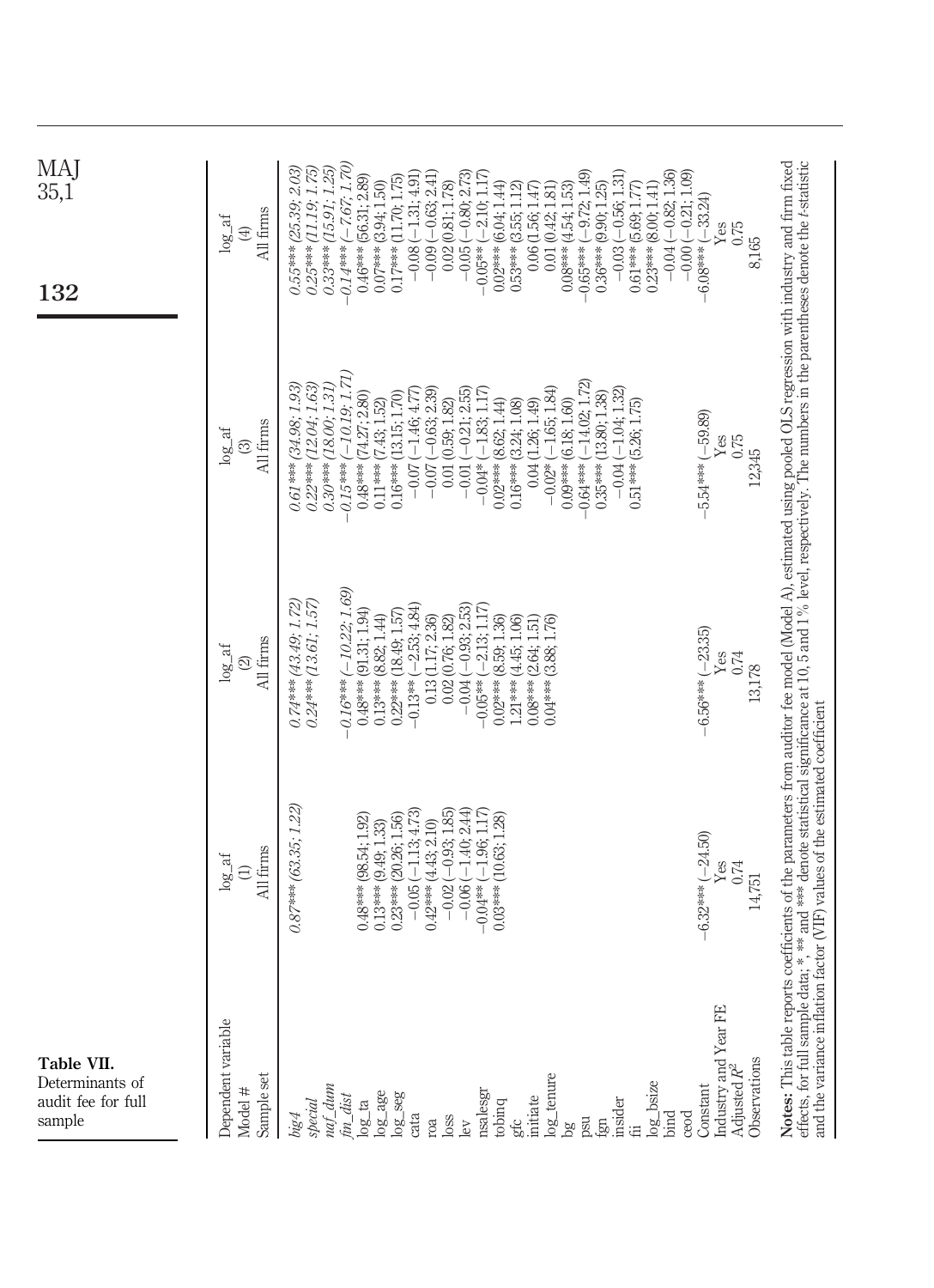indicate that the audit fees of financially distressed firms are on an average INR 0.9 million (or 49 per cent) lower than their healthy peers. The audit fee differential could be driven by lower-quality audit demand from the distressed firms, either to reduce the audit fee burden or to ensure less stringent monitoring and governance mechanisms by reducing both the quality and magnitude of auditing efforts and deliberately weakening the supervisory oversight by the external auditors. Alternately, the lower audit fees might also reflect the fee discounts extended by the auditors to their distressed clients, possibly to retain the business and continue the relationship.

In either case, this practice raises serious concerns about the audit quality of financial reports produced by the distressed firms. Such organizations have greater incentives as well as higher opportunities for manipulating their earnings and committing financial frauds because of the simultaneous presence of financial distress in the firm and lower-quality external audit services. However, the coefficient of loss dummy is statistically insignificant in all the models. This result signifies that firms tend to demand lower-quality audit not necessarily when they are incurring losses but only during times of financial distress. Alternately, this may also suggest that auditors do not provide such audit fee discounts to a loss-making firm unless they are also financially distressed.

We also observe that the audit fees are higher for firms that are larger, older and more complex. The audit fees tend to be greater for firms with business group affiliation or foreign ownership and lower for public sector enterprises. The results denote that establishments with higher foreign institutional ownership and larger board sizes tend to pay higher audit fees, presumably for enhancing the auditing services quality. Our findings are in line with earlier literature suggesting the significant impact of ownership structures on audit fees as they tend to affect the internal agency conflicts of the auditee firm (O'Sullivan and Diacon, 2002; Hay *et al.*, 2006; Khan *et al.*, 2015; Darmadi, 2016).

Table VIII presents the results of audit fee regression for different sub-samples based on firm size or the presence of financial distress. We observe that the Big 4 audit fee premium exists for both small and large client segments, and it is higher for small client segment. On the other hand, the industry specialization audit fee premium is highest for financially distressed firms and lowest for the smaller sized firms. Besides, we note that auditors charge higher premium for the joint provision of NAS to larger (above-median-sized) clients. Our empirical results are in line with previous studies which suggest that the audit fee premiums for Big 4 status, industry specialization and joint provision of NAS tend to vary with the auditee firm characteristics (Simunic, 1980; Francis, 1984; Causholli *et al.*, 2010).

Our positive findings on the existence of audit fee differential seem to suggest that an audit quality-based differentiation exists in the Indian audit market based on size, reputation and industry specialization of the auditors. Our results are consistent with the findings of earlier studies on audit fee differential in the audit markets of developed (Francis, 2004) as well as developing (Pratoomsuwan, 2017) economies. On the other hand, our results on audit fee discounts received by financially distressed firms seem to negate audit fee predictions based on either signaling or insurance role of auditors and underscore the risk of agency cost aggravation at the time of financial distress particularly in the presence of weak and inefficient corporate governance mechanisms.

To further explore the effects of financial distress on audit fee pricing, we present the regression results of audit fee model after including the interaction effects of financial distress with several firm and audit characteristics as shown in Table IX. We observe that industry specialist auditors tend to charge an additional audit fee premium when they sign up to audit the books of a financially distressed client. The results seem to suggest that specialist auditors tend to perceive higher audit risk in engaging with financially distressed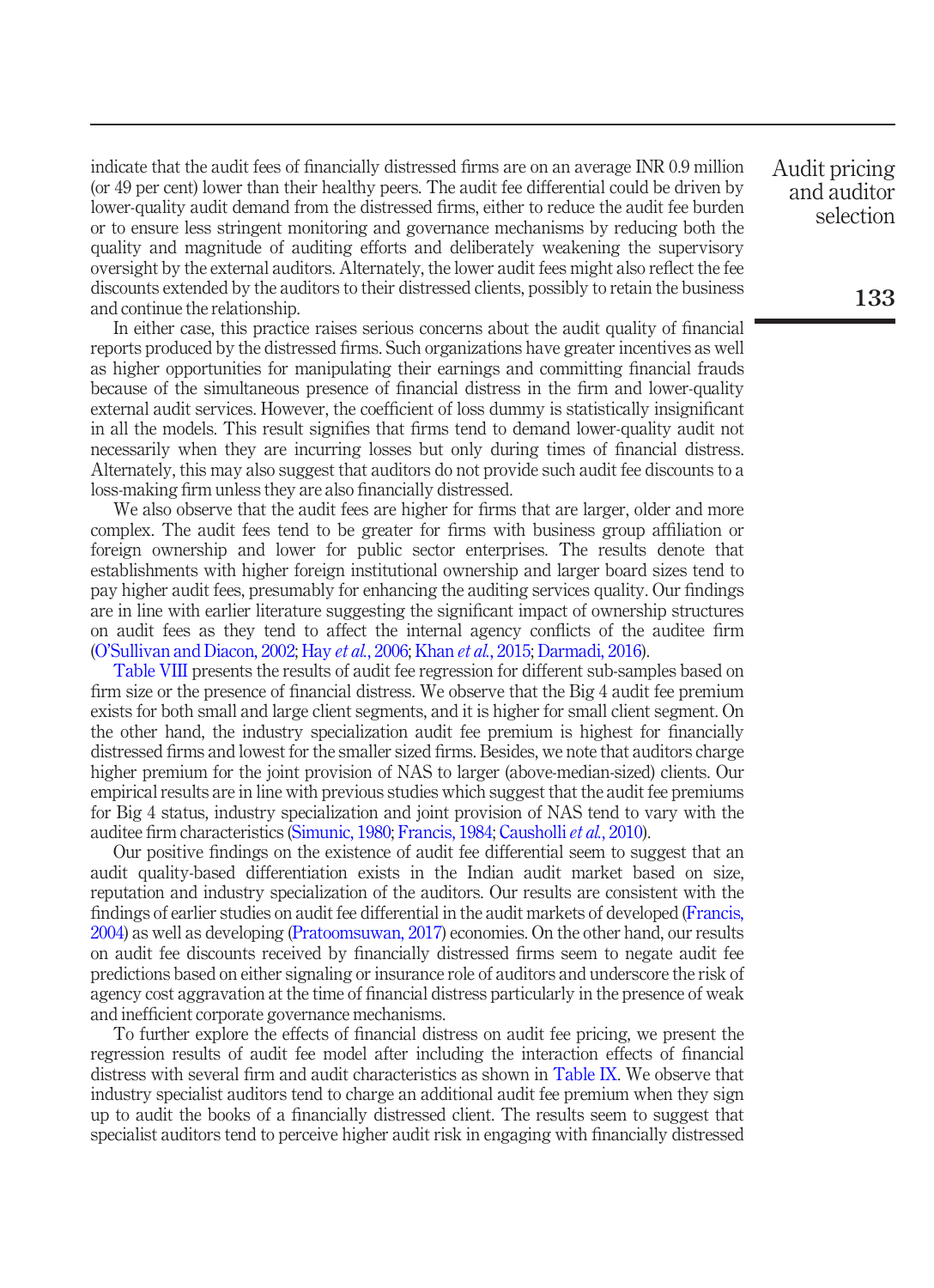| Table VIII.<br>Determinants of<br>audit fee for sub-<br>samples                                |                                                                              |                                                                                                                                                                                                                                                                                                                                                                                                                                                    |                                                                              | <b>MA</b><br>35,1<br>134                                                     |
|------------------------------------------------------------------------------------------------|------------------------------------------------------------------------------|----------------------------------------------------------------------------------------------------------------------------------------------------------------------------------------------------------------------------------------------------------------------------------------------------------------------------------------------------------------------------------------------------------------------------------------------------|------------------------------------------------------------------------------|------------------------------------------------------------------------------|
| Dependent variable<br>Sample set<br>Model #                                                    | All firms<br>$log\_at$<br>$\ominus$                                          | $\log_2$ af<br>Large<br>$\circledcirc$                                                                                                                                                                                                                                                                                                                                                                                                             | $\log_2$ af<br>Small<br>O                                                    | Distressed<br>$log\_at$<br>$\circled{4}$                                     |
| naf_dum<br>special<br>big4                                                                     | $0.33***$ (15.91; 1.25)<br>$0.25***$ (1119; 1.75)<br>$0.55***$ (25.39; 2.03) | 0.38*** (10.47; 1.16)<br>$0.26***$ (10.03; 1.67)<br>0.45*** (17.60; 1.94)                                                                                                                                                                                                                                                                                                                                                                          | $0.28***$ (11.02; 1.25)<br>$0.77***$ (18.60; 2.14)<br>$0.16***$ (3.86; 1.91) | $0.33***$ (11.10; 1.28)<br>$0.47***$ (13.49; 1.97)<br>$0.34***$ (9.45; 1.77) |
| $\begin{array}{c} \begin{array}{c} \text{fin\_dist} \\ \text{log\_ta} \end{array} \end{array}$ | $0.14***$ (-7.67; 1.70)<br>$0.46***$ (56.31; 2.89)                           | $-0.18***(-7.21;1.83)$<br>$0.45***$ (34.18; 3.11)                                                                                                                                                                                                                                                                                                                                                                                                  | $-0.10***$ (-3.54; 1.68)<br>$0.43***$ (27.75; 2.29)                          | $0.47***$ (37.88; 3.10)                                                      |
| $log_2$ age                                                                                    | $0.07***$ (3.94; 1.50)                                                       | $0.04*$ (1.73; 1.49)                                                                                                                                                                                                                                                                                                                                                                                                                               | $0.12***$ (3.87; 1.54)                                                       | $0.11***$ (3.98; 1.61)                                                       |
| $log\_seg$<br>cata                                                                             | $-0.08(-1.31; 4.91)$<br>$0.17***$ $(11.70; 1.75)$                            | $-0.04(-0.53; 5.16)$<br>$0.18***$ (10.50; 1.49)                                                                                                                                                                                                                                                                                                                                                                                                    | $-0.04(-0.46; 4.93)$<br>$0.10***$ (3.41; 1.39)                               | $0.17***$ (8.44; 1.79)<br>0.01(0.11; 3.87)                                   |
| roa                                                                                            | $-0.09$ $(-0.63; 2.41)$<br>0.02(0.81; 1.78)                                  | 0.05(1.27; 1.74)<br>0.16(0.76; 2.63)                                                                                                                                                                                                                                                                                                                                                                                                               | $-0.07(-0.34; 2.39)$<br>0.03(0.67; 1.91)                                     | $(-2.67; 2.31)$<br>$-0.67***$<br>$-0.02$                                     |
| loss<br>lev                                                                                    | $-0.05(-0.80; 2.73)$                                                         | $-0.10(-1.15; 3.25)$                                                                                                                                                                                                                                                                                                                                                                                                                               | 0.02(0.27; 2.41)                                                             | $-1.35; 3.35$<br>$-0.44; 2.13$<br>$-0.11$                                    |
| nsalesgr                                                                                       | $-0.05***(-2.10;1.17)$<br>$0.02***$ (6.04; 1.44)                             | $-0.07*(-1.90; 1.18)$<br>$0.02***$ (4.81; 1.63)                                                                                                                                                                                                                                                                                                                                                                                                    | $-0.05(-1.34; 1.19)$<br>$0.01**$ (2.27; 1.31)                                | $-0.23; 1.19$<br>$(-1.02; 1.20)$<br>$-0.01$<br>$-0.01$                       |
| tobinq<br>Gfc                                                                                  | $0.53***$ $(3.55; 1.12)$                                                     | $0.42***$ (2.77; 1.12)                                                                                                                                                                                                                                                                                                                                                                                                                             | 1.11*** (10.80; 1.14)                                                        | $0.50***$ (2.95; 1.14)                                                       |
| initiate                                                                                       | $0.06$ $(1.56; 1.47)$                                                        | 0.05(1.01; 1.46)                                                                                                                                                                                                                                                                                                                                                                                                                                   | 0.07(1.42; 1.51)                                                             | 0.08(1.45; 1.45)                                                             |
| log_tenure<br>$^{56}$                                                                          | $0.08*** (4.54; 1.53)$<br>0.01(0.42; 1.81)                                   | 0.01(0.41; 1.84)<br>$0.17***$ (6.61; 1.65)                                                                                                                                                                                                                                                                                                                                                                                                         | $-0.03(-1.18; 1.38)$<br>0.01(0.32; 1.84)                                     | $(-0.31; 1.83)$<br>$0.06**$ (2.09; 1.54)<br>$-0.01$                          |
| psu                                                                                            | $0.65***(-9.72;1.49)$                                                        | $-0.65***(-8.63; 1.84)$                                                                                                                                                                                                                                                                                                                                                                                                                            | $(-3.33; 1.22)$<br>$0.67***$                                                 | $0.57***(-4.65;1.47$                                                         |
| insider<br>$\mathop{\mathrm{rgn}}$                                                             | $-0.03(-0.56; 1.31)$<br>$0.36***$ (9.90; 1.25)                               | $-0.05(-0.70; 1.48)$<br>$0.37***$ (6.93; 1.33)                                                                                                                                                                                                                                                                                                                                                                                                     | $-0.07(-1.02; 1.24)$<br>$0.37***$ (7.38; 1.28)                               | $-0.13*(-1.82; 1.30)$<br>$0.46***$ (6.84; 1.15)                              |
|                                                                                                | $0.61***$ (5.69; 1.77)                                                       | $0.57***$ (4.41; 1.79)                                                                                                                                                                                                                                                                                                                                                                                                                             | $0.63***$ (2.98; 1.32)                                                       | $0.39**$ (2.53; 1.60)                                                        |
| log_bsize                                                                                      | $0.23***$ (8.00; 1.41)                                                       | $0.27***$ (6.96; 1.32)                                                                                                                                                                                                                                                                                                                                                                                                                             | $0.17***$ (4.02; 1.21)                                                       | $0.26***$ (5.89; 1.48)                                                       |
| bind                                                                                           | $-0.04 (-0.82; 1.36)$<br>$-0.001$                                            | $-0.01(-0.18; 1.39)$                                                                                                                                                                                                                                                                                                                                                                                                                               | $-0.04(-0.56; 1.40)$                                                         | $(-1.81:1.42)$<br>$-0.14*$                                                   |
| Constant<br>ceod                                                                               | $-0.21; 1.09$<br>$-33.24$<br>$6.08***$                                       | $-0.02(-0.85; 1.13)$<br>$5.87***(-26.00)$                                                                                                                                                                                                                                                                                                                                                                                                          | 0.00(0.03; 1.13)<br>$-6.53***(-33.58)$                                       | $-0.18; 1.13$<br>$-27,60$<br>$6.24***$<br>$-0.000$                           |
| Industry and Year FE                                                                           | Yes                                                                          | $\mathrm{Yes}$                                                                                                                                                                                                                                                                                                                                                                                                                                     | Yes                                                                          | ${\it Yes}$                                                                  |
| Adjusted $R^2$                                                                                 | 0.75                                                                         | 0.71                                                                                                                                                                                                                                                                                                                                                                                                                                               | 0.60                                                                         | 0.73                                                                         |
| Observations                                                                                   | 8,165                                                                        | 4,511                                                                                                                                                                                                                                                                                                                                                                                                                                              | 3,654                                                                        | 4,029                                                                        |
|                                                                                                |                                                                              | effects, for different sub-groups of the sample data; *, *** and *** denote statistical significance at 10, 5 and 1% level, respectively; The numbers in the<br>Notes: This table reports coefficients of the parameters from auditor fee model (Model A), estimated using pooled OLS regression with industry and firm fixed<br>parentheses denote the $t$ -statistic and the variance inflation factor (VIF) values of the estimated coefficient |                                                                              |                                                                              |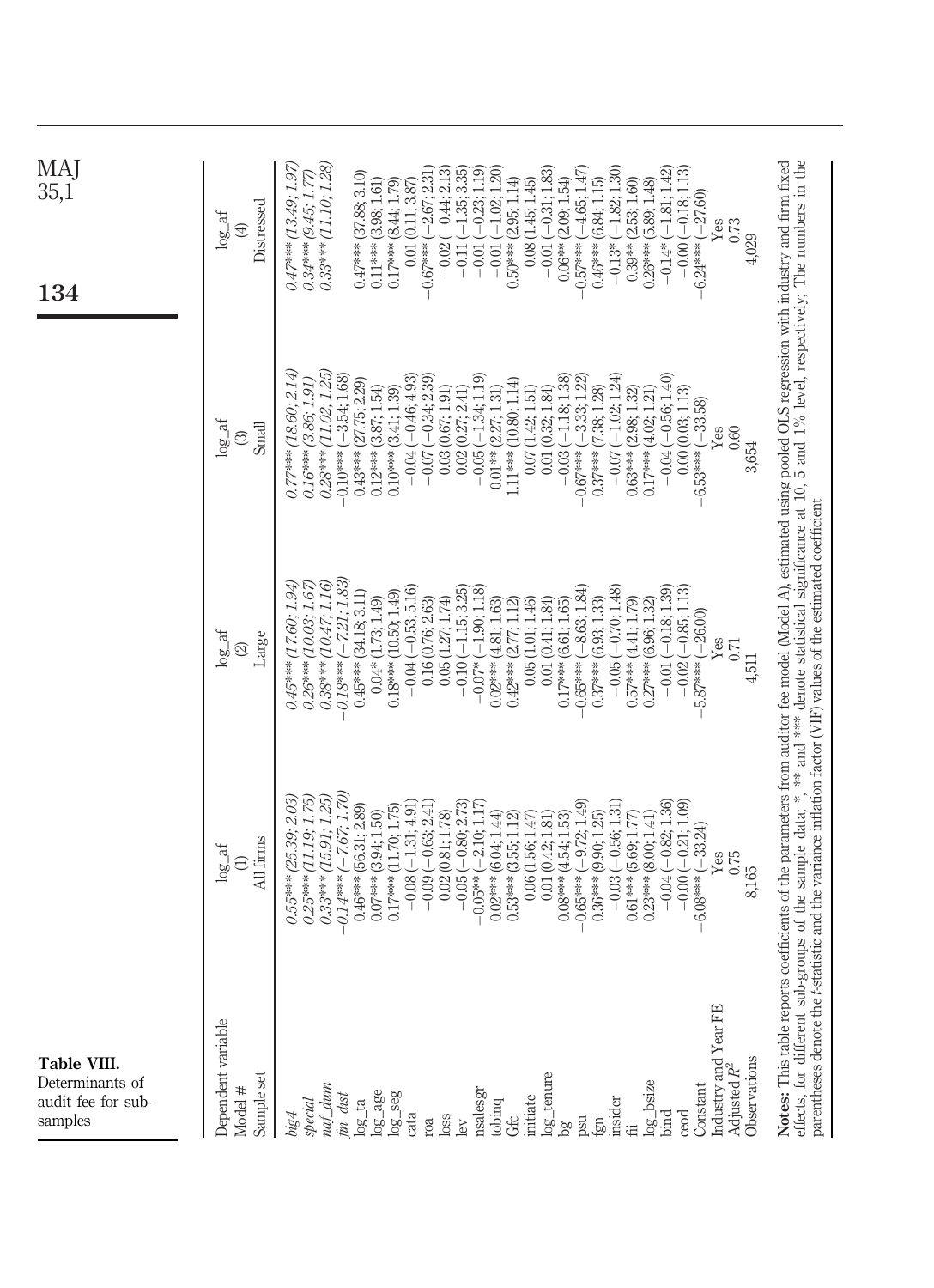| All firms<br>$\log_{10}$                                                  | $-0.95:4.16$<br>$-4.80, 6.64$<br>$(-0.98; 1.36$<br>$-0.26:1.09$<br>1.49<br>$-3.90, 6.48$<br>$0.61***$ (22.77; 3.44)<br>0.17*** (6.18; 3.01)<br>(11.20, 2.55)<br>$(-1.39; 4.99)$<br>$-0.64:2.45$<br>$-0.42; 6.70$<br>$0.36***$ $(10.04; 1.28$<br>$-0.29; 5.1$<br>56.04:2.89<br>11.57; 1.76<br>0.03 (0.81; 6.22<br>0.02(0.86; 1.81)<br>6.12; 6.5<br>$0.60***$ (5.59; 1.77)<br>0.23*** (7.88; 1.41)<br>(3.74: 1.12<br>0.02(0.38; 2.29)<br>(5.88, 1.47)<br>3.81:1.51<br>0.01(0.42; 1.81)<br>$-1.38$ ;<br>$-33.53$<br>$-1.92$<br>$-0.03(-0.65)$<br>$(-9.97)$<br>0.08 (1.33;<br>にわ)<br>8E<br>0.75<br>8,165<br>$-0.05($<br>$-0.08($<br>$0.54***$<br>$0.66***$<br>$0.60***$<br>$0.31***$<br>$-0.04($<br>$-0.05*$<br>$0.02***$<br>$0.10***$<br>$-0.00($<br>$-0.15***$<br>$0.17***$<br>$-0.09$<br>$6.06***$<br>$-0.04$<br>$-0.02$<br>$0.07***$<br>$0.40***$<br>$-0.04$<br>$0.35***$<br>$0.46***$                           | Audit pricing<br>and auditor<br>selection<br>135                                                                                                                                                                                                                                                                                                                                                                                                       |
|---------------------------------------------------------------------------|------------------------------------------------------------------------------------------------------------------------------------------------------------------------------------------------------------------------------------------------------------------------------------------------------------------------------------------------------------------------------------------------------------------------------------------------------------------------------------------------------------------------------------------------------------------------------------------------------------------------------------------------------------------------------------------------------------------------------------------------------------------------------------------------------------------------------------------------------------------------------------------------------------------|--------------------------------------------------------------------------------------------------------------------------------------------------------------------------------------------------------------------------------------------------------------------------------------------------------------------------------------------------------------------------------------------------------------------------------------------------------|
| $\begin{array}{c} \log\_af \\ \text{(2)} \\ \text{All firms} \end{array}$ | $\begin{array}{c} 0.08\, (1.23; \, 1.89) \\ -0.02\, (-0.23; \, 5.10) \\ -0.04\, (-1.21; \, 3.66) \end{array}$<br>$-1.31:4.99$<br>$(-0.37; 6.68)$<br>$(-9.71:1.49$<br>$(-4.27; 3.81)$<br>$-0.55; 2.44$<br>$-2.04:1.17$<br>$-0.21:1.09$<br>0.46*** (56.26; 2.89)<br>$0.36***$ (10.05; 1.26<br>$-0.83; 1.3$<br>$-0.03(-0.54; 1.3)$<br>0.02(0.80; 1.81)<br>(4.01; 1.51)<br>5.92: 1.46<br>(3.52; 1.12)<br>0.02(0.53; 2.29)<br>0.01(0.43; 1.81)<br>(4.50, 2.58)<br>$(5.67; 1.77)$<br>$(7.98; 1.41)$<br>$-33.30$<br>$\begin{array}{c} 0.25***\, \overbrace{ (11.14, 1)} \\ 0.33***\, \overbrace{ (15.89, 1)} \\ -0.12***\, (-4.27:3) \end{array}$<br>1.69.1<br>$0.55***$ (25.43; 2<br>0.25*** (11.14; 1<br>G<br>0.75<br>8,165<br>$-0.65***$<br>$0.23***$<br>$0.17***$<br>$-0.03$<br>$0.02***$<br>$0.10***$<br>$0.61***$<br>$-0.04$<br>$0.07***$<br>$-0.08$<br>$-0.08$<br>$-0.05***$<br>$0.52***$<br>$-0.00($<br>6.09*** |                                                                                                                                                                                                                                                                                                                                                                                                                                                        |
| All firms<br>$log\_af$                                                    | $-3.19; 3.46$<br>$(-9.80, 1.49)$<br>$-0.03(-0.60; 1.32)$<br>$-0.04(-0.89, 1.36$<br>$\begin{array}{c} -0.23; 1.09 \ -33.01 \end{array}$<br>$-0.90; 2.74$<br>$-1.29; 4.92$<br>(3.94, 3.23)<br>0.02 (0.65; 5.95,<br>$-0.68; 2.41$<br>$0.46***$ (56.12: 2.89)<br>$0.31***$ $(11.40, 2.50)$<br>0.02(0.80; 1.78)<br>$0.35***$ $(9.84; 1.26)$<br>(4.68; 1.53)<br>$0.61***$ (5.69; 1.77)<br>$0.23***$ $(7.96, 1.41)$<br>0.01(0.48, 1.81)<br>0.06(1.52; 1.47)<br>$0.17***$ $(6.28, 3.01$<br>$-4.55;5$<br>$-1.98:$<br>0.61 *** (22.86;<br>5.89.<br>3.61<br>Yes<br>0.75<br>8,165<br>$0.54***$<br>$-0.66***$<br>$-0.00($<br>$0.17***$<br>$-0.05($<br>$-0.16***$<br>$-0.10($<br>$-0.05***$<br>$0.02***$<br>$0.08***$<br>$0.13***$<br>$0.07***$<br>$0.17***$<br>$-6.07***$<br>$-0.07$                                                                                                                                          | as industry and firm fixed effects, for full sample data; *, ** and *** denote statistical significance at 10, 5 and 1% level, respectively; The numbers in the<br>Notes: This table reports coefficients of the parameters from auditor fee model (Model A), estimated using pooled OLS regression with interaction effects as well<br>parentheses denote the t-statistic and the variance inflation factor (VIF) values of the estimated coefficient |
| Dependent variable<br>Sample set<br>Model #                               | $\begin{array}{l} \begin{array}{l} \text{inf of}\\ \text{im } \text{dist } s \\ \text{in } \text{dist } s \\ \text{in } \text{dist } s \\ \text{in } \text{dist } s \\ \text{in } \text{dist } s \\ \text{in } \text{dist } t \\ \text{in } \text{dist } t \\ \text{in } \text{dist } t \\ \text{in } \text{dist } s \\ \text{in } \text{dist } s \\ \text{in } \text{dist } s \\ \text{in } \text{dist } s \\ \text{in } \text{dist } s \\ \text{in } \text{dist } s \\ \text{in } \text{dist } s \\ \text{in } \text{dist } s \\ \text{in } \text{$<br>Industry and Year FE<br>Adjusted R <sup>2</sup><br>Observations<br>$\frac{\log_{1} t}{\log_{1} t}$<br>Constant<br>$log_l_{\text{bsize}}$<br>nsalesgr<br>tobinq<br>gfc<br>initiate<br>insider<br>special<br>ceod<br>big4<br>fgn<br>Ιèν                                                                                                                   | Table IX.<br>Audit fee regression<br>results with<br>interaction effects                                                                                                                                                                                                                                                                                                                                                                               |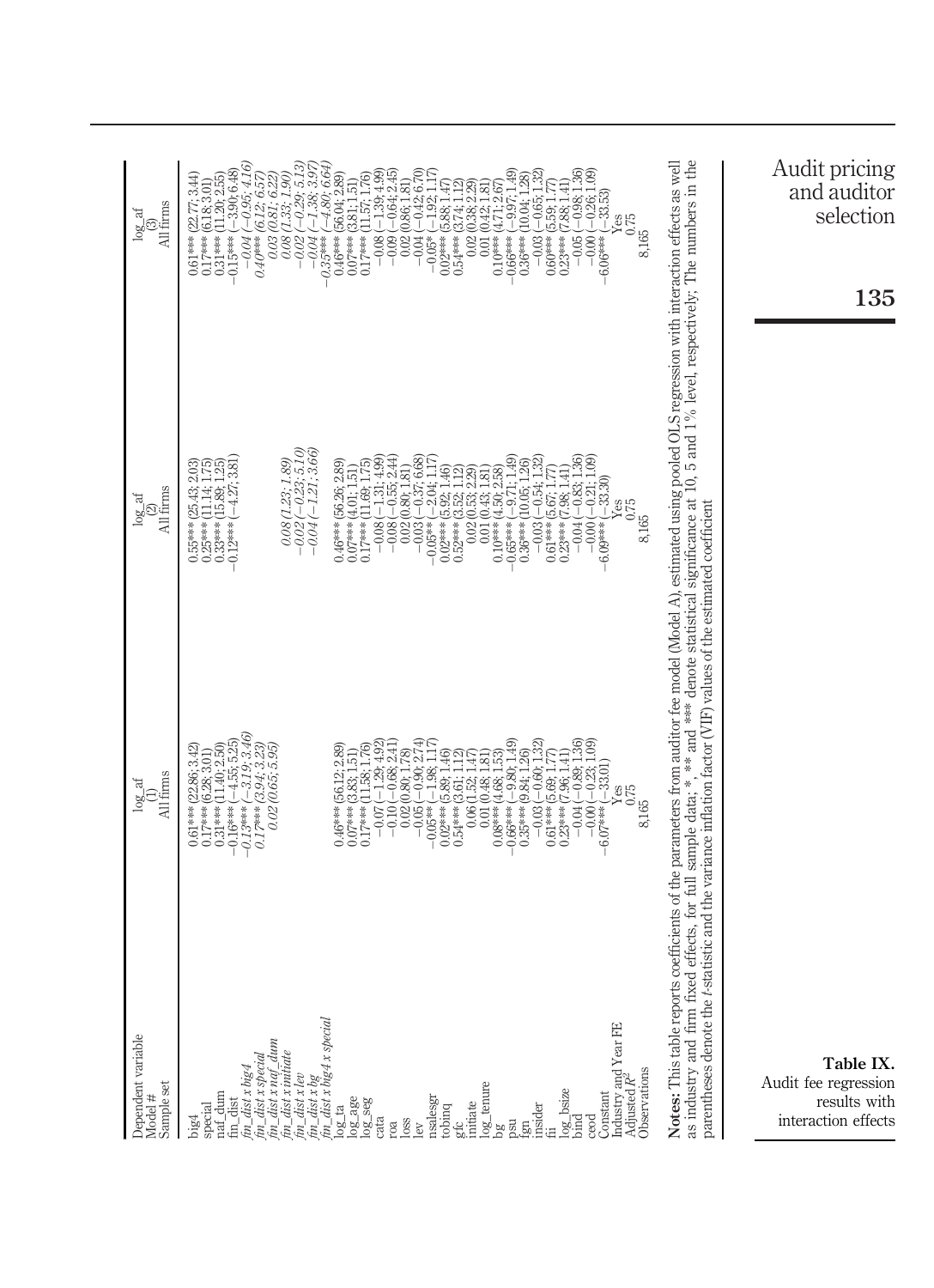clients, and the heightened risk perception gets incorporated in their audit pricing decisions. However, the interaction effects also suggest that Big 4 specialists appear to provide an audit fee discount to their financially distressed clients relative to non-Big 4 specialist auditors. This result appears to be consistent with findings of earlier studies which document that larger audit firms may be in comparatively advantageous positions to engage with distressed clients, given the economy of scale benefits which they derive from their greater market shares (Simunic, 1980; Schwartz and Menon, 1985). We further conjecture, as a scope of future work, that this could possibly be also an outcome of pricebased competition between Big 4 and non-Big 4 specialist auditors or may indicate their different level of audit risk sensitivity with respect to financial distress conditions in the context of audit pricing decisions.

In sum, we observe that the audit fees are higher when the auditor is one among the Big 4 affiliates, an industry specialist or jointly provides NAS. Further, we offer a new insight: Financially distressed firms may be demanding lower-quality audits either to decrease the audit fee burden or to lower the quality of the audit efforts made by external auditors, highlighting the aggravated agency costs in distress situations when the monitoring and governance mechanisms are relatively weak. Alternatively, auditors may be willing to provide audit fee discounts to retain their clients when they are undergoing financial distress and temporarily lacking the ability to pay the normal audit fees. Moreover, our results based on interaction effects also suggest that the sign and magnitude of audit fee differential for financially distressed firms depend on the joint effects of auditor characteristics, such as Big 4 status and industry specialization. Particularly, we find that specialist auditors affiliated to one of the Big 4 networks are willing to charge lower audit fees to their financially distressed clients relative to the pricing of non-Big 4 specialist auditors.

#### *6.2 Determinants of auditor choice*

We investigate various factors that influence the choice of an auditor by an auditee firm (Table X). Specifically, we examine the firm and auditor characteristics that determine the appointment of a Big 4 auditor by an Indian firm. The results show that the board size variable is positive and statistically significant in each of the auditor choice logistic regression models. This trend suggests that auditee firms with larger boards tend to opt for Big 4 auditors in accord with our first hypothesis on board size (*H2a*). The results further assert the monitoring as well as signaling role of higher-quality auditors in the alleviation of principal–agent agency conflicts which may otherwise exacerbate in the presence of operational inefficiencies of larger boards.

The logistic regression results on auditor choice also denote that auditee firms with greater board independence tend to appoint a Big 4 auditor, consistent with our hypothesis (*H2b*) on the stronger incentives of independent board of directors in safeguarding their reputational capital and legal risk exposures (Bliss, 2011), consistent with the insurance rolebased demand of auditors. The results also support agency theory-based explanations, whereby board independence acts as one of the tools of corporate governance mechanism to mitigate the agency risks embedded in the ownership structure of the firm as also observed in other emerging markets (Khan *et al.*, 2015; Darmadi, 2016). On the contrary, we note that the coefficient of dummy variables on CEO–Chair duality and financial distress are both negative and statistically significant, supporting our propositions that the auditee firms with CEO–Chair duality (*H2c*) or financial distress (*H2d*) have significantly lower chances of appointing reputable Big 4 auditors. Our results are consistent with findings of previous studies on other emerging markets such as Bangladesh (Karim *et al.*, 2013) and China (Lin

136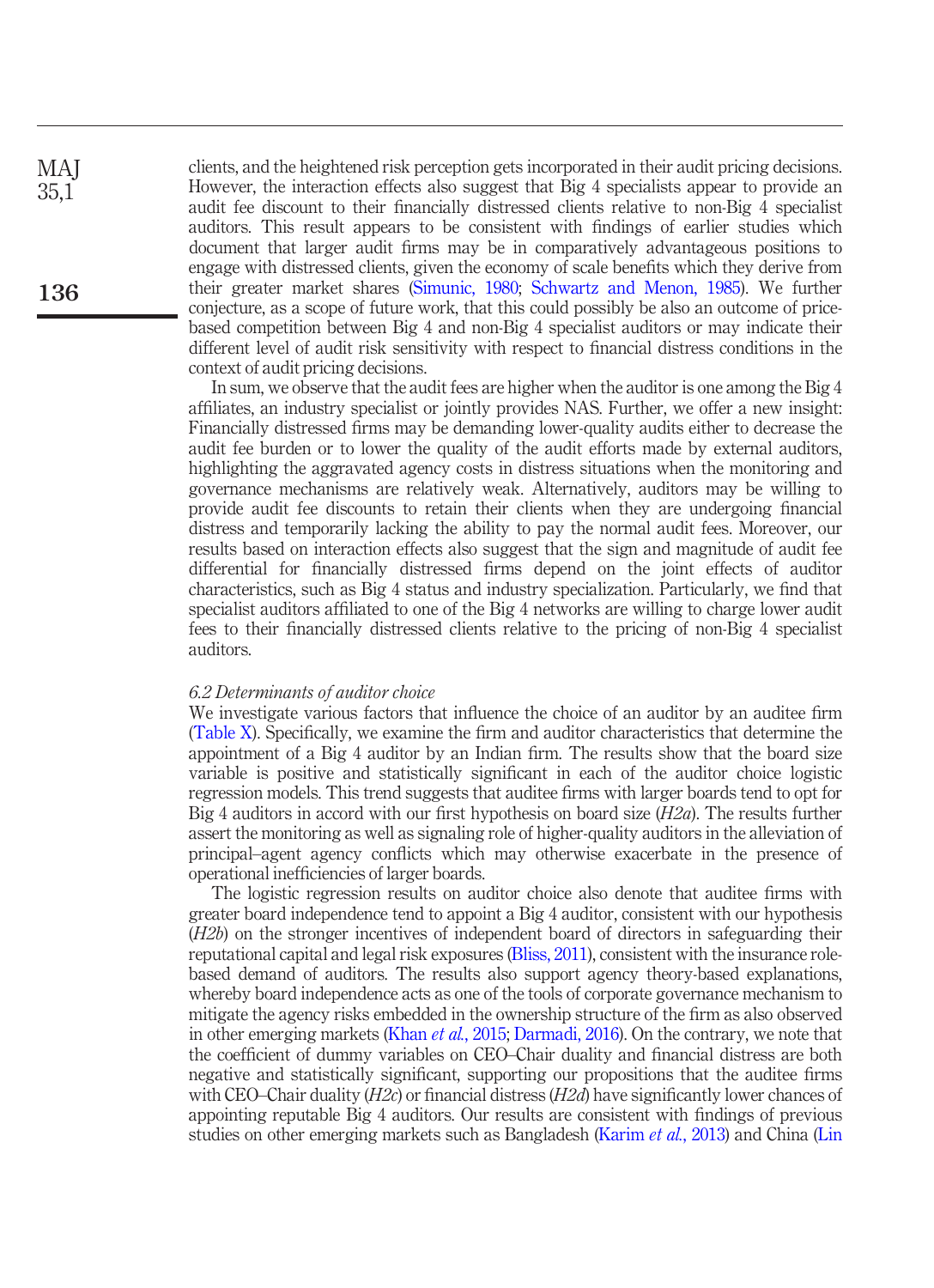| Dependent variable<br>Sample set<br>Model #                             | All firms<br>big4<br>$\ominus$                                                                                                                                                         | Large<br>big4<br>$\circledcirc$                                                                                                                   | Small<br>big4<br>$\odot$                                                                                                                                                                                                                                                                                                                    | Distressed<br>$_{\rm big4}$<br>$\bigoplus$                                                                                                         |
|-------------------------------------------------------------------------|----------------------------------------------------------------------------------------------------------------------------------------------------------------------------------------|---------------------------------------------------------------------------------------------------------------------------------------------------|---------------------------------------------------------------------------------------------------------------------------------------------------------------------------------------------------------------------------------------------------------------------------------------------------------------------------------------------|----------------------------------------------------------------------------------------------------------------------------------------------------|
| log_bsize<br>bind<br>$\epsilon$ eod                                     | $-7.27; 1.03$<br>$(-5.43; 1.57)$<br>$0.45**$ (2.26; 1.11)<br>0.58*** (4.90; 1.33)<br>$-0.44***$<br>$-0.41***$                                                                          | $0.44***$ (-5.70; 1.05)<br>$-0.37***(-3.87;1.66)$<br>0.10(0.41; 1.11)<br>0.52*** (3.46; 1.22)                                                     | $-0.47***(-4.06;1.04)$<br>$-0.37***(-2.70;1.51)$<br>$1.21***$ (3.38; 1.13)<br>$0.70***$ (3.11; 1.13)                                                                                                                                                                                                                                        | $0.57***$ (-5.82; 1.05)<br>0.10(0.29; 1.13)<br>$0.73***$ (3.96; 1.37,                                                                              |
| $log_2$ ta<br>$log_2$ age<br>$log\_seg$<br>$fn\_dist$<br>cata           | $-2.60; 1.66$<br>$0.31***$ (9.05; 2.37)<br>$0.47***$ (6.28; 1.23)<br>$0.36***$ (6.19; 1.48)<br>$0.65***$                                                                               | $-0.54(-1.56; 1.73)$<br>$0.27***$ (5.15; 1.98)<br>$0.36***$ (5.25; 1.41)<br>$0.31***$ $(3.39; 1.20)$                                              | $1.22***(-2.97;1.64)$<br>$0.46***$ (5.10; 1.52)<br>$0.83***$ (5.34; 1.20)<br>$0.58*** (4.18; 1.12)$                                                                                                                                                                                                                                         | $-0.16(-0.42; 1.84)$<br>$0.54***$ (6.14; 1.46)<br>$0.22***$ (4.23; 2.33)<br>$0.44***$ (3.68; 1.27)                                                 |
| nsalesgr<br>listing<br>loss<br>roa<br>lev                               | $(-2.22; 1.13)$<br>$-0.53; 2.25$<br>$(-5.68; 1.87)$<br>(1.43; 1.07)<br>0.18(1.52; 1.72)<br>0.25(<br>$-0.32$<br>$-1.44***$<br>$-0.23**$                                                 | $2.10***(-6.05;1.99)$<br>$-0.16(-1.21; 1.12)$<br>$0.41*$ (1.69; 1.07)<br>1.33 (1.57; 2.30)<br>$0.47***$ (3.02; 1.62)                              | $-0.56(-1.39; 1.77)$<br>$-0.25(-1.36; 1.15)$<br>$-1.83*(-1.88; 2.28)$<br>$-0.18(-0.75; 1.84)$<br>0.02(0.07; 1.08)                                                                                                                                                                                                                           | $-1.67$ ( $-1.48$ ; 2.19)<br>$-0.00(-0.00; 2.02)$<br>$-1.53***$ ( $-4.22:2.07$<br>$0.82***$ (2.69; 1.06)<br>0.04(0.28; 1.15)                       |
| naf_dum<br>tobinq<br>insider<br>bg<br>psu<br>fgn                        | $(-6.74; 1.24)$<br>1.20*** (12.06; 1.18)<br>$1.78***$ (11.93; 1.15)<br>$0.05***$ (3.23; 1.33)<br>$0.33***$ (4.48; 1.43)<br>$0.71***$ (3.21; 1.23)<br>1.58*** (3.55; 1.68)<br>$2.92***$ | $3.61*** (-5.18; 1.47)$<br>$-0.00(-0.00; 1.47)$<br>$0.68** (2.47; 1.34)$<br>1.01*** (7.20; 1.08)<br>$0.24**$ (2.47; 1.47)<br>2.05*** (8.67; 1.22) | $0.11***$ (4.54; 1.19)<br>1.41*** (8.90; 1.15)<br>$0.86**$ (2.19; 1.15)<br>$0.59***$ (4.67; 1.23)<br>0.18(0.30; 1.05)<br>$1.76***$ (7.44; 1.11                                                                                                                                                                                              | $0.05*$ $(1.92; 1.08)$<br>1.33*** (8.26; 1.20)<br>$1.24***$ (3.81; 1.19)<br>1.15*** (3.77; 1.06)<br>$0.64***$ (5.31; 1.41)<br>$0.00\ (0.28; 1.27)$ |
| Industry and Year FE<br>Pseudo $R^2$<br><b>Observations</b><br>Constant | $(-8.11)$<br>Yes<br>0.24<br>9.66***                                                                                                                                                    | 1.90*** (3.75; 1.66)<br>$8.73***(-7.03)$<br>Yes<br>0.21                                                                                           | 0.06(0.05; 1.22)<br>$-12.40***(-11.53)$<br>Yes<br>0.26<br>3,371                                                                                                                                                                                                                                                                             | $2.70***$ (3.97; 1.49)<br>$9.15*** (-7.98)$<br>Ýes<br>0.25<br>3,889                                                                                |
| inflation factor (VIF) valu                                             | es of the estimated coefficient                                                                                                                                                        |                                                                                                                                                   | fixed effects *, ** and **** denote statistical significance at 10, 5 and 1% level, respectively; The numbers in the parentheses denote the t-statistic and the variance<br>Notes: This table reports coefficients of the parameters from auditor choice model (Model B), estimated using pooled logistic regression with industry and firm |                                                                                                                                                    |
| Table X.<br>Determinants of<br>auditor choice                           |                                                                                                                                                                                        |                                                                                                                                                   |                                                                                                                                                                                                                                                                                                                                             | Audit pricing<br>and auditor<br>selection<br>137                                                                                                   |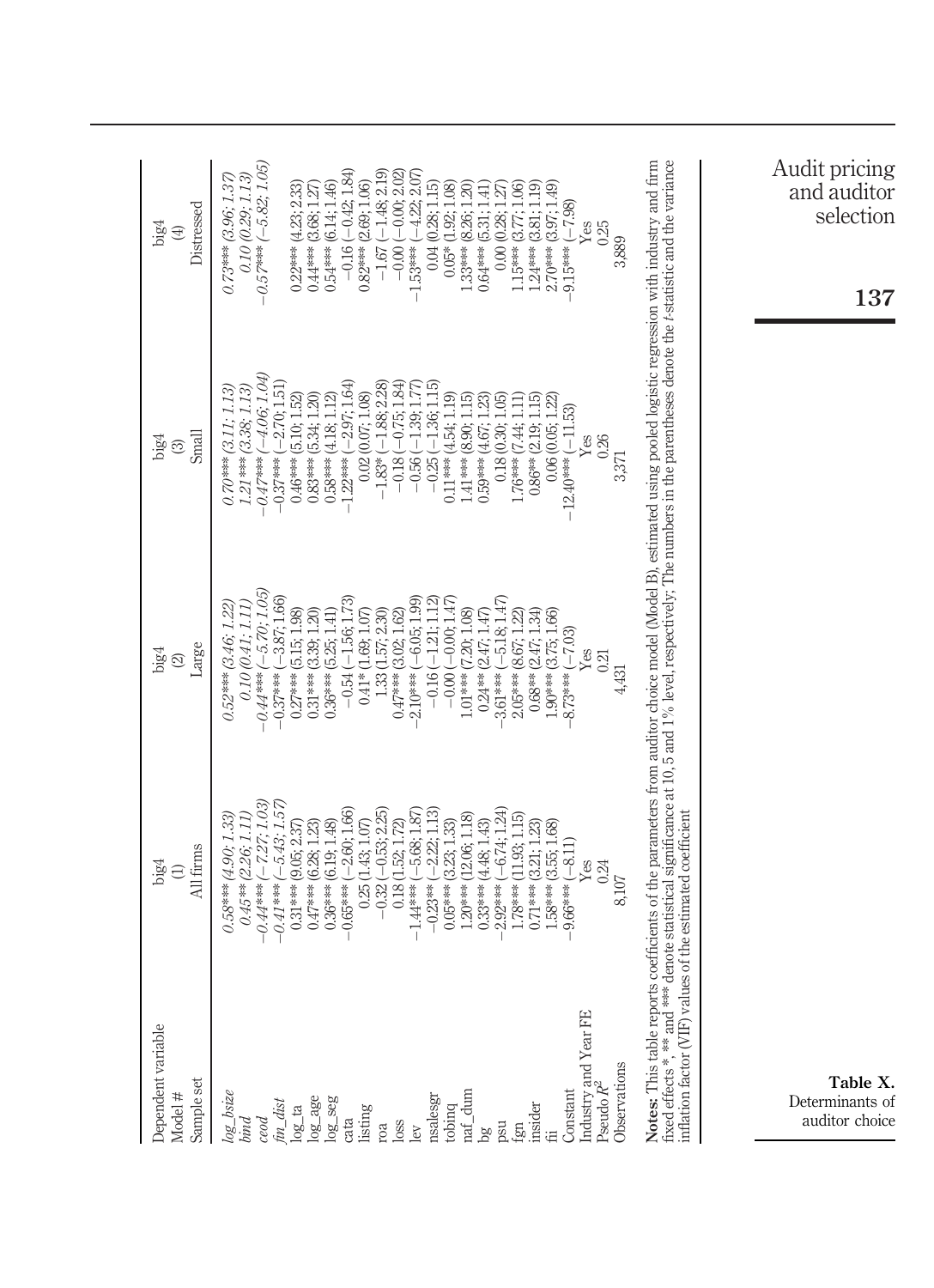and Liu, 2009), which also document significant influence of corporate governance attributes such as CEO–Chair separation on the auditor choice decisions of firms.

Prior works suggest that corporate governance factors influence the audit fees because of a more effective control environment (Carcello *et al.*, 2002). Aksu *et al.* (2007) examine the Turkish audit market and suggest that the strength of the legal and institutional structure of the local audit market may influence the relationship between corporate governance mechanisms adopted by a firm and its auditor selection decisions. The tendency of familycontrolled firms to choose lower-quality auditors to gain private benefits obtained from weaker monitoring mechanisms and ineffective corporate governance standards have been documented in audit markets of other emerging economies such as Bangladesh (Khan *et al.*, 2015) and Indonesia (Darmadi, 2016). We contribute to this audit literature by documenting the higher propensity of financially distressed firms in India to choose non-Big 4 auditors either to decrease their audit fees or to lower the audit quality and monitoring mechanisms to capture the subsequent opaqueness gains.

Among the remaining control variables, we find that larger, older and more complex firms are more likely to appoint a Big 4 auditor. Similarly, those with business group affiliation or foreign ownership also tend to choose a Big 4 auditor. Further, organizations are more inclined toward appointing a Big 4 auditor when they are also jointly seeking NAS from the auditor.

We estimate the chances of selecting a Big 4 auditor using a logistic regression model to study the effects of board characteristics and financial distress on auditor selection. The results assert that one standard deviation increase in the board size and board independence from their mean levels increases the likelihood of appointing a Big 4 auditor from 6.6 per cent to 7.7 per cent and 7.1 per cent, respectively. Nonetheless, the presence of CEO duality and financial distress reduces the chances of appointing a Big 4 auditor from 6.6 per cent to 5.2 per cent and 5.4 per cent, respectively.

We also examine the auditor choice regression results obtained from sub-sample analysis of firms based on firm size (see Columns 2 and 3 in Table X) and the presence of financial distress (see Column 4 in Table X). We find that the effect of board size on the chances of selecting a Big 4 auditor is stronger for smaller firms and those undergoing financial distress. The impact of board independence on the selection of a Big 4 auditor is also more prominent for smaller firms though the effect is statistically insignificant for financially distressed ones. Finally, the effect of CEO duality on auditor selection does not appear to vary significantly with the size of the auditee firm although it considerably reduces the chances of choosing a Big 4 auditor for firms undergoing financial distress.

We also investigate the joint effects of corporate governance attributes and financial distress situations on the auditor choice decision of a firm by including the interaction effects of board characteristics with the presence of financial distress in a firm in our auditor choice regression models. Table XI presents the auditor choice regression results after incorporating the interaction effects. We observe that the presence of large boards and CEO–Chair separation significantly increases the likelihood of a Big 4 auditor selection in a financially distressed firm. However, other interaction effects between the board characteristics do not appear to significantly influence the auditor choice decisions of a firm.

In summary, our results suggest that firms with larger and more independent boards are more likely to choose a Big 4 auditor, and the likelihood of Big 4 auditor selection reduces in the presence of CEO duality or financial distress. However, the propensity of financially distressed firms to appoint a non-Big 4 auditor decreases in the presence of larger boards with CEO–Chair separation. This finding has special relevance for the capital market regulators of emerging economies in ensuring stricter compliance with the prescribed

138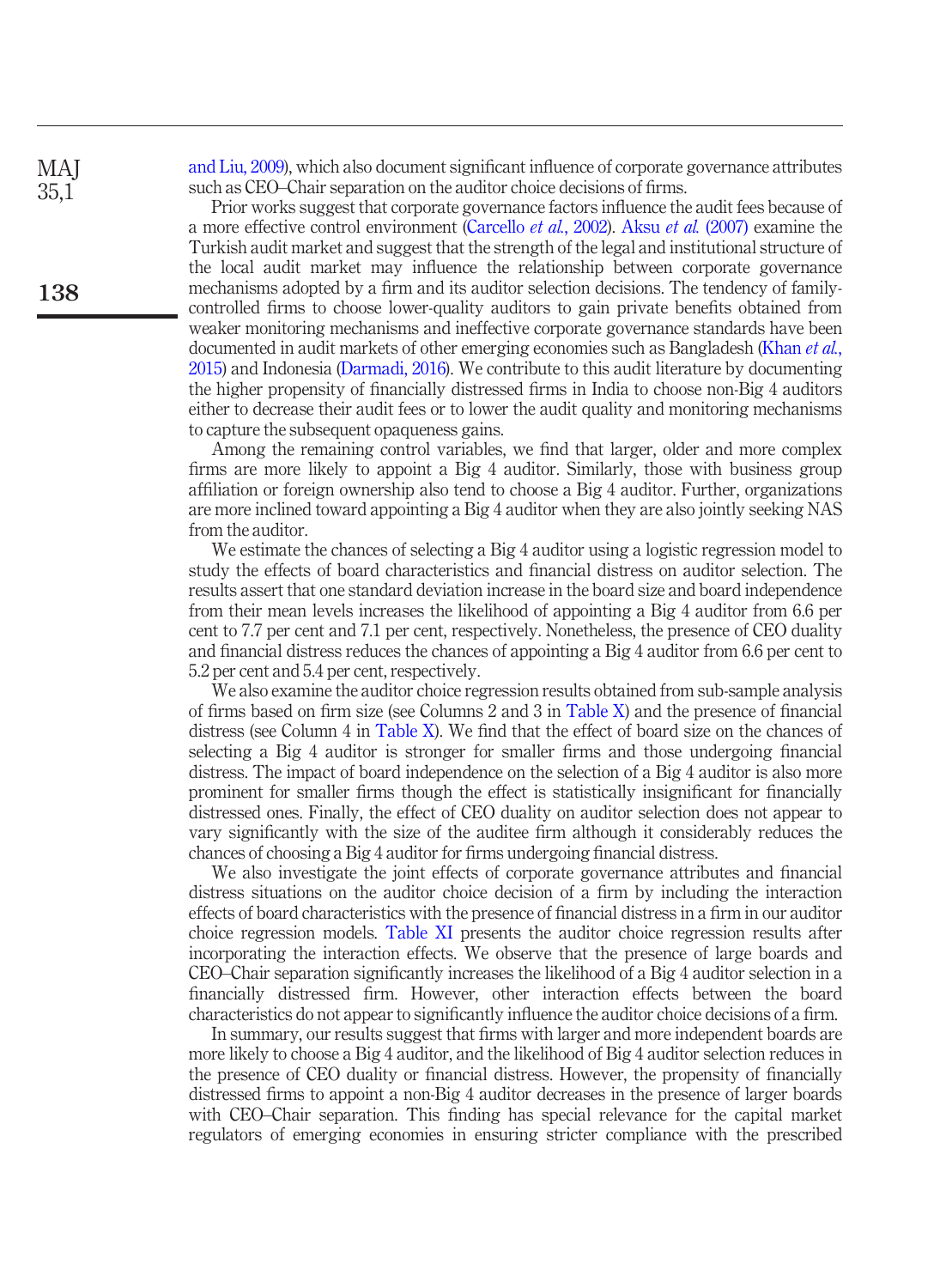| Dependent variable<br>Sample set<br>Model #                                                                                                        | All firms<br>Big4                                                                                                                                                                                                                     | $^{(2)}_{\rm All\, firms}$<br>Big4                                                                                                                                                                                                                                                                                                                         | All firms<br>Big4<br>ල                                                                                                                                                                                                              |
|----------------------------------------------------------------------------------------------------------------------------------------------------|---------------------------------------------------------------------------------------------------------------------------------------------------------------------------------------------------------------------------------------|------------------------------------------------------------------------------------------------------------------------------------------------------------------------------------------------------------------------------------------------------------------------------------------------------------------------------------------------------------|-------------------------------------------------------------------------------------------------------------------------------------------------------------------------------------------------------------------------------------|
| $\begin{array}{l} \it{fin\_dist} \; x \; \it{bsize} \\ \it{fin\_dist} \; x \; \it{bind} \end{array}$<br>$log_l{basic}$<br>${\rm fm\_dist}$<br>ceod | $(-0.14; 2.10)$<br>$-0.33***(-4.07;2.03)$<br>$-0.48***$ (-3.59; 4.33)<br>$0.24**$ (2.14; 2.51)<br>$0.47***$ (2.12; 1.35)<br>$0.44***$ (3.21; 1.73)<br>$-0.01$                                                                         | $-0.47***(-4.01; 3.34)$<br>$-0.41***(-5.43;1.57$<br>0.39(1.55; 1.50)<br>$0.55***$ (3.82; 1.82)                                                                                                                                                                                                                                                             | $-0.02(-0.16; 2.71)$<br>$-0.36**(-2.56; 5.00)$<br>$-0.48***(-3.40; 5.00)$<br>$0.25**$ (2.09; 2.97)<br>$0.47*$ (1.78; 1.62)<br>$0.45***$ (2.93; 2.03)                                                                                |
| fin_dist x ceoa<br>bsize x bind<br>bsize x ceod<br>bind x ceod                                                                                     | $-0.25**$ (-2.07; 2.77)                                                                                                                                                                                                               | 0.03 (0.24; 2.60)<br>0.02(0.16; 2.39)<br>0.03(0.35; 1.92)                                                                                                                                                                                                                                                                                                  | $-0.00(-0.00; 5.29)$<br>$-0.26**$ (-2.06; 2.77<br>$-0.02(-0.16; 2.91)$<br>0.04(0.23; 5.08)                                                                                                                                          |
| bsize x bind x ced<br>$log\_age$<br>$log\_seg$<br>$log\_ta$<br>cata                                                                                | $-0.65***(-2.58; 1.68)$<br>$0.36***$ (6.19; 1.49)<br>$0.48***$ (6.32; 1.24)<br>$0.31***$ (9.04; 2.37)                                                                                                                                 | $-0.65***(-2.59; 1.68)$<br>$0.36***$ (6.17; 1.49)<br>$0.47***$ (6.27; 1.23)<br>$0.31***$ $(9.04; 2.37)$                                                                                                                                                                                                                                                    | $-0.65***(-2.57;1.69)$<br>0.01 (0.05; 6.69)<br>$0.36***$ (6.18; 1.49)<br>$0.48***$ $(6.33; 1.24)$<br>$0.31***$ (9.04; 2.37)                                                                                                         |
| listing<br>loss<br>roa<br>lev                                                                                                                      | $-0.32(-0.52, 2.26)$<br>$-1.44***$ $(-5.65, 1.87)$<br>0.19(1.56; 1.72)<br>$0.25\ (1.43; 1.07)$                                                                                                                                        | $-0.32(-0.53; 2.26)$<br>$-1.45***$ (-5.69; 1.87<br>0.25(1.42; 1.07)<br>0.18(1.52; 1.72)                                                                                                                                                                                                                                                                    | $-0.32(-0.53; 2.26)$<br>$-1.45***(-5.66;1.87)$<br>0.25(1.43; 1.07)<br>0.19(1.56; 1.72)                                                                                                                                              |
| Industry and Year FE<br>Constant<br>$nat_dium$<br>nsalesgr<br>Tobinq<br>insider<br>psu<br>fgm<br>$b$ gd                                            | $-0.24**(-2.26; 1.13)$<br>$2.88***(-6.64:1.25$<br>$1.19***$ $(11.94; 1.19)$<br>1.77*** (11.90; 1.15)<br>$0.05***$ (3.28; 1.33)<br>$0.70***$ (3.14; 1.24)<br>$0.33***$ (4.49; 1.43)<br>1.57*** (3.51; 1.69)<br>$9.41***(-7.83)$<br>Yes | $-0.23**(-2.21; 1.13)$<br>$2.91***(-6.69;1.25$<br>$1.78***$ (11.93; 1.15)<br>$1.20***$ $(12.03; 1.19)$<br>$0.05***$ (3.25; 1.33)<br>$0.71***$ (3.22; 1.24)<br>$1.58***$ (3.55; 1.68)<br>$0.33***$ (4.48; 1.43)<br>$(1622***-156)$<br>Yes                                                                                                                   | $-0.24**(-2.27; 1.13)$<br>$-2.88***(-6.60;1.26)$<br>1.19*** (11.94; 1.19)<br>1.77*** (11.89; 1.15)<br>$0.05***$ (3.27; 1.33)<br>$0.69***$ (3.13; 1.24)<br>1.56*** (3.49; 1.69)<br>$0.33***$ (4.47; 1.43)<br>$9.42***(-7.75)$<br>Yes |
| Observations<br>Pseudo $R^2$                                                                                                                       | the t-statistic and the variance inflation factor (VIF) values of the estimated coefficient<br>0.24<br>8,107                                                                                                                          | Notes: This table reports coefficients of the parameters from auditor choice model (Model B), estimated using pooled logistic regression with interaction effects<br>as well as industry and firm fixed effects; *, ** and *** denote statistical significance at 10, 5 and 1% level, respectively. The numbers in the parentheses denote<br>0.24<br>8,107 | 0.24<br>8,107                                                                                                                                                                                                                       |
| Table XI.<br>Auditor choice<br>regression results<br>with interaction<br>effects                                                                   |                                                                                                                                                                                                                                       |                                                                                                                                                                                                                                                                                                                                                            | Audit pricing<br>and auditor<br>selection<br>39                                                                                                                                                                                     |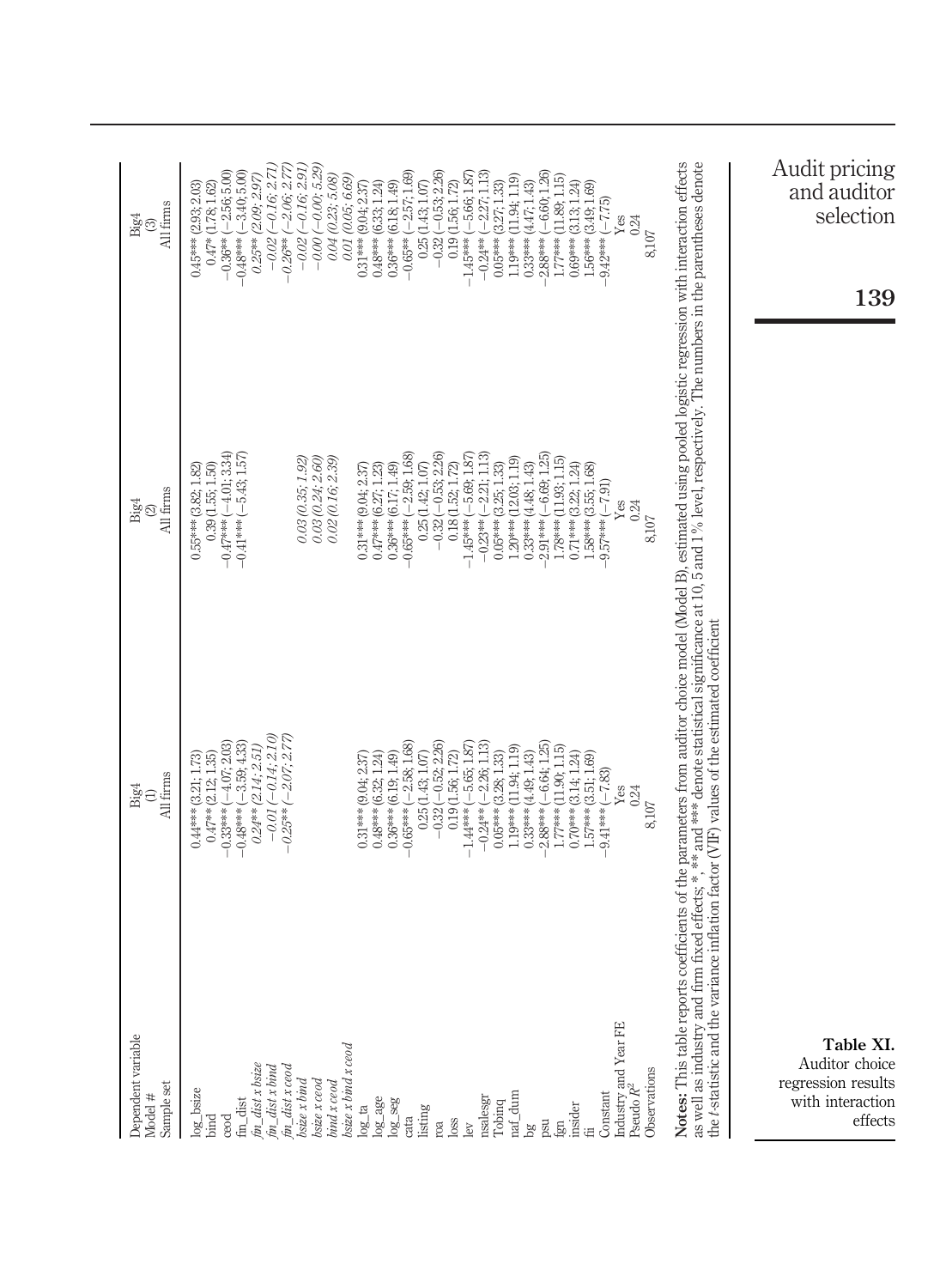corporate governance requirements, particularly with respect to CEO–Chair separation in the board. In this regard, our results provide valuable insights for emerging market regulators and investors in devising suitable corporate governance mechanisms for firms where agency costs are exacerbated by financial distress situations and opaqueness gains of entrenched managers and controlling shareholders from ineffective and weaker monitoring mechanisms are significantly large.

As we examine the impact of financial distress on auditor–client relationship with respect to audit pricing and auditor choice decisions, it is pertinent for us to also investigate the duration of financial distress and its likely effects on auditor switching decisions and consequential audit fee revisions. Schwartz and Menon (1985) suggest that there are greater incentives for a distressed firm to switch auditors, either to reduce audit fees or to solicit coinsurance benefits depending on the direction of the switch. Landsman *et al.* (2009) study the portfolio rebalancing strategies of Big N auditors in the aftermath of Enron scandal and find that auditor switching decisions are linked with client-specific audit and financial risk factors. Thahir Abdul Nasser *et al.* (2006) examine the Malaysian audit market and find that financially distressed firms are more likely to switch their auditors, and the direction of switch may depend on the type of audit firm. Therefore, we also examine the effects of prolonged periods of financial distress on auditor–client relationships and audit fee renegotiations in Indian audit environment.

Tables XII and XIII and Figure 2 present the details of audit fee changes with respect to duration of financial distress (Table XII) and direction of auditor switch (Table XIII) and the year-wise distribution of distressed and non-distressed firms as per their auditor choice (Figure 2). We find that around 167 firms undergo financial distress for one to two years, and their audit fee increases by around 52 per cent on the year of recovery from distress. However, the audit fee hikes appear to be much lower, when the firm is recovering from distress situation after a longer period of time. One plausible explanation could be that firms undergoing financial distress for a longer duration are relatively less inclined to significantly increase their fee burden immediately after their recovery as a precautionary measure. Additional work may be done in future to examine the audit fee revision patterns of distressed firms in the subsequent years after their initial recovery from financial distress.

| Table XII.<br>Financial distress.<br>audit fee and auditor                           | Quartile                 | Duration of financial distress<br>(# of successive years)                                                                              | $\#$ of firms            | % increase in audit fee<br>(in the year of recovery) |
|--------------------------------------------------------------------------------------|--------------------------|----------------------------------------------------------------------------------------------------------------------------------------|--------------------------|------------------------------------------------------|
| choice: change in<br>audit fee in the year<br>of recovery from<br>financial distress | $\overline{2}$<br>3<br>4 | Between 1 and 2<br>Between 3 and 4<br>Between 5 and 7<br>Above 8                                                                       | 167<br>159<br>152<br>104 | 52.48<br>12.93<br>18.40<br>21.30                     |
| Table XIII.<br>Financial distress.<br>audit fee and auditor                          | Group                    | Change in auditor (in the year of<br>recovery from financial distress)                                                                 | $\#$ of firms            | % Change in audit fee<br>(in the year of recovery)   |
| choice: change in<br>auditor in the year of<br>recovery from<br>financial distress   | $\mathcal{P}$<br>3<br>4  | Changed from non-Big 4 to Big 4<br>Changed from Big 4 to non-Big 4<br>No change: Non-Big 4 is retained<br>No change: Big 4 is retained | 10<br>5<br>440<br>127    | 465.54<br>(19.69)<br>20.78<br>16.80                  |

# 140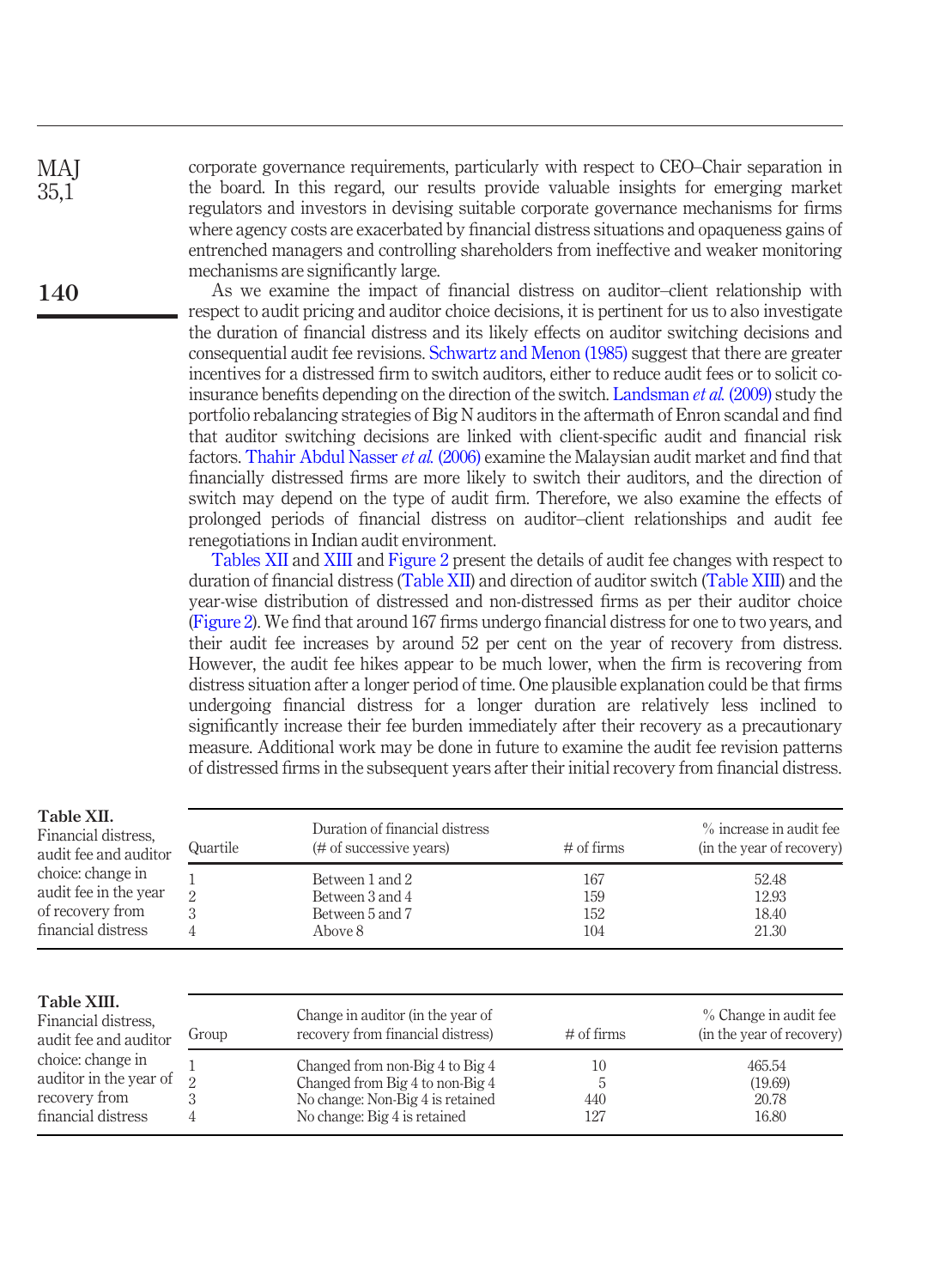

Interestingly, we find that most of the firms which have undergone a period of financial distress in our sample exhibit a preference to retain their auditors in their recovery years, and the audit fees are revised upwards by around 21 per cent for non-Big 4 auditors and 17 per cent for Big 4 auditors. These results suggest that the effect of financial distress on audit pricing and auditor choice mechanisms documented by us earlier are unlikely to be driven by auditor switching decisions of firms in the years of their recovery from distress. The chart in Panel C further suggests that financially distressed firms tend to prefer appointing non-Big 4 auditors, consistent with our earlier observations.

# 7. Robustness check

As a robustness check, we run various additional tests. First, in view of the considerable debate in the audit literature on the operationalization of proxy for an auditor's industry specialization, we define two additional dummy variables:

- (1) The first one (SPECIAL2) takes the value of one if the industry-year rank of the auditor is among the top two on the basis of net-sales-based market share and zero otherwise.
- (2) The second one (SPECIAL3) assumes the value of one if the industry-year rank of the auditor is among the top two on the basis of total-assets-based market share and zero otherwise.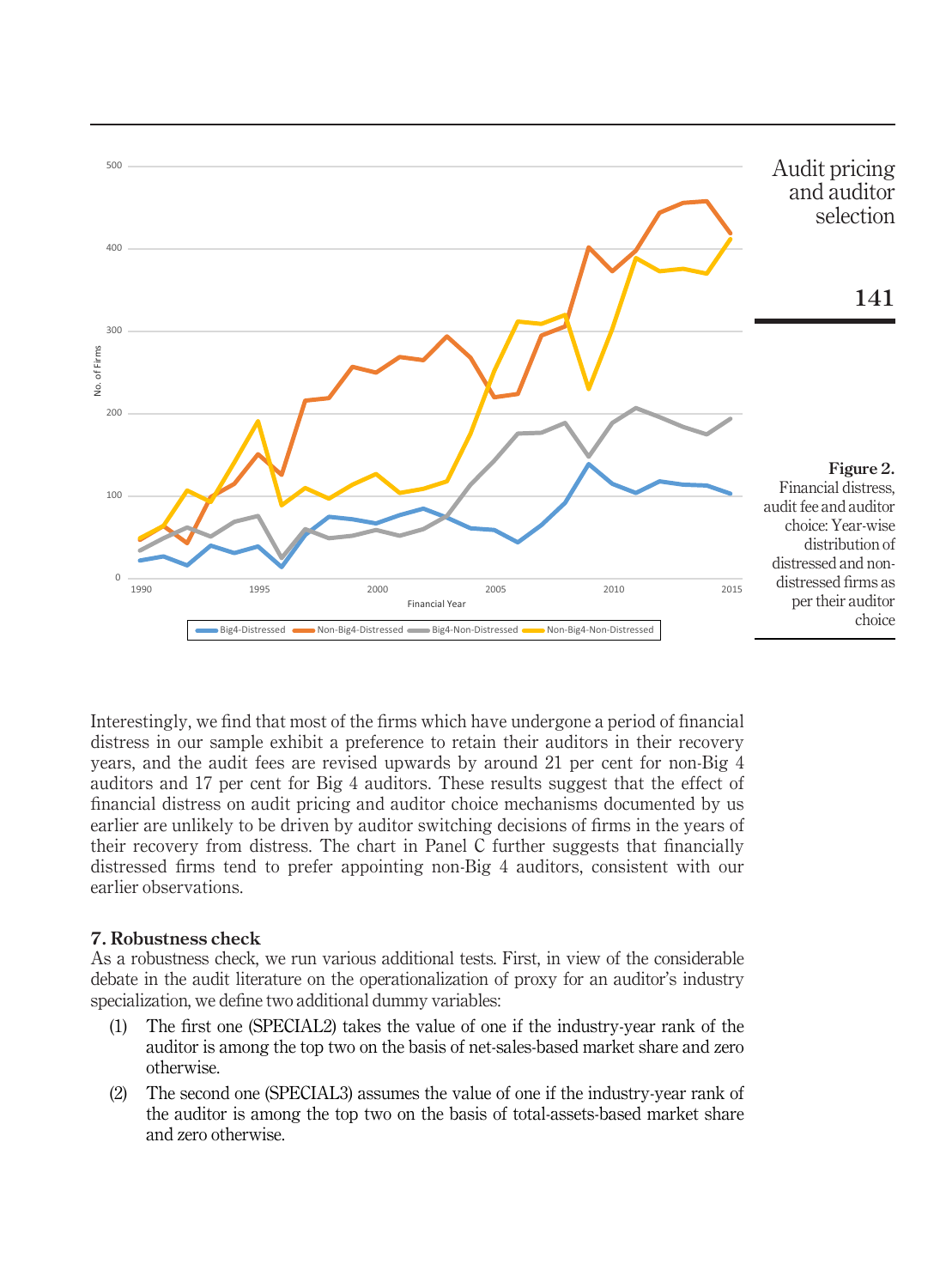Second, to capture the audit fee discount commonly provided to new clients during the initial years of auditing (commonly referred to as "low-balling"), we create an alternative dummy variable (INITIATE2) which takes the value of one if the length of auditee–auditor association is less than or equal to two years and zero otherwise. Third, to account for the busyness of auditors, we include a busy season dummy (BUSY) that takes the value of one if the financial year end of the auditee firm is in March and zero otherwise[6]. We re-run our audit fees regression models after including the newly defined variables on auditor characteristics. The results for all our hypotheses variables remain qualitatively unchanged.

Further, we incorporate several sensitivity tests by adding new variables or replacing the existing ones on auditee characteristics that have been reported to affect the audit fees and auditor selection in the previous studies. First, we redefine one of the variables on business complexity as the square root of the number of business verticals (SQRT\_SEG) to control for auditee firm complexity. Second, we also include the current ratio (CURR), defined as current assets scaled by current liabilities, and quick ratio (QUICK), defined as current assets minus inventories scaled by current liabilities, to control for intrinsic business risk factors. Third, we incorporate a dummy variable on overseas listing (OVSL), which takes the value of one if the auditee firm is listed overseas and zero otherwise, to control for the influence of dual capital market regulations and corporate governance requirements. Fourth, we include variables measuring lagged one year stock return (LAG\_STK\_RET) and stock volatility (LAG\_STK\_VOL) to capture the capital market perceptions on the systematic risk factors of the auditee firms. Finally, we replace the dummy variable on the joint provision of NAS with natural logarithm of non-audit fees (LOG\_NAF) to avoid forced conversion of a continuous variable into a dichotomous measure. We re-estimate the audit fee and auditor choice regression models using the newly defined variables on firm characteristics. However, we fail to notice any significant qualitative differences in our results[7].

# 8. Conclusion

Audit fee pricing mechanism and auditor selection are among the most important and extensively researched topics in the audit literature. External auditors can improve the governance standards of a firm by improving the credibility of accounting information contained in the financial statements prepared for outside investors (Knechel *et al.*, 2008). External audits also help in mitigating internal agency conflicts in a firm by lowering the information asymmetry that exists between the inside managers and outside owners. In the audit fee literature, previous works suggest that the audit fees are related to client size, operational and organizational complexity and auditor–client risk sharing. Moreover, auditor choice literature finds that a combination of attributes pertaining to the potential auditor and auditee firm, as well as the structure of the audit market, influences the auditor selection process (Beattie and Fearnley, 1995). In our paper, we contribute to these two streams of audit literature by exploring various factors that determine the audit fee and auditor choice of a firm in the context of a developing economy.

Over three decades of research in auditing literature has provided us with a wellestablished set of variables, such as firm size, audit complexity and audit risk, which influence the audit fees and auditor choices of a firm. However, Hay *et al.* (2006) highlight three important areas of literature gap and call for additional research to:

- investigate the circumstances in which a firm demands enhanced audit quality and bears higher audit expenses;
- explore the association between audit fees and joint provision of audit and NAS; and

MAJ 35,1

142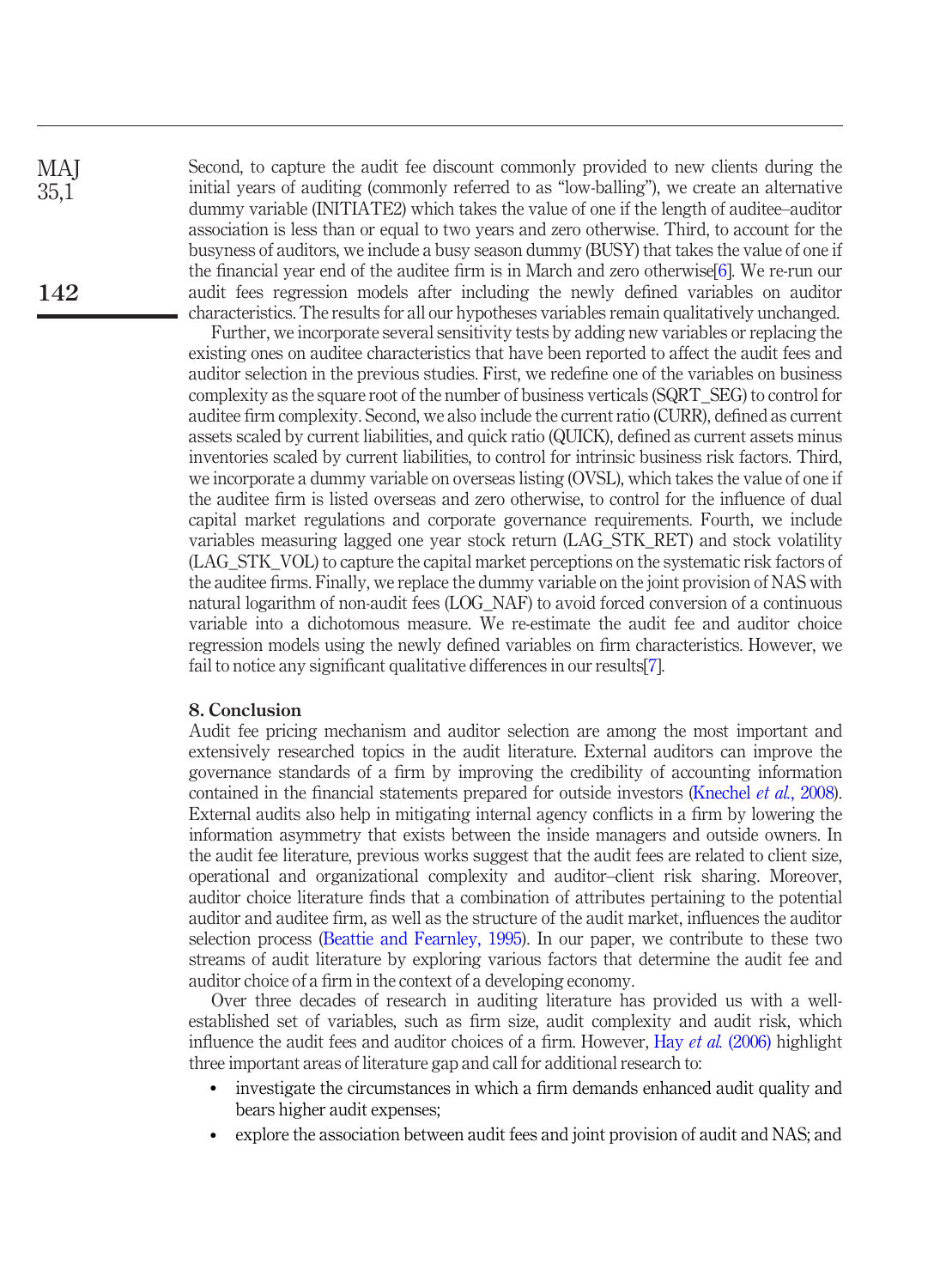examine how the governance and regulatory environment of a firm affect the audit services market.

In our paper, we document empirical evidences on various factors influencing the audit fees and auditor selection of firms in the Indian audit market, which add to each of these three dimensions of audit literature gaps. First, we notice that an audit fee premium prevails if the auditors are affiliated to any Big 4 auditor, have industry specialization as measured by leading audit market shares or jointly provide auditing and NAS to the auditee firm. Second, in the auditor choice analysis, we observe that board characteristics, such as size, independence and CEO–Chair separation, increase the chances of selection of a Big 4 auditor by the firm.

Finally, we observe that financially distressed firms are more likely to pay lower audit fees and are less likely to opt for Big 4 auditors. Our results also suggest that the sign and magnitude of audit fee differential for financially distressed firms depend on the joint effects of auditor characteristics, such as Big 4 status and industry specialization. We also find that the presence of large boards and CEO–Chair separation significantly increases the likelihood of a Big 4 auditor selection in a financially distressed firm. Moreover, there is a significant upward revision of audit fees in the financially distressed firms in the year of their recovery from financial distress. It is interesting to note that our study is one of the first to examine the association of financial distress conditions in a firm with its auditor pricing and auditor choice decisions, particularly in the context of a developing economy.

Our empirical results have strong implications for practitioners, regulators and investors. First, Indian regulators may stress more on CEO–Chairman separation to increase the demand for higher quality auditing services. Second, the regulators may try to ensure that the firms strictly adhere to the guidelines on minimum percentage of independent board of directors, which may increase the chances of appointing Big 4 auditors. Third, as the audit fees tend to increase when the auditor is jointly providing NAS, it raises serious concerns about the credibility of the audited financial statements because of the perception of diminished auditor independence. Finally, Indian regulators and outside investors should be wary of the empirical evidence documented in our paper, which suggests that firms undergoing financial distress are more inclined to appoint non-Big 4 auditors and tend to pay relatively lower audit fees, thereby increasing the risks of financial fraud and earnings manipulation. Future researchers should carefully evaluate these important governance and monitoring issues existing in the audit services market which are of considerable concern to the regulators and investors.

Our study has some potential limitations. First, just as firms choose their auditors, the auditors may also endogenously select their potential auditee clients. Hence, the examination of auditor choice determinants using simultaneous equation models that controls for both demand and supply forces of the audit market may be able to provide more robust results.

Second, we could not include few relevant variables on audit committee characteristics and types of audit opinion because of lack to access to those data sets. Incorporation of these additional variables may enrich our insights into the audit pricing and auditor choice mechanisms of Indian firms. A survey study on auditor switching patterns and effect of type of audit opinions on auditor selection decisions of firms would also be of great relevance in this regard and may be considered within the scope of future works.

Third, we have adopted the Altman Z-score model (Altman, 1968; Altman, 2000) to identify firms that are undergoing financial distress. However, other alternative and more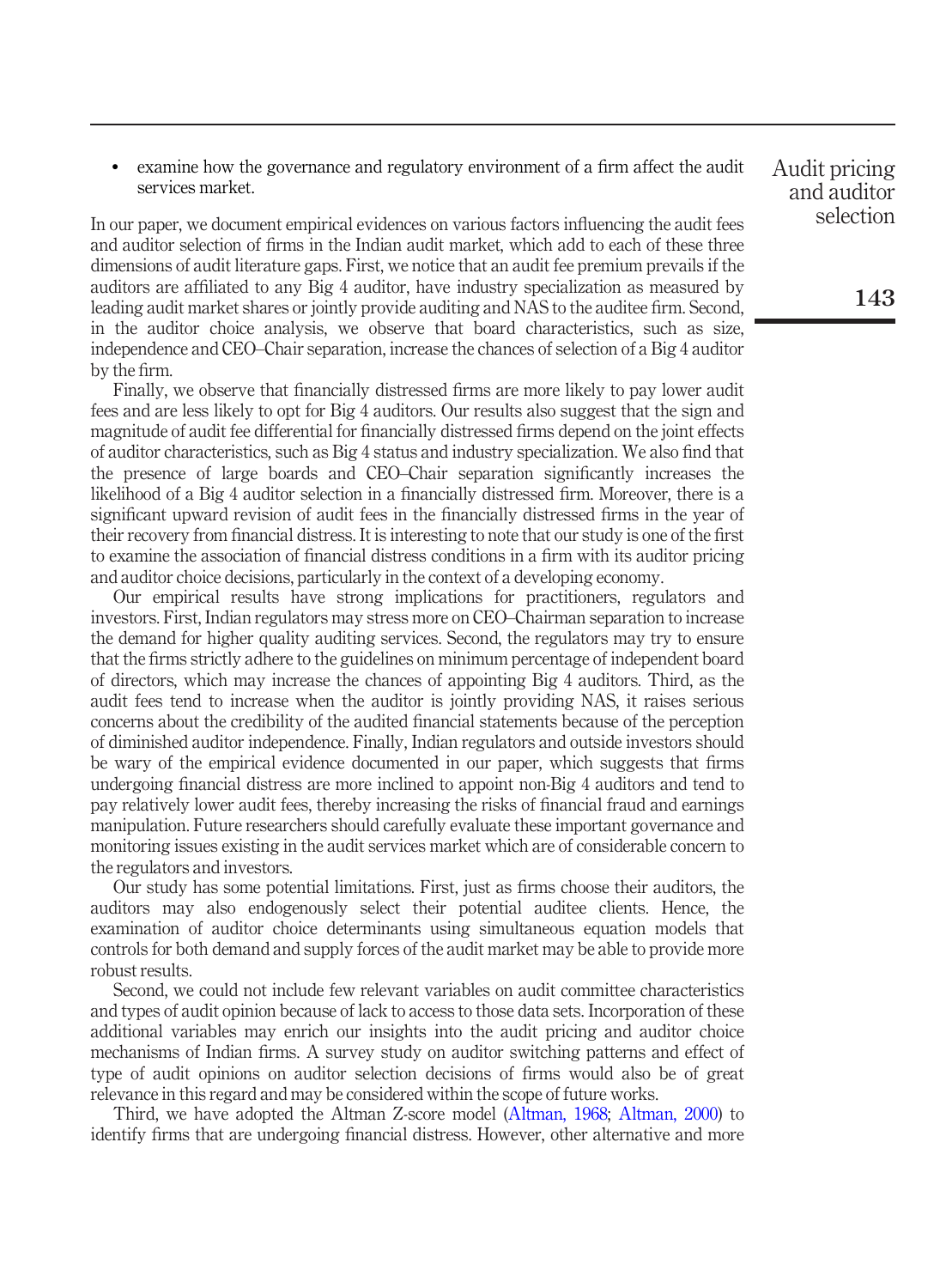advanced techniques and modeling approaches of financial distress prediction (Jones and Hensher, 2004) may also be adopted to improve or stress test our findings.

Finally, we caveat that we have generally referred to Big 4 auditors as higherquality auditors, as they are more reputable and tend to enjoy an audit fee premium in the Indian audit market. However, Kaawaase *et al.* (2016) fail to observe any significant difference in the audit quality of Big 4 and non-Big 4 audit firms in the audit markets of Uganda. Therefore, future studies may also focus on exploring whether the audit fee premium charged by Big 4 auditors actually leads to higher audit quality and better compliance with laws, regulations and accounting standards in the Indian audit market environment.

#### **Notes**

- 1. We use the terms "Big 4 auditors" and "Big 4 affiliated auditors" interchangeably and do not make any distinction between these two terms in our paper.
- 2. In the Z-score model mentioned above, WC is Working Capital, TA is Total Assets, RE is Retained Earnings, EBIT is Earnings before Interest and Tax, MVE is Market Value of Equity, BVTL is Book Value of Total Liabilities and NS is Net Sales.
- 3. The Bombay Stock Exchange (BSE) classifies the listed securities in the equity segment into various groups based on certain parameters. Companies classified under group 'A' and 'B' comprise of the actively traded securities.
- 4. Our sample period begins from 1990, as the coverage of firms with non-missing financial variables in the CMIE database reduces drastically in the prior years. The sample period ends in 2015, which was the latest financial year data available when we initiated our work on this paper. The sample period spanning across 26 years and a wide range of industries is significantly larger in comparison with most of the other works on Indian audit market (Simon *et al.*, 1986; Ghosh, 2007; Ghosh, 2011).
- 5. The average USD/INR exchange rate during our sample period is around INR 42 per USD, though the rate has fluctuated widely during the period.
- 6. In India, most of the companies have financial year beginning on  $1<sup>st</sup>$  April and ending on  $31<sup>st</sup>$ March.
- 7. The results of robustness check have not been reported for the purpose of brevity and can be made available upon request.

## References

- Abernathy, J.L., Kubick, T.R. and Masli, A.N. (2019), "The effect of general counsel prominence on the pricing of audit services", *Journal of Accounting and Public Policy*, Vol. 38 No. 1, pp. 1-14.
- Ahmed, K., Hossain, M. and Adams, M.B. (2006), "The effects of board composition and board size on the informativeness of annual accounting earnings", *Corporate Governance: An International Review*, Vol. 14 No. 5, pp. 418-431.
- Aksu, M. Onder, T. and Saatcioglu, K. (2007), "Auditor selection, client firm characteristics, and corporate governance: evidence from an emerging market", Working paper, Sabancy University.
- Al-Harshani, M.O. (2008), "The pricing of audit services: evidence from Kuwait", *Managerial Auditing Journal*, Vol. 23 No. 7, pp. 685-696.
- Al-Qadasi, A.A., Abidin, S. and Al-Jaifi, H.A. (2019), "The puzzle of internal audit function budget toward specialist auditor choice and audit fees: does family ownership matter? Malaysian evidence", *Managerial Auditing Journal*, Vol. 34 No. 2, pp. 208-243.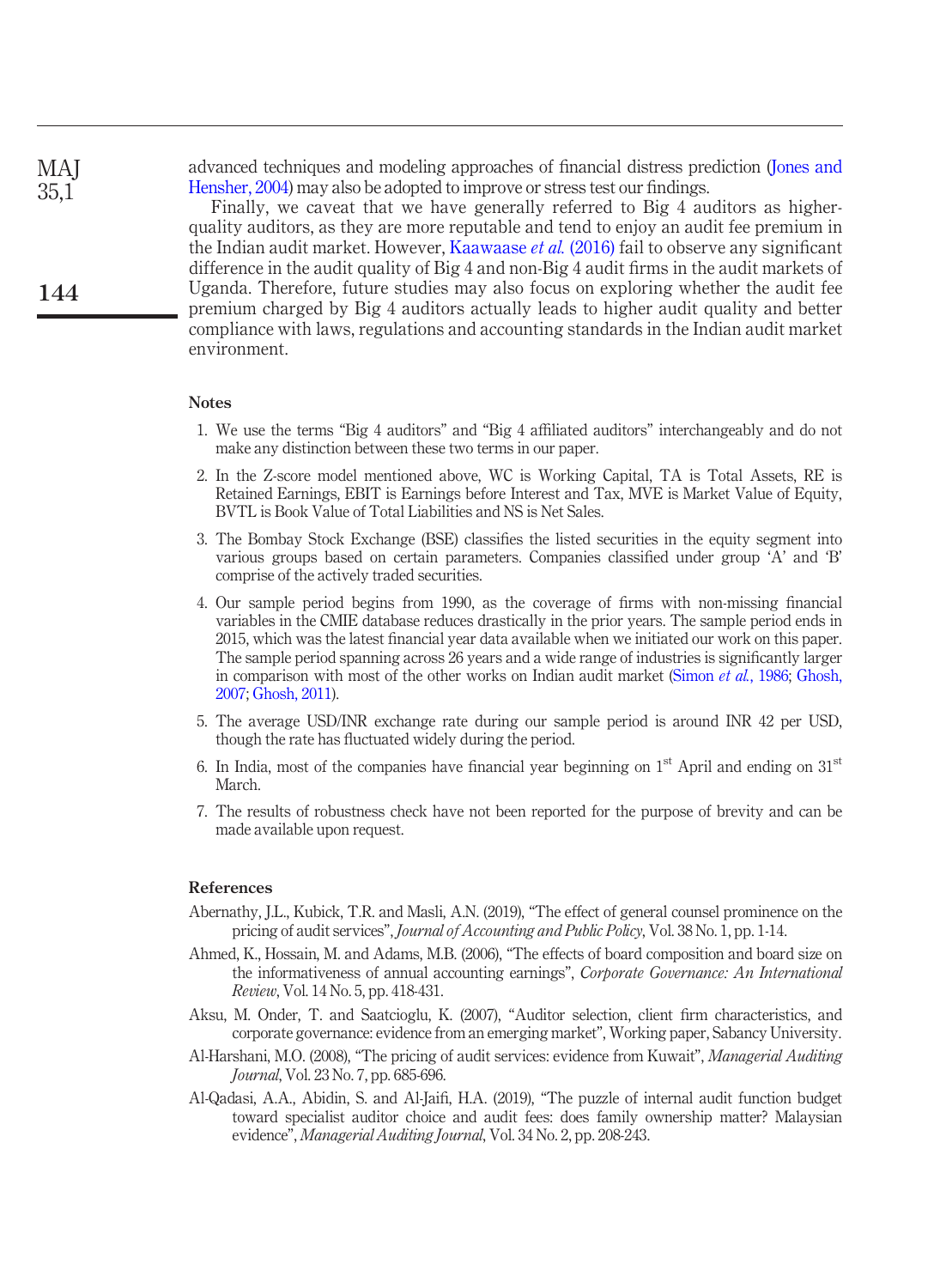- Al-Rassas, A.H. and Kamardin, H. (2016), "Earnings quality and audit attributes in high concentrated ownership market", *Corporate Governance: The International Journal of Business in Society*, Vol. 16 No. 2, pp. 377-399.
- Altman, E.I. (1968), "Financial ratios, discriminant analysis and the prediction of corporate bankruptcy", *The Journal of Finance*, Vol. 23 No. 4, pp. 589-609.
- Altman, E.I. (2000), "Predicting financial distress of companies: revisiting the Z-score and ZETA models", Working paper, New York University Stern School of Business, pp. 9-12.
- Ashbaugh, H. and Warfield, T.D. (2003), "Audits as a corporate governance mechanism: evidence from the german market", *Journal of International Accounting Research*, Vol. 2 No. 1, pp. 1-21.
- Basioudis, I.G. and Francis, J.R. (2007), "Big 4 audit fee premiums for national and office-level industry leadership in the United Kingdom", *Auditing: A Journal of Practice and Theory*, Vol. 26 No. 2, pp. 143-166.
- Beasley, M.S. and Petroni, K.R. (2001), "Board independence and audit-firm type", *Auditing: A Journal of Practice and Theory*, Vol. 20 No. 1, pp. 97-114.
- Beattie, V. and Fearnley, S. (1995), "The importance of audit firm characteristics and the drivers of auditor change in UK listed companies", *Accounting and Business Research*, Vol. 25 No. 100, pp. 227-239.
- Beattie, V., Goodacre, A., Pratt, K. and Stevenson, J. (2001), "The determinants of audit fees evidence from the voluntary sector", *Accounting and Business Research*, Vol. 31 No. 4, pp. 243-274.
- Beatty, R.P. (1989), "Auditor reputation and the pricing of initial public offerings", *The Accounting Review*, Vol. 64 No. 4, pp. 693-709.
- Beck, M.J. and Mauldin, E.G. (2014), "Who's really in charge? Audit committee versus CFO power and audit fees", *The Accounting Review*, Vol. 89 No. 6, pp. 2057-2085.
- Bliss, M.A. (2011), "Does CEO duality constrain board independence? Some evidence from audit pricing", *Accounting and Finance*, Vol. 51 No. 2, pp. 361-380.
- Blokdijk, H., Drieenhuizen, F., Simunic, D.A. and Stein, M.T. (2003), "Factors affecting auditors' assessments of planning materiality", *Auditing: A Journal of Practice and Theory*, Vol. 22 No. 2, pp. 297-307.
- Bushman, R.M. and Smith, A.J. (2001), "Financial accounting information and corporate governance", *Journal of Accounting and Economics*, Vol. 32 Nos 1/3, pp. 237-333.
- Cahan, S.F., Jeter, D.C. and Naiker, V. (2011), "Are all industry specialist auditors the same?", *Auditing: A Journal of Practice and Theory*, Vol. 30 No. 4, pp. 191-222.
- Campa, D. (2013), "'Big 4 fee premium' and audit quality: latest evidence from UK listed companies", *Managerial Auditing Journal*, Vol. 28 No. 8, pp. 680-707.
- Carcello, J.V. and Palmrose, Z.V. (1994), "Auditor litigation and modified reporting on bankrupt clients", *Journal of Accounting Research*, Vol. 32, pp. 1-30.
- Carcello, J.V., Hollingsworth, C.W. and Neal, T.L. (2006), "Audit committee financial experts: a closer examination using firm designations", *Accounting Horizons*, Vol. 20 No. 4, pp. 351-373.
- Carcello, J.V., Hermanson, D.R., Neal, T.L. and Riley, R.A. (2002), "Board characteristics and audit fees", *Contemporary Accounting Research*, Vol. 19 No. 3, pp. 365-384.
- Carson, E. (2009), "Industry specialization by global audit firm networks", *The Accounting Review*, Vol. 84 No. 2, pp. 355-382.
- Carson, E. and Fargher, N. (2007), "Note on audit fee premiums to client size and industry specialization", *Accounting and Finance*, Vol. 47 No. 3, pp. 423-446.
- Casterella, J.R., Francis, J.R., Lewis, B.L. and Walker, P.L. (2004), "Auditor industry specialization, client bargaining power, and audit pricing", *Auditing: A Journal of Practice and Theory*, Vol. 23 No. 1, pp. 123-140.

Audit pricing and auditor selection

145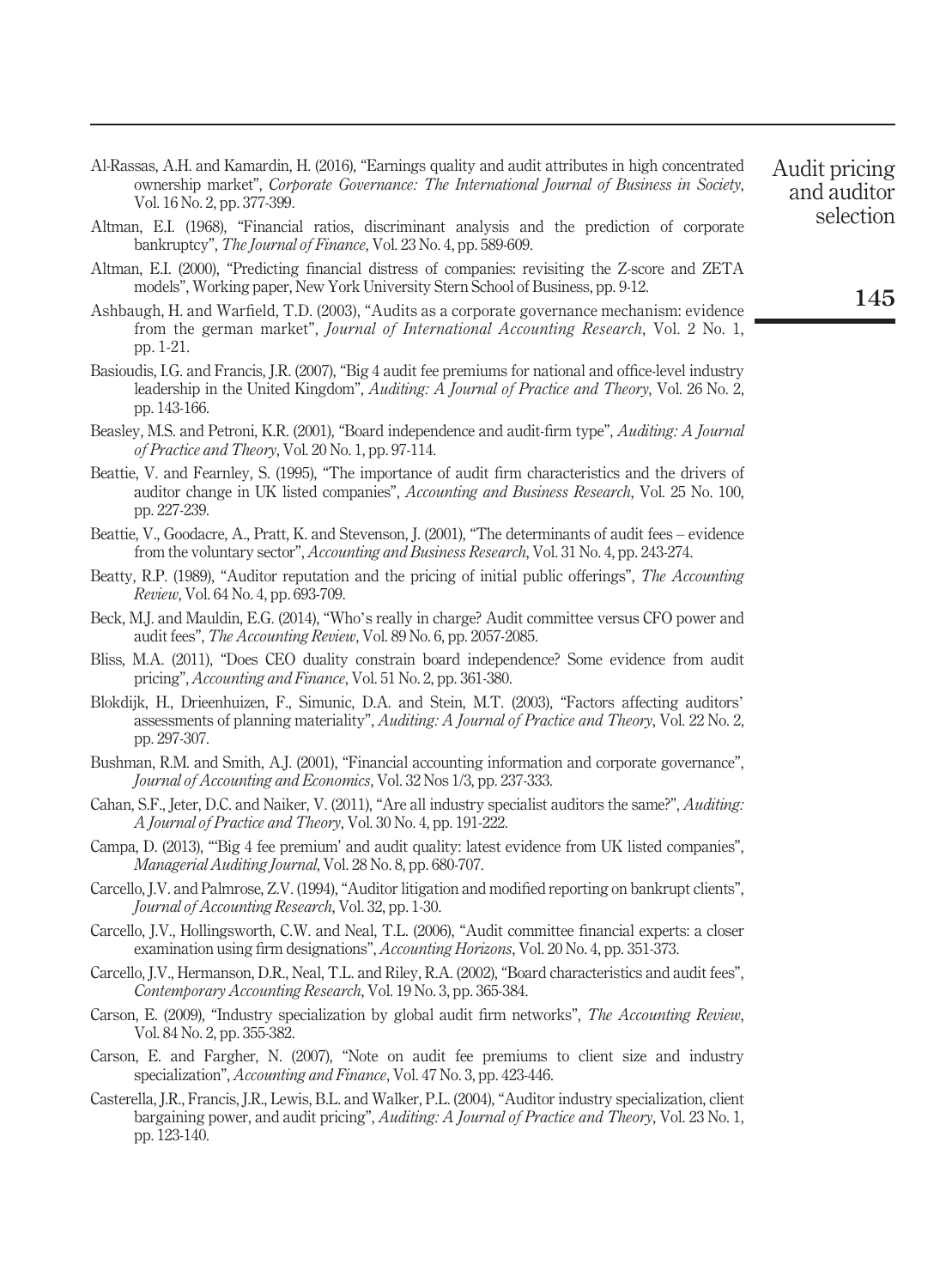| MAJ<br>35,1 | Causholli, M., De Martinis, M., Hay, D. and Knechel, W.R. (2010), "Audit markets, fees and production: towards<br>an integrated view of empirical audit research", Journal of Accounting Literature, Vol. 29, pp. 167-215.                             |
|-------------|--------------------------------------------------------------------------------------------------------------------------------------------------------------------------------------------------------------------------------------------------------|
|             | Chaney, P.K., Jeter, D.C. and Shivakumar, L. (2004), "Self-selection of auditors and audit pricing in<br>private firms", <i>The Accounting Review</i> , Vol. 79 No. 1, pp. 51-72.                                                                      |
|             | Choi, J.H. and Wong, T.J. (2007), "Auditors' governance functions and legal environments: an<br>international investigation", <i>Contemporary Accounting Research</i> , Vol. 24 No. 1, pp. 13-46.                                                      |
| 146         | Choi, J.H., Kim, J.B., Liu, X. and Simunic, D.A. (2008), "Audit pricing, legal liability regimes, and big 4<br>premiums: theory and cross country evidence", <i>Contemporary Accounting Research</i> , Vol. 25<br>No. 1, pp. 55-99.                    |
|             | Chu, B. and Hsu, Y. (2018), "Non-audit services and audit quality – the effect of Sarbanes-Oxley act",<br>Asia Pacific Management Review, Vol. 23 No. 3, pp. 201-208.                                                                                  |
|             | Connelly, B.L., Certo, S.T., Ireland, R.D. and Reutzel, C.R. (2011), "Signaling theory: a review and<br>assessment", <i>Journal of Management</i> , Vol. 37 No. 1, pp. 39-67.                                                                          |
|             | Craswell, A.T., Francis, J.R. and Taylor, S.L. (1995), "Auditor brand name reputations and industry<br>specializations", Journal of Accounting and Economics, Vol. 20 No. 3, pp. 297-322.                                                              |
|             | Darmadi, S. (2016), "Ownership concentration, family control, and auditor choice: evidence from an<br>emerging market", Asian Review of Accounting, Vol. 24 No. 1, pp. 19-42.                                                                          |
|             | DeAngelo, L.E. (1981), "Auditor size and audit quality", <i>Journal of Accounting and Economics</i> , Vol. 3<br>No. 3, pp. 183-199.                                                                                                                    |
|             | Dechow, P.M., Sloan, R.G. and Sweeney, A.P. (1996), "Causes and consequences of earnings<br>manipulation: an analysis of firms subject to enforcement actions by the SEC", <i>Contemporary</i><br><i>Accounting Research, Vol.</i> 13 No. 1, pp. 1-36. |
|             | DeFond, M. and Zhang, J. (2014), "A review of archival auditing research", Journal of Accounting and<br><i>Economics</i> , Vol. 58 Nos 2/3, pp. 275-326.                                                                                               |
|             | DeFond, M.L., Francis, J.R. and Wong, T.J. (2000), "Auditor industry specialization and market<br>segmentation: evidence from Hong Kong", Auditing: A Journal of Practice and Theory, Vol. 19<br>No. 1, pp. 49-66.                                     |
|             | Dobler, M. (2014), "Auditor-provided non-audit services in listed and private family firms", Managerial<br>Auditing Journal, Vol. 29 No. 5, pp. 427-454.                                                                                               |
|             | Dye, R.A. (1993), "Auditing standards, legal liability, and auditor wealth", <i>Journal of Political Economy</i> ,<br>Vol. 101 No. 5, pp. 887-914.                                                                                                     |
|             | Eshleman, J.D. and Guo, P. (2014), "Do big 4 auditors provide higher audit quality after controlling for the<br>endogenous choice of auditor?", Auditing: A Journal of Practice and Theory, Vol. 33 No. 4, pp. 197-219.                                |
|             | Ettredge, M. and Greenberg, R. (1990), "Determinants of fee cutting on initial audit engagements",<br>Journal of Accounting Research, Vol. 28 No. 1, pp. 198-210.                                                                                      |
|             | Fama, E. and Jensen, M. (1983), "Separation of ownership and control", The Journal of Law and<br><i>Economics</i> , Vol. 26 No. 2, pp. 301-326.                                                                                                        |
|             | Fan, J.P. and Wong, T.J. (2005), "Do external auditors perform a corporate governance role in<br>emerging markets? Evidence from East Asia", Journal of Accounting Research, Vol. 43<br>No. 1, pp. 35-72.                                              |
|             | Fang, J., Pittman, J., Zhang, Y. and Zhao, Y. (2017), "Auditor choice and its implications for group-<br>affiliated firms", Contemporary Accounting Research, Vol. 34 No. 1, pp. 39-82.                                                                |
|             | Finkelstein, S. and D'Aveni, R.A. (1994), "CEO duality as a double-edged sword: how boards of<br>directors balance entrenchment", <i>Academy of Management Journal</i> , Vol. 37 No. 5, pp. 1079-1108.                                                 |
|             | Firth, M. (1985), "An analysis of audit fees and their determinants in New-Zealand", Auditing $-A$<br><i>Journal of Practice and Theory, Vol. 4 No. 2, pp. 23-37.</i>                                                                                  |
|             | Firth, M. (1997), "The provision of nonaudit services by accounting firms to their audit clients",<br>Contemporary Accounting Research, Vol. 14 No. 2, pp. 1-21.                                                                                       |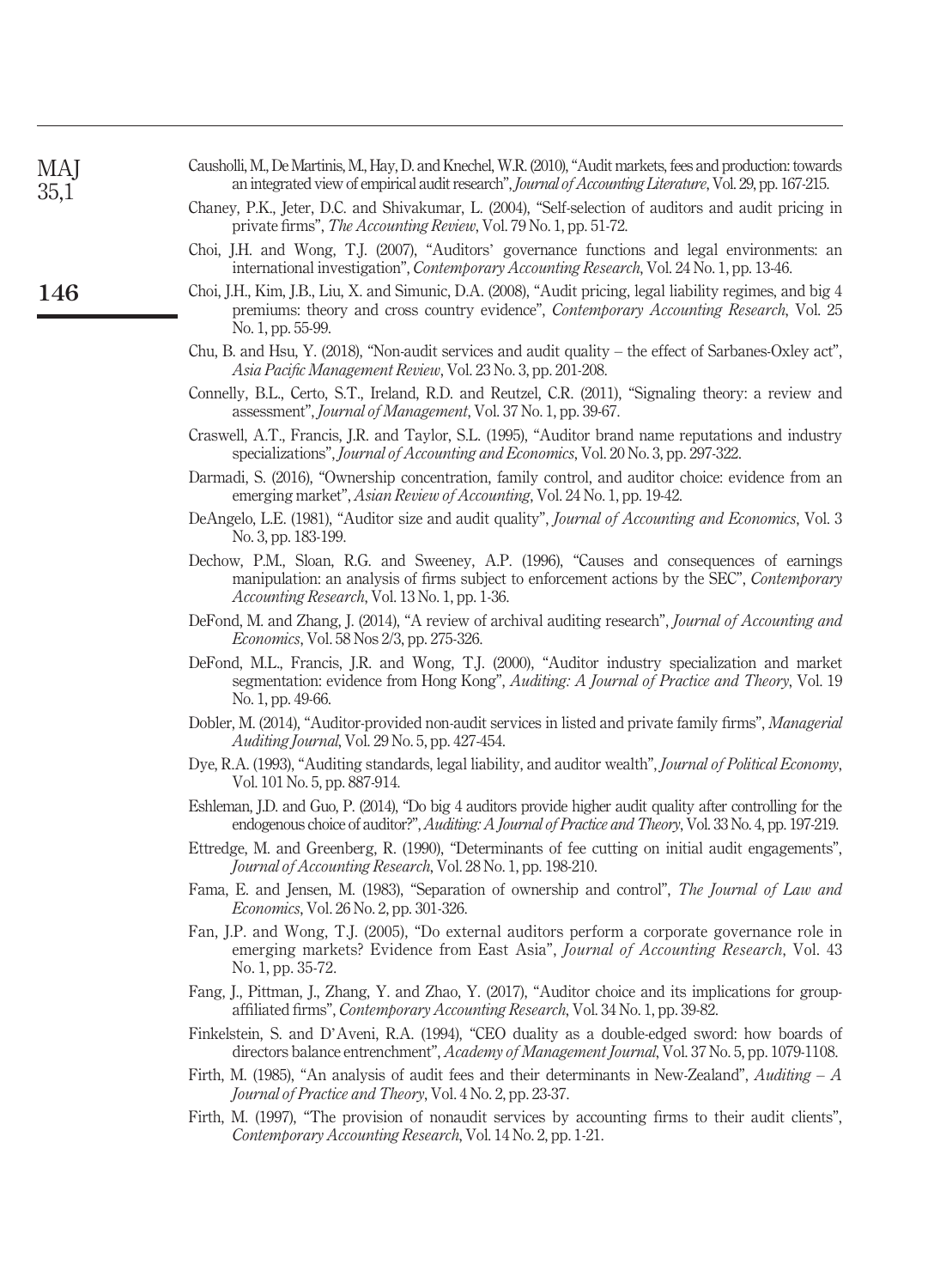| Francis, J.R. (1984), "The effect of audit firm size on audit prices: a study of the Australian market", |  |
|----------------------------------------------------------------------------------------------------------|--|
| <i>Journal of Accounting and Economics</i> , Vol. 6 No. 2, pp. 133-151.                                  |  |

- Francis, J.R. (2004), "What do we know about audit quality?", *The British Accounting Review*, Vol. 36 No. 4, pp. 345-368.
- Francis, J.R. and Stokes, D.J. (1986), "Audit prices, product differentiation, and scale economies: further evidence from the Australian market", *Journal of Accounting Research*, Vol. 24 No. 2, pp. 383-393.
- Francis, J.R., Reichelt, K. and Wang, D. (2005), "The pricing of national and city-specific reputations for industry expertise in the US audit market", *The Accounting Review*, Vol. 80 No. 1, pp. 113-136.
- Ghosh, S. (2007), "External auditing, managerial monitoring and firm valuation: an empirical analysis for India", *International Journal of Auditing*, Vol. 11 No. 1, pp. 1-15.
- Ghosh, S. (2011), "Firm ownership type, earnings management and auditor relationships: evidence from India", *Managerial Auditing Journal*, Vol. 26 No. 4, pp. 350-369.
- Griffin, P.A., Lont, D.H. and Sun, Y. (2010), "Agency problems and audit fees: further tests of the free cash flow hypothesis", *Accounting and Finance*, Vol. 50 No. 2, pp. 321-350.
- Gul, F.A. and Leung, S. (2004), "Board leadership, outside directors' expertise and voluntary corporate disclosures", *Journal of Accounting and Public Policy*, Vol. 23 No. 5, pp. 351-379.
- Gul, F.A., Jaggi, B.L. and Krishnan, G.V. (2007), "Auditor independence: evidence on the joint effects of auditor tenure and nonaudit fees", *Auditing: A Journal of Practice and Theory*, Vol. 26 No. 2, pp. 117-142.
- Habib, A. and Islam, A. (2007), "Determinants and consequences of non-audit service fees: preliminary evidence from Bangladesh", *Managerial Auditing Journal*, Vol. 22 No. 5, pp. 446-469.
- Hay, D. (2013), "Further evidence from meta-analysis of audit fee research", *International Journal of Auditing*, Vol. 17 No. 2, pp. 162-176.
- Hay, D. and Jeter, D. (2011), "The pricing of industry specialisation by auditors in New Zealand", *Accounting and Business Research*, Vol. 41 No. 2, pp. 171-195.
- Hay, D.C., Knechel, W.R. and Wong, N. (2006), "Audit fees: a meta-analysis of the effect of supply and demand attributes", *Contemporary Accounting Research*, Vol. 23 No. 1, pp. 141-191.
- Hossain, M., Lim, C.Y. and Siang Tan, P.M. (2010), "Corporate governance, legal environment, and auditor choice in emerging markets", *Review of Paci*fi*c Basin Financial Markets and Policies*, Vol. 13 No. 1, pp. 91-126.
- Jensen, M.C. (1993), "The modern industrial revolution, exit, and the failure of internal control systems", *The Journal of Finance*, Vol. 48 No. 3, pp. 831-880.
- Jensen, M.C. and Meckling, W.H. (1976), "Theory of the firm: managerial behavior, agency costs and ownership structure", *Journal of Financial Economics*, Vol. 3 No. 4, pp. 305-360.
- Johl, S.K., Khan, A., Subramaniam, N. and Muttakin, M. (2016), "Business group affiliation, board quality and audit pricing behavior: evidence from Indian companies", *International Journal of Auditing*, Vol. 20 No. 2, pp. 133-148.
- Jones, S. and Hensher, D.A. (2004), "Predicting firm financial distress: a mixed logit model", *The Accounting Review*, Vol. 79 No. 4, pp. 1011-1038.
- Kaawaase, T.K., Assad, M.J., Kitindi, E.G. and Nkundabanyanga, S.K. (2016),"Audit quality differences amongst audit firms in a developing economy: the case of Uganda", *Journal of Accounting in Emerging Economies*, Vol. 6 No. 3, pp. 269-290.
- Karim, A.K.M.W., van Zijl, T. and Mollah, S. (2013), "Impact of board ownership, CEO-Chair duality and foreign equity participation on auditor quality choice of IPO companies: evidence from an emerging market", *International Journal of Accounting and Information Management*, Vol. 21 No. 2, pp. 148-169.

147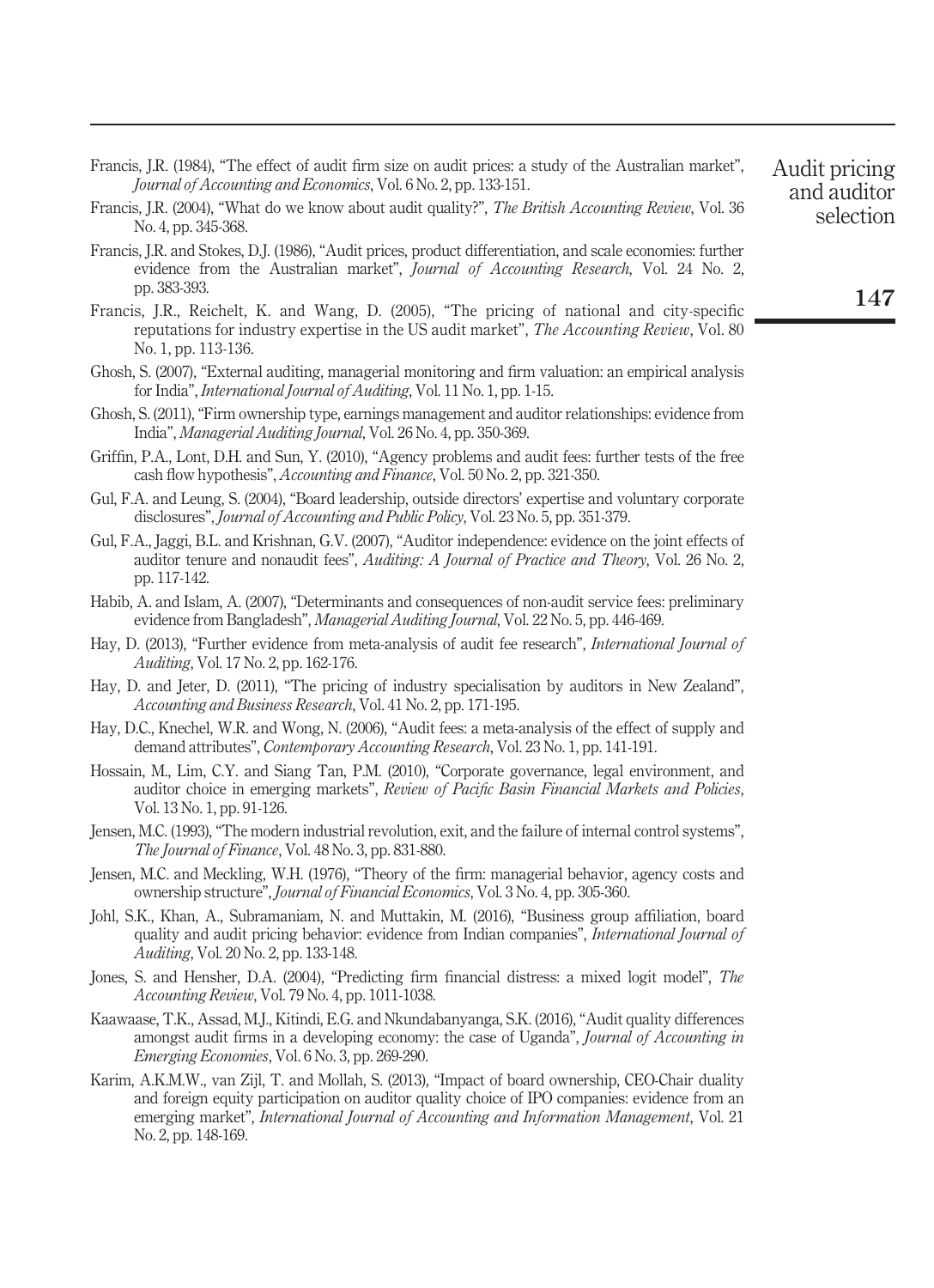| Khan, A., Muttakin, M.B. and Siddiqui, J. (2015), "Audit fees, auditor choice and stakeholder influence |
|---------------------------------------------------------------------------------------------------------|
| evidence from a family-firm dominated economy", <i>The British Accounting Review</i> , Vol. 47 No. 3.   |
| pp. 304-320.                                                                                            |

- Khanna, T. and Palepu, K. (2000), "Is group affiliation profitable in emerging markets? An analysis of diversified Indian business groups", *The Journal of Finance*, Vol. 55 No. 2, pp. 867-891.
- Klein, A. (2002), "Audit committee, board of director characteristics, and earnings management", *Journal of Accounting and Economics*, Vol. 33 No. 3, pp. 375-400.
- Knechel, W.R., Niemi, L. and Sundgren, S. (2008), "Determinants of auditor choice: evidence from a small client market", *International Journal of Auditing*, Vol. 12 No. 1, pp. 65-88.
- Krishnan, G.V. (2003), "Does big 6 auditor industry expertise constrain earnings management?", *Accounting Horizons*, Vol. 17 No. s-1, p. 1.
- Landsman, W.R., Nelson, K.K. and Rountree, B.R. (2009), "Auditor switches in the pre-and post-Enron eras: risk or realignment?", *The Accounting Review*, Vol. 84 No. 2, pp. 531-558.
- Larcker, D.F., Richardson, S.A. and Tuna, I. (2007), "Corporate governance, accounting outcomes, and organizational performance", *The Accounting Review*, Vol. 82 No. 4, pp. 963-1008.
- Legoria, J., Reichelt, K.J. and Soileau, J.S. (2017), "Auditors and disclosure quality: the case of major customer disclosures", *Auditing: A Journal of Practice and Theory*, Vol. 37 No. 3, pp. 163-189.
- Li, Y. and Luo, Y. (2017), "The contextual nature of the association between managerial ability and audit fees", *Review of Accounting and Finance*, Vol. 16 No. 1, pp. 2-20.
- Lin, Z.J. and Liu, M. (2009), "The impact of corporate governance on auditor choice: evidence from China", *Journal of International Accounting, Auditing and Taxation*, Vol. 18 No. 1, pp. 44-59.
- McMeeking, K.P., Peasnell, K.V. and Pope, P.F. (2006), "The determinants of the UK big firm premium", *Accounting and Business Research*, Vol. 36 No. 3, pp. 207-231.
- Moizer, P. (1997), "Auditor reputation: the international empirical evidence", *International Journal of Auditing*, Vol. 1 No. 1, pp. 61-74.
- Neal, T.L. and Riley, R.R. Jr (2004), "Auditor industry specialist research design", *Auditing: A Journal of Practice and Theory*, Vol. 23 No. 2, pp. 169-177.
- Newman, D.P., Patterson, E.R. and Smith, J.R. (2005), "The role of auditing in investor protection", *The Accounting Review*, Vol. 80 No. 1, pp. 289-313.
- Niemi, L. (2005), "Audit effort and fees under concentrated client ownership: evidence from four international audit firms", *The International Journal of Accounting*, Vol. 40 No. 4, pp. 303-323.
- Niskanen, M., Karjalainen, J. and Niskanen, J. (2010), "The role of auditing in small, private family firms: is it about quality and credibility?", *Family Business Review*, Vol. 23 No. 3, pp. 230-245.
- O'Sullivan, N. and Diacon, S.R. (2002), "The impact of ownership, governance and non-audit services on audit fees: evidence from the insurance industry", *International Journal of Auditing*, Vol. 6 No. 1, pp. 93-107.
- Palmrose, Z.V. (1986), "Audit fees and auditor size: further evidence", *Journal of Accounting Research*, Vol. 24 No. 1, pp. 97-110.
- Palmrose, Z.V. (1988), "Competitive manuscript co-winner: an analysis of auditor litigation and audit service quality", *The Accounting Review*, Vol. 63 No. 1, pp. 55-73.
- Pratoomsuwan, T. (2017), "Audit prices and big 4 fee premiums: further evidence from Thailand", *Journal of Accounting in Emerging Economies*, Vol. 7 No. 1, pp. 2-15.
- Quick, R., Sattler, M. and Wiemann, D. (2013), "Agency conflicts and the demand for non-audit services", *Managerial Auditing Journal*, Vol. 28 No. 4, pp. 323-344.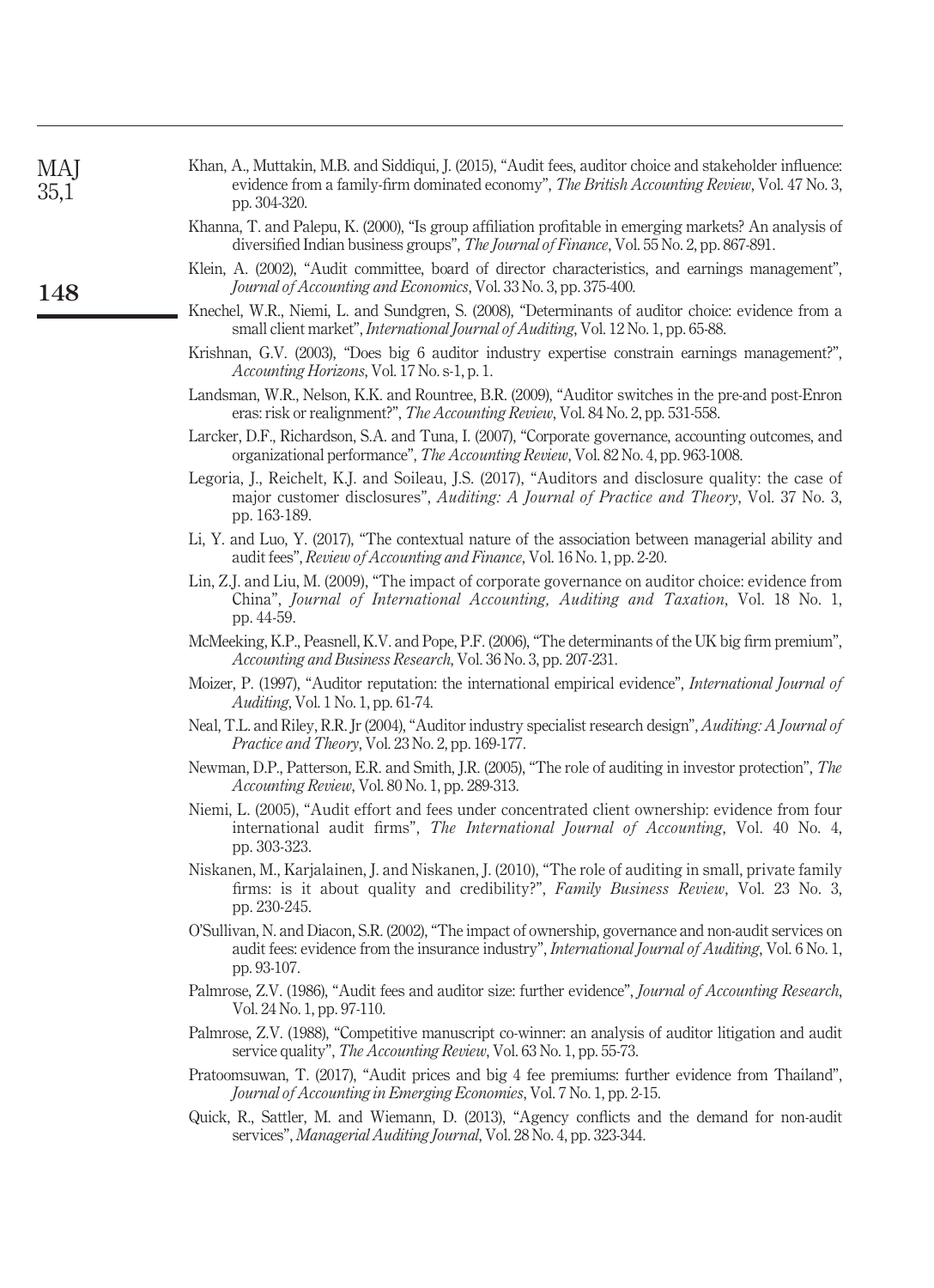| Schwartz, K.B. (1982), "Accounting changes by corporations facing possible insolvency", Journal of<br><i>Accounting, Auditing and Finance, Vol.</i> 6 No. 1, pp. 32-43.                                                                                                 | Audit pricing<br>and auditor |
|-------------------------------------------------------------------------------------------------------------------------------------------------------------------------------------------------------------------------------------------------------------------------|------------------------------|
| Schwartz, K.B. and Menon, K. (1985), "Auditor switches by failing firms", <i>The Accounting Review</i> ,<br>Vol. 60 No. 2, pp. 248-261.                                                                                                                                 | selection                    |
| Scott, W.D. and Gist, W.E. (2013), "Forced auditor change, industry specialization and audit fees",<br>Managerial Auditing Journal, Vol. 28 No. 8, pp. 708-734.                                                                                                         |                              |
| Shleifer, A. and Vishny, R.W. (1986), "Large shareholders and corporate control", <i>Journal of Political</i><br><i>Economy</i> , Vol. 94 No. 3, pp. 461-488.                                                                                                           | 149                          |
| Simon, D.T. (1995), "The market for audit services in South Africa", International Journal of Accounting<br><i>Education and Research, Vol. 30, pp. 356-365.</i>                                                                                                        |                              |
| Simon, D.T. and Francis, J.R. (1988), "The effects of auditor change on audit fees: tests of price cutting<br>and price recovery", <i>The Accounting Review</i> , Vol. 63 No. 2, pp. 255-269.                                                                           |                              |
| Simon, D., Ramanan, R. and Dugar, A. (1986), "The market for audit services in India: an empirical<br>examination", <i>International Journal of Accounting</i> , Vol. 21 No. 1, pp. 285-295.                                                                            |                              |
| Simon, D.T., Teo, S. and Trompeter, G. (1992), "A comparative study of the market for audit services in Hong<br>Kong, Malaysia and Singapore", <i>International Journal of Accounting</i> , Vol. 27 No. 3, pp. 234-240.                                                 |                              |
| Simunic, D.A. (1980), "The pricing of audit services: theory and evidence", <i>Journal of Accounting</i><br><i>Research</i> , Vol. 18 No. 1, pp. 161-190.                                                                                                               |                              |
| Simunic, D.A. (1984), "Auditing, consulting, and auditor independence", <i>Journal of Accounting</i><br><i>Research</i> , Vol. 22 No. 2, pp. 679-702.                                                                                                                   |                              |
| Simunic, D.A. and Stein, M.T. (1987), "Product differentiation in auditing: auditor choice in the market<br>for unseasoned new issues", Canadian Certified General Accountants, Research Foundation,<br>Vancouver, BC.                                                  |                              |
| Srinidhi, B., He, S. and Firth, M. (2014), "The effect of governance on specialist auditor choice and audit<br>fees in US Family firms", <i>The Accounting Review</i> , Vol. 89 No. 6, pp. 2297-2329.                                                                   |                              |
| Teoh, S.H. and Wong, T.J. (1993), "Perceived auditor quality and the earnings response coefficient", The<br><i>Accounting Review, Vol. 1, pp. 346-366.</i>                                                                                                              |                              |
| Thahir Abdul Nasser, A., Abdul Wahid, E., Nazatul Faiza Syed Mustapha Nazri, S. and Hudaib, M.<br>(2006), "Auditor-client relationship: the case of audit tenure and auditor switching in Malaysia",<br><i>Managerial Auditing Journal, Vol. 21 No. 7, pp. 724-737.</i> |                              |
| Titman, S. and Trueman, B. (1986), "Information quality and the valuation of new issues", <i>Journal of</i><br><i>Accounting and Economics, Vol. 8 No. 2, pp. 159-172.</i>                                                                                              |                              |
| Wallace, W. (1980), The Economic Role of the Audit in Free and Regulated Markets, Touche Ross<br><i>Foundation</i> , New York, NY.                                                                                                                                      |                              |
| Wang, D. (2006), "Founding family ownership and earning quality", <i>Journal of Accounting Research</i> ,<br>Vol. 44 No. 3, pp. 619-656.                                                                                                                                |                              |
| Xie, B., Davidson, W.N. and Dadalt, P.J. (2003), "Earnings management and corporate governance: the<br>role of the board and the audit committee", <i>Journal of Corporate Finance</i> , Vol. 9 No. 3,<br>pp. 295-316.                                                  |                              |
| Yermack, D. (1996), "Higher market valuation of companies with a small board of directors", <i>Journal of</i><br><i>Financial Economics</i> , Vol. 40 No. 2, pp. 185-211.                                                                                               |                              |
| Zhang, Y. and Wiersema, M.F. (2009), "Stock market reaction to CEO certification: the signaling role of<br>CEO background", Strategic Management Journal, Vol. 30 No. 7, pp. 693-710.                                                                                   |                              |
| Zhou, H., Owusu-Ansah, S. and Maggina, A. (2018), "Board of directors, audit committee, and firm<br>performance: evidence from Greece", Journal of International Accounting, Auditing and<br><i>Taxation</i> , Vol. 31, pp. 20-36.                                      |                              |
|                                                                                                                                                                                                                                                                         |                              |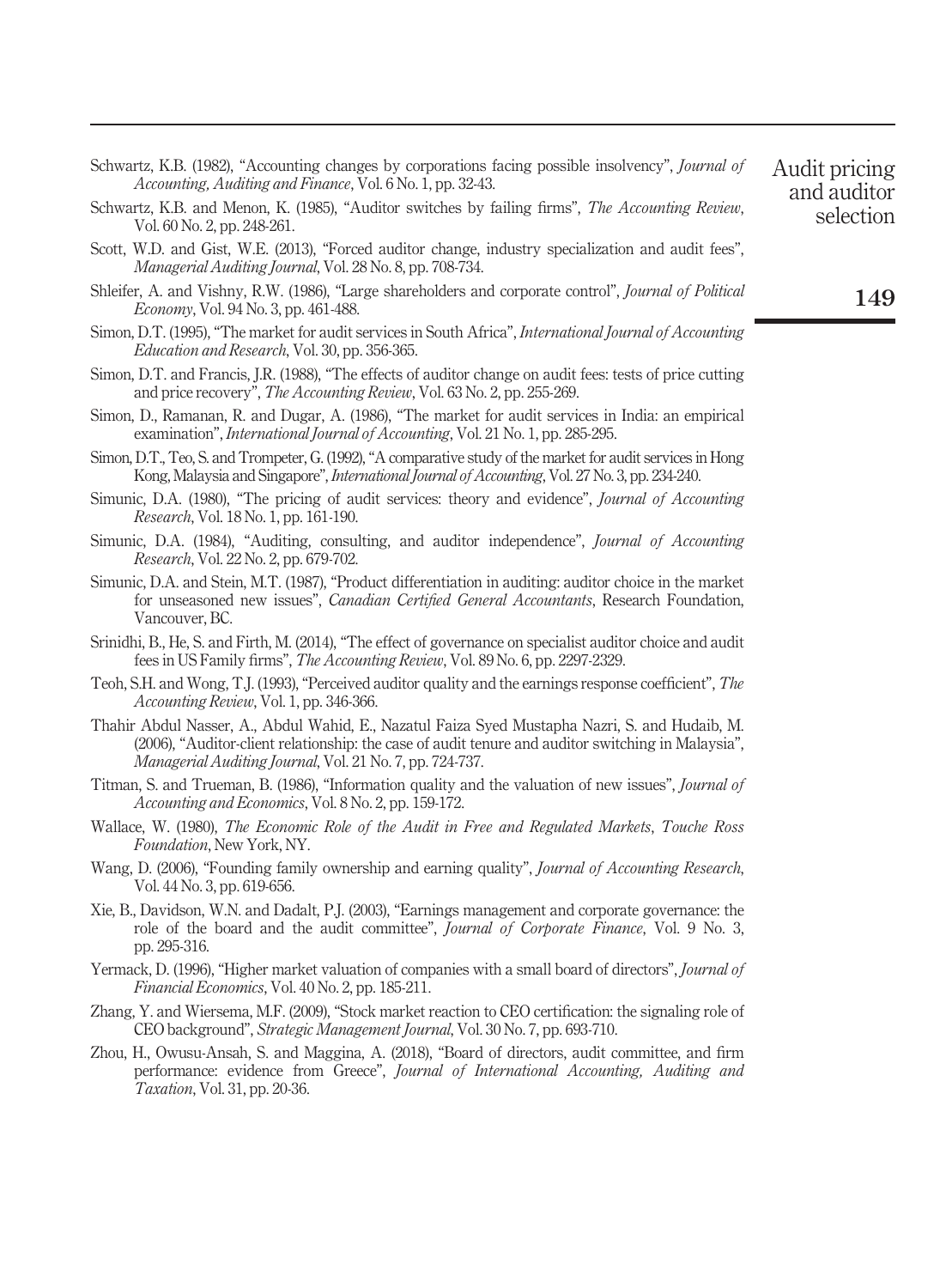| <b>MAI</b><br>35,1 | Appendix            |                                                |                                                                                                                          |  |
|--------------------|---------------------|------------------------------------------------|--------------------------------------------------------------------------------------------------------------------------|--|
|                    | Variable<br>acronym | Unit                                           | Definition                                                                                                               |  |
|                    |                     | Dependent variable (audit fee pricing model)   |                                                                                                                          |  |
|                    | af                  | INR mm                                         | Audit fee, in INR millions                                                                                               |  |
| 150                | $log_a$             | Log (#)                                        | Natural logarithm of audit fee, in INR millions                                                                          |  |
|                    |                     | Dependent variable (auditor choice model)      |                                                                                                                          |  |
|                    | big4                | Dummy                                          | $1 =$ Auditor is affiliated to PwC, KPMG, E&Y or Deloitte; $0 =$ Otherwise                                               |  |
|                    |                     | Variables of interest (hypothesis variables)   |                                                                                                                          |  |
|                    | big4                | Dummy                                          | $1 =$ Auditor is affiliated to PwC, KPMG, E&Y or Deloitte; $0 =$ Otherwise                                               |  |
|                    | special             | Dummy                                          | $1 =$ Auditor is an industry specialist (Rank 1 or 2 in the industry-year, as                                            |  |
|                    |                     |                                                | per audit fee-based market share); $0 =$ Otherwise                                                                       |  |
|                    | naf                 | <b>INR</b> mm                                  | Non-audit fee, in INR millions                                                                                           |  |
|                    | naf dum             | Log (#)                                        | Natural logarithm of non-audit fee, in INR millions                                                                      |  |
|                    | fin_dist            | Dummy                                          | $1 =$ Financial distress (Altman z_score < 1.81) in the audit year,                                                      |  |
|                    |                     |                                                | $0 =$ Otherwise                                                                                                          |  |
|                    | bsize               | #                                              | Number of directors on Board of Governors                                                                                |  |
|                    | log bsize           | Log(#)                                         | Natural logarithm of board size                                                                                          |  |
|                    | bind                | $\%$                                           | Board independence, measured as number of independent board members                                                      |  |
|                    |                     |                                                | divided by board size                                                                                                    |  |
|                    | ceod                | Dummy                                          | $1 =$ Company CEO is also Chairman of Board; $0 =$ Otherwise                                                             |  |
|                    |                     | Control variables – firm level characteristics |                                                                                                                          |  |
|                    | age                 | Years                                          | Age of firm since incorporation, in years                                                                                |  |
|                    | $log\_{age}$        | Log(#)                                         | Natural logarithm of $(1 + Age)$ , in years                                                                              |  |
|                    | bg                  | Dummy                                          | $1 =$ Business Group affiliated; $0 =$ Otherwise                                                                         |  |
|                    | bigfrm              | Dummy                                          | $1 = \text{Total assets of firm is greater than industry-year median};$<br>$0 =$ Otherwise                               |  |
|                    | cata                | $\%$                                           | Current assets, divided by total assets                                                                                  |  |
|                    | fgn                 | Dummy                                          | $1 =$ Foreign Promoter, $0 =$ Otherwise                                                                                  |  |
|                    | fii                 | $\%$                                           | Foreign institutional investors' ownership in firm                                                                       |  |
|                    | gfc                 | Dummy                                          | $1 =$ Audit year overlaps with period of Global Financial Crisis (between                                                |  |
|                    |                     |                                                | $2007$ and $2010$ ), $0 =$ Otherwise                                                                                     |  |
|                    | insider             | $\%$                                           | Promoters' ownership in firm                                                                                             |  |
|                    | lev                 | $\frac{0}{0}$                                  | Debt to total assets ratio                                                                                               |  |
|                    | listing             | Dummy                                          | $1 =$ Firm has gone public in the immediately preceding, current or<br>immediately following audit year, $0 =$ Otherwise |  |
|                    | loss                | Dummy                                          | $1 =$ Net income is negative in current financial year; $0 =$ Otherwise                                                  |  |
|                    | nsales              | INR mm                                         | Net sales, in INR millions                                                                                               |  |
|                    | nsalesgr            | $\%$                                           | Growth in net sales                                                                                                      |  |
|                    | psu                 | Dummy                                          | $1 = Government$ Owned, $0 = Otherwise$                                                                                  |  |
|                    | roa                 | $\%$                                           | Return on assets, measured as net income divided by total assets                                                         |  |
|                    | seg                 | #                                              | Number of business segments                                                                                              |  |
|                    | $log$ seg           | Log (#)                                        | Natural logarithm of $(1 +$ number of business segments)                                                                 |  |
|                    | ta                  | INR mm                                         | Total assets, in INR millions                                                                                            |  |
|                    | log <sub>1</sub> ta | Log(#)                                         | Natural logarithm of total assets, in INR millions                                                                       |  |
| Table AI.          | tobing              | #                                              | Tobin's Q (book value of total debt plus market value of equity, divided by                                              |  |
| Definitions of     |                     |                                                | book value of assets)                                                                                                    |  |
| variables          |                     |                                                | ( <i>continued</i> )                                                                                                     |  |